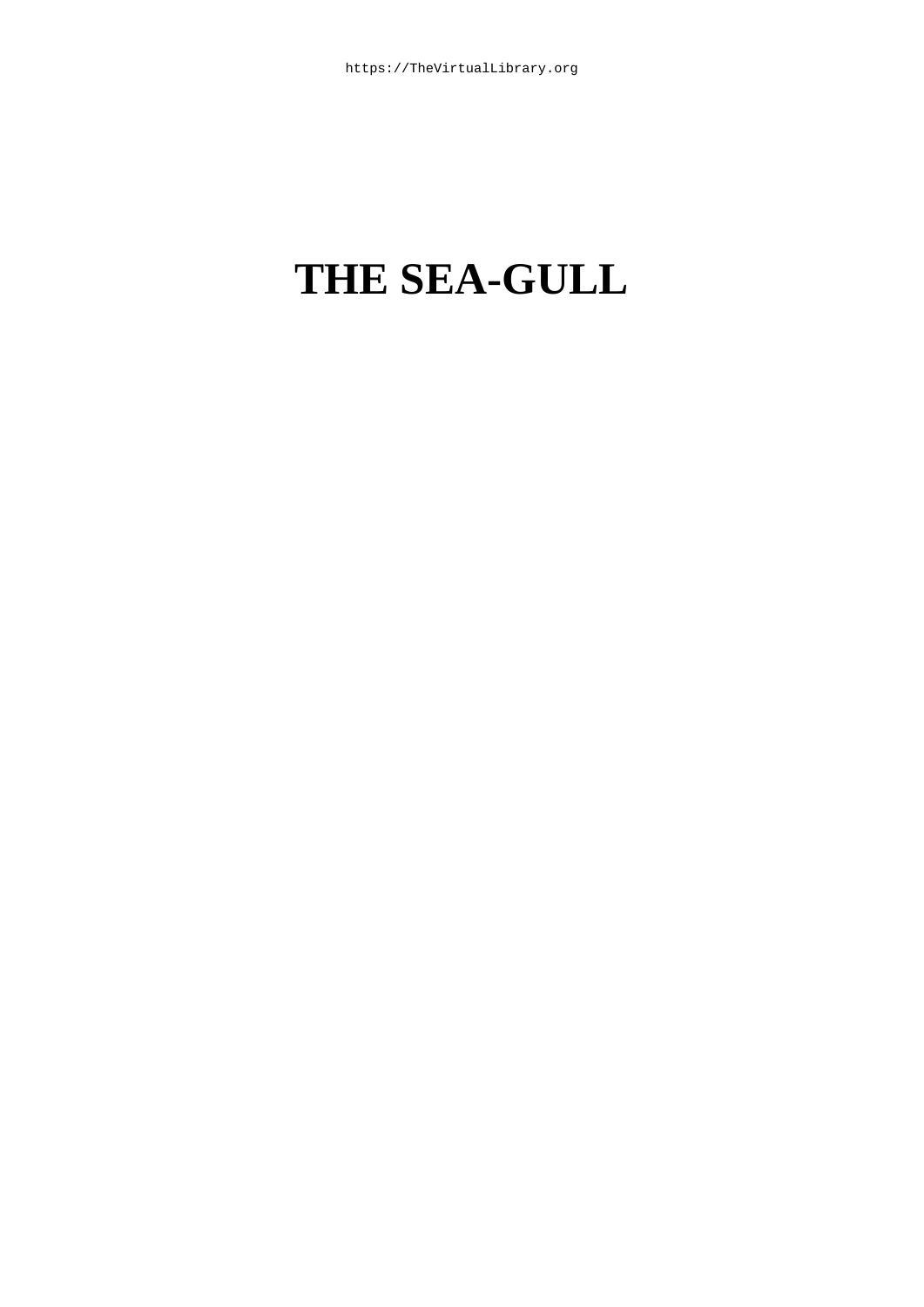## **by Anton Checkov**

**A Play In Four Acts**

 $\overline{\phantom{0}}$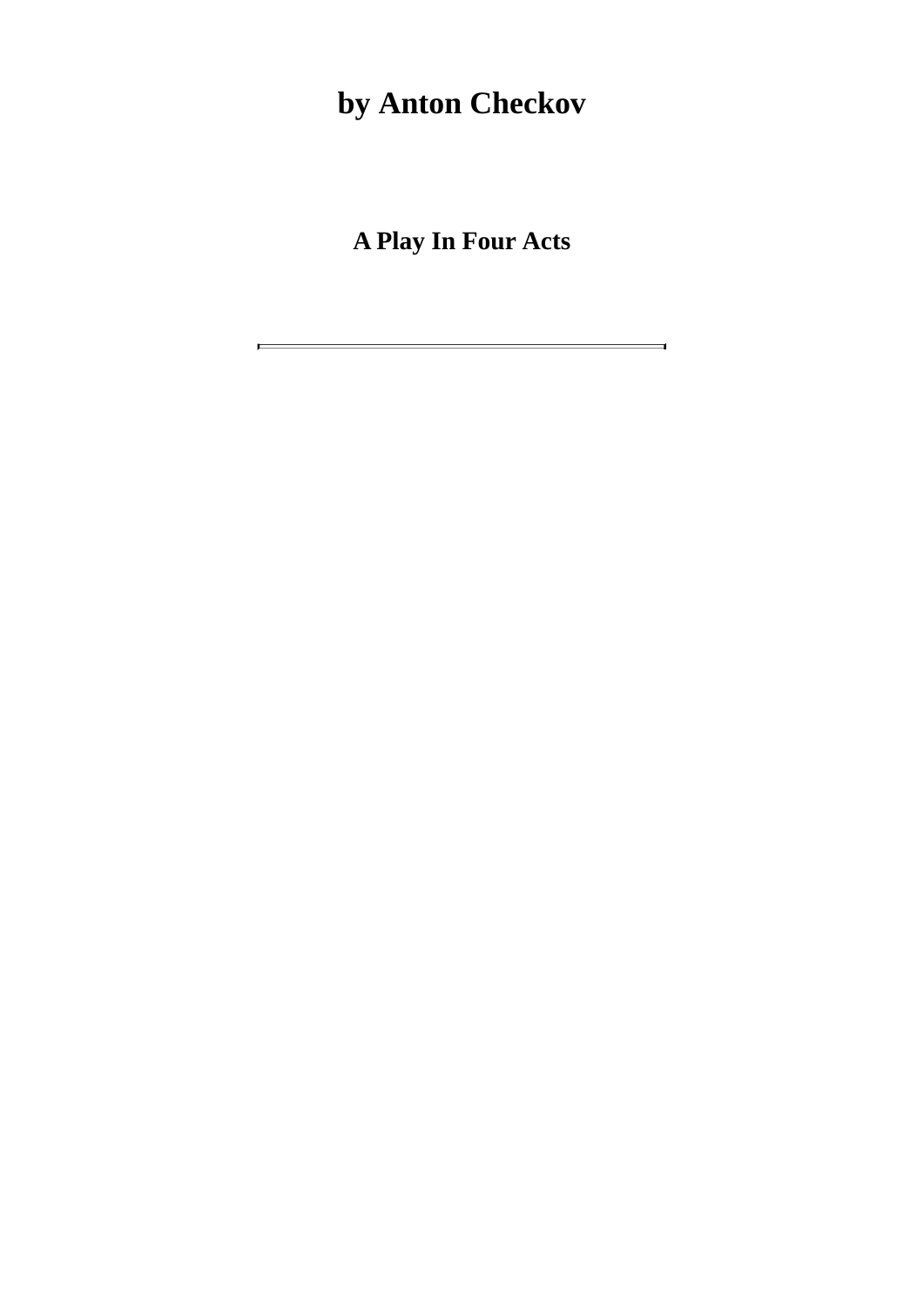### **Contents**

#### **CHARACTERS**

#### **THE SEA-GULL**

[ACT](#page-3-0) I ACT II [ACT](#page-4-0)  $\mathbf{III}$  $\mathbf{III}$  $\mathbf{III}$ ACT [IV](#page-25-0)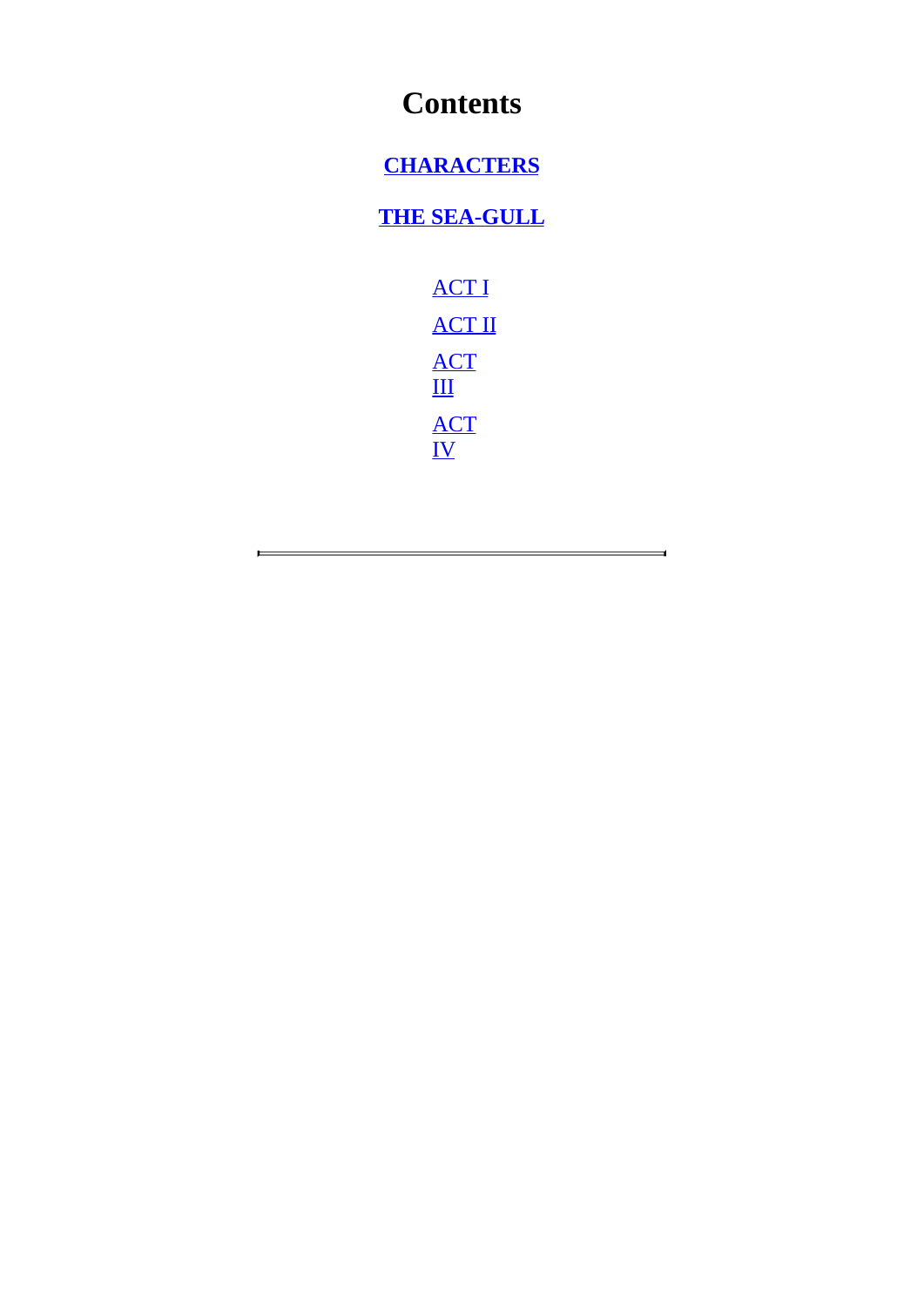### **CHARACTERS**

*IRINA ABKADINA, an actress CONSTANTINE TREPLIEFF, her son PETER SORIN, her brother NINA ZARIETCHNAYA, a young girl, the daughter of a rich landowner ILIA SHAMRAEFF, the manager of SORIN'S estate PAULINA, his wife MASHA, their daughter BORIS TRIGORIN, an author EUGENE DORN, a doctor SIMON MEDVIEDENKO, a schoolmaster JACOB, a workman A COOK A MAIDSERVANT*

<span id="page-3-0"></span>*The scene is laid on SORIN'S estate. Two years elapse between the third and fourth acts*.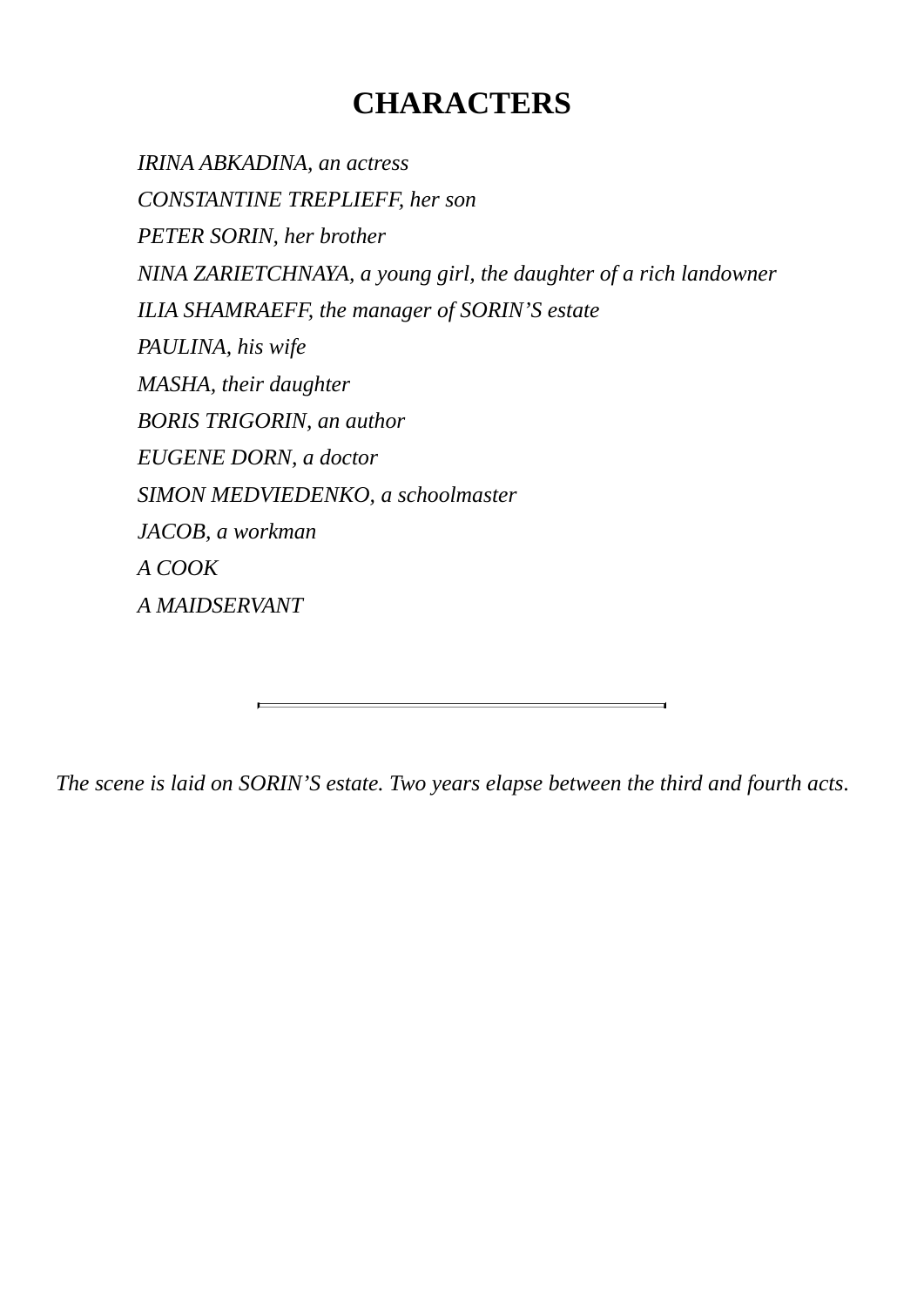### <span id="page-4-0"></span>**THE SEA-GULL**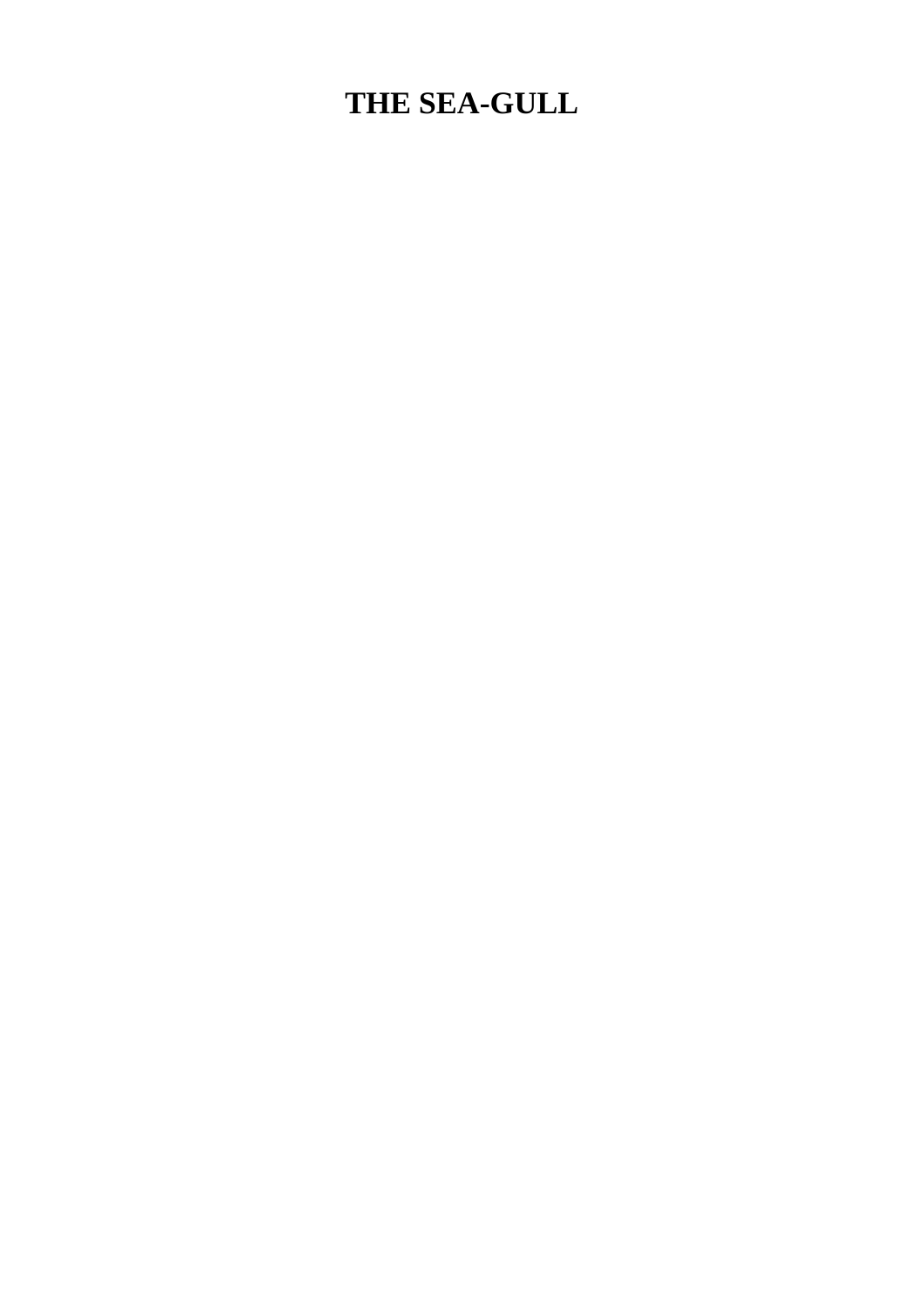### **ACT I**

*The scene is laid in the park on SORIN'S estate. A broad avenue of trees leads away from the audience toward a lake which lies lost in the depths of the park. The avenue is obstructed by a rough stage, temporarily erected for the performance of amateur theatricals, and which screens the lake from view. There is a dense growth of bushes to the* left and right of the stage. A few chairs and a little table are placed in front of the stage. *The sun has just set. JACOB and some other workmen are heard hammering and coughing on the stage behind the lowered curtain*.

MASHA and MEDVIEDENKO come in from the left, returning from a walk.

MEDVIEDENKO. Why do you always wear mourning?

MASHA. I dress in black to match my life. I am unhappy.

MEDVIEDENKO. Why should you be unhappy? [Thinking it over] I don't understand it. You are healthy, and though your father is not rich, he has a good competency. My life is far harder than yours. I only have twenty-three roubles a month to live on, but I don't wear mourning. [They sit down].

MASHA. Happiness does not depend on riches; poor men are often happy.

MEDVIEDENKO. In theory, yes, but not in reality. Take my case, for instance; my mother, my two sisters, my little brother and I must all live somehow on my salary of twenty-three roubles a month. We have to eat and drink, I take it. You wouldn't have us go without tea and sugar, would you? Or tobacco? Answer me that, if you can.

MASHA. [Looking in the direction of the stage] The play will soon begin.

MEDVIEDENKO. Yes, Nina Zarietchnaya is going to act in Treplieff's play. They love one another, and their two souls will unite to-night in the effort to interpret the same idea by different means. There is no ground on which your soul and mine can meet. I love you. Too restless and sad to stay at home, I tramp here every day, six miles and back, to be met only by your indifference. I am poor, my family is large, you can have no inducement to marry a man who cannot even find sufficient food for his own mouth.

MASHA. It is not that. [She takes snuff] I am touched by your affection, but I cannot return it, that is all. [She offers him the snuff-box] Will you take some?

MEDVIEDENKO. No, thank you. [A pause.]

MASHA. The air is sultry; a storm is brewing for to-night. You do nothing but moralise or else talk about money. To you, poverty is the greatest misfortune that can befall a man, but I think it is a thousand times easier to go begging in rags than to—You wouldn't understand that, though.

SORIN leaning on a cane, and TREPLIEFF come in.

SORIN. For some reason, my boy, country life doesn't suit me, and I am sure I shall never get used to it. Last night I went to bed at ten and woke at nine this morning, feeling as if, from oversleep, my brain had stuck to my skull. [Laughing] And yet I accidentally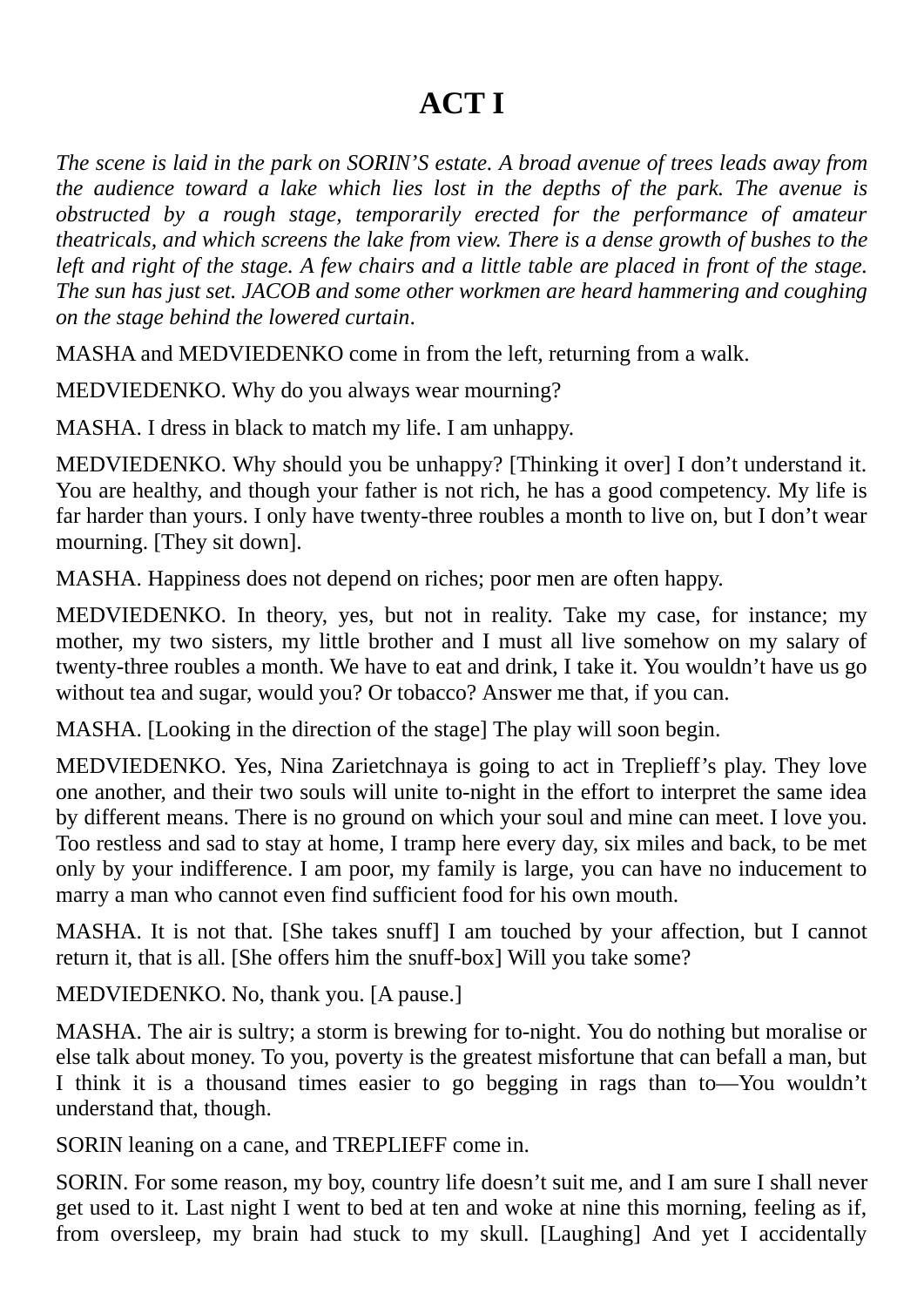dropped off to sleep again after dinner, and feel utterly done up at this moment. It is like a nightmare.

TREPLIEFF. There is no doubt that you should live in town. [He catches sight of MASHA and MEDVIEDENKO] You shall be called when the play begins, my friends, but you must not stay here now. Go away, please.

SORIN. Miss Masha, will you kindly ask your father to leave the dog unchained? It howled so last night that my sister was unable to sleep.

MASHA. You must speak to my father yourself. Please excuse me; I can't do so. [To MEDVIEDENKO] Come, let us go.

MEDVIEDENKO. You will let us know when the play begins?

MASHA and MEDVIEDENKO go out.

SORIN. I foresee that that dog is going to howl all night again. It is always this way in the country; I have never been able to live as I like here. I come down for a month's holiday, to rest and all, and am plagued so by their nonsense that I long to escape after the first day. [Laughing] I have always been glad to get away from this place, but I have been retired now, and this was the only place I had to come to. Willy-nilly, one must live somewhere.

JACOB. [To TREPLIEFF] We are going to take a swim, Mr. Constantine.

TREPLIEFF. Very well, but you must be back in ten minutes.

JACOB. We will, sir.

TREPLIEFF. [Looking at the stage] Just like a real theatre! See, there we have the curtain, the foreground, the background, and all. No artificial scenery is needed. The eye travels direct to the lake, and rests on the horizon. The curtain will be raised as the moon rises at half-past eight.

SORIN. Splendid!

TREPLIEFF. Of course the whole effect will be ruined if Nina is late. She should be here by now, but her father and stepmother watch her so closely that it is like stealing her from a prison to get her away from home. [He straightens SORIN'S collar] Your hair and beard are all on end. Oughtn't you to have them trimmed?

SORIN. [Smoothing his beard] They are the tragedy of my existence. Even when I was young I always looked as if I were drunk, and all. Women have never liked me. [Sitting down] Why is my sister out of temper?

TREPLIEFF. Why? Because she is jealous and bored. [Sitting down beside SORIN] She is not acting this evening, but Nina is, and so she has set herself against me, and against the performance of the play, and against the play itself, which she hates without ever having read it.

SORIN. [Laughing] Does she, really?

TREPLIEFF. Yes, she is furious because Nina is going to have a success on this little stage. [Looking at his watch] My mother is a psychological curiosity. Without doubt brilliant and talented, capable of sobbing over a novel, of reciting all Nekrasoff's poetry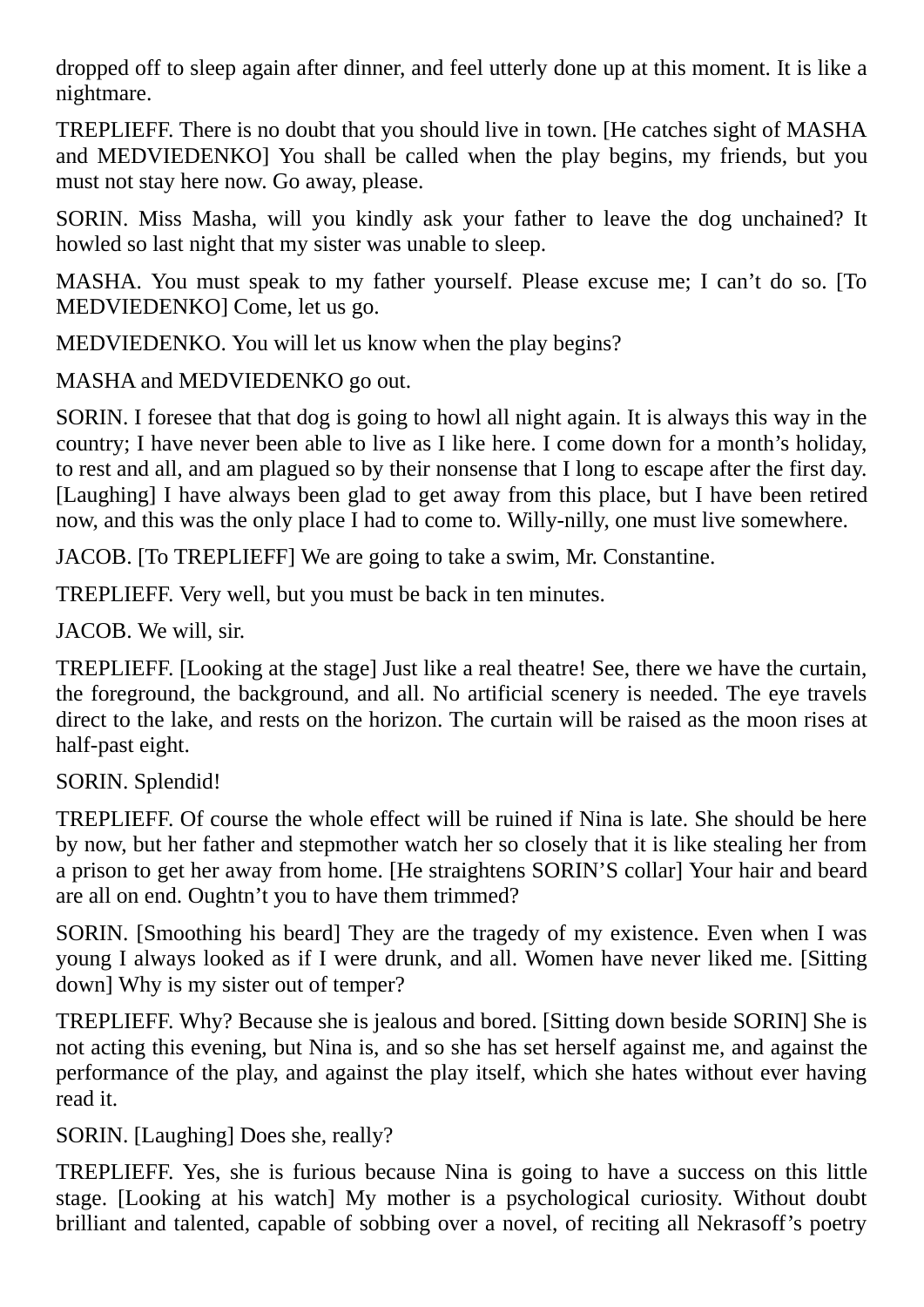by heart, and of nursing the sick like an angel of heaven, you should see what happens if any one begins praising Duse to her! She alone must be praised and written about, raved over, her marvellous acting in "La Dame aux Camelias" extolled to the skies. As she cannot get all that rubbish in the country, she grows peevish and cross, and thinks we are all against her, and to blame for it all. She is superstitious, too. She dreads burning three candles, and fears the thirteenth day of the month. Then she is stingy. I know for a fact that she has seventy thousand roubles in a bank at Odessa, but she is ready to burst into tears if you ask her to lend you a penny.

SORIN. You have taken it into your head that your mother dislikes your play, and the thought of it has excited you, and all. Keep calm; your mother adores you.

TREPLIEFF. [Pulling a flower to pieces] She loves me, loves me not; loves—loves me not; loves—loves me not! [Laughing] You see, she doesn't love me, and why should she? She likes life and love and gay clothes, and I am already twenty-five years old; a sufficient reminder to her that she is no longer young. When I am away she is only thirty-two, in my presence she is forty-three, and she hates me for it. She knows, too, that I despise the modern stage. She adores it, and imagines that she is working on it for the benefit of humanity and her sacred art, but to me the theatre is merely the vehicle of convention and prejudice. When the curtain rises on that little three-walled room, when those mighty geniuses, those high-priests of art, show us people in the act of eating, drinking, loving, walking, and wearing their coats, and attempt to extract a moral from their insipid talk; when playwrights give us under a thousand different guises the same, same, same old stuff, then I must needs run from it, as Maupassant ran from the Eiffel Tower that was about to crush him by its vulgarity.

SORIN. But we can't do without a theatre.

TREPLIEFF. No, but we must have it under a new form. If we can't do that, let us rather not have it at all. [Looking at his watch] I love my mother, I love her devotedly, but I think she leads a stupid life. She always has this man of letters of hers on her mind, and the newspapers are always frightening her to death, and I am tired of it. Plain, human egoism sometimes speaks in my heart, and I regret that my mother is a famous actress. If she were an ordinary woman I think I should be a happier man. What could be more intolerable and foolish than my position, Uncle, when I find myself the only nonentity among a crowd of her guests, all celebrated authors and artists? I feel that they only endure me because I am her son. Personally I am nothing, nobody. I pulled through my third year at college by the skin of my teeth, as they say. I have neither money nor brains, and on my passport you may read that I am simply a citizen of Kiev. So was my father, but he was a well-known actor. When the celebrities that frequent my mother's drawing-room deign to notice me at all, I know they only look at me to measure my insignificance; I read their thoughts, and suffer from humiliation.

SORIN. Tell me, by the way, what is Trigorin like? I can't understand him, he is always so silent.

TREPLIEFF. Trigorin is clever, simple, well-mannered, and a little, I might say, melancholic in disposition. Though still under forty, he is surfeited with praise. As for his stories, they are—how shall I put it?—pleasing, full of talent, but if you have read Tolstoi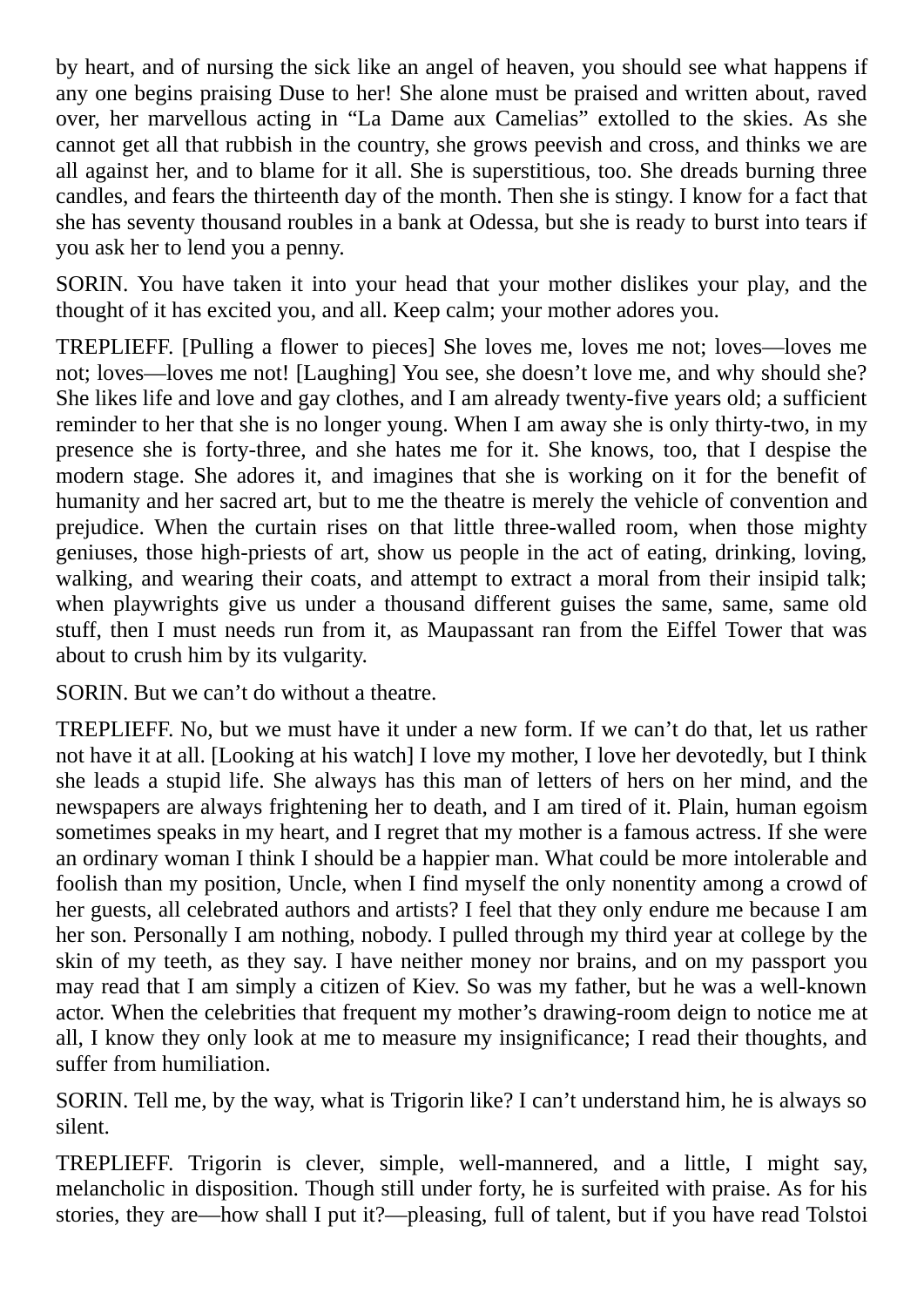or Zola you somehow don't enjoy Trigorin.

SORIN. Do you know, my boy, I like literary men. I once passionately desired two things: to marry, and to become an author. I have succeeded in neither. It must be pleasant to be even an insignificant author.

TREPLIEFF. [Listening] I hear footsteps! [He embraces his uncle] I cannot live without her; even the sound of her footsteps is music to me. I am madly happy. [He goes quickly to meet NINA, who comes in at that moment] My enchantress! My girl of dreams!

NINA. [Excitedly] It can't be that I am late? No, I am not late.

TREPLIEFF. [Kissing her hands] No, no, no!

NINA. I have been in a fever all day, I was so afraid my father would prevent my coming, but he and my stepmother have just gone driving. The sky is clear, the moon is rising. How I hurried to get here! How I urged my horse to go faster and faster! [Laughing] I am *so* glad to see you! [She shakes hands with SORIN.]

SORIN. Oho! Your eyes look as if you had been crying. You mustn't do that.

NINA. It is nothing, nothing. Do let us hurry. I must go in half an hour. No, no, for heaven's sake do not urge me to stay. My father doesn't know I am here.

TREPLIEFF. As a matter of fact, it is time to begin now. I must call the audience.

SORIN. Let me call them—and all—I am going this minute. [He goes toward the right, begins to sing "The Two Grenadiers," then stops.] I was singing that once when a fellowlawyer said to me: "You have a powerful voice, sir." Then he thought a moment and added, "But it is a disagreeable one!" [He goes out laughing.]

NINA. My father and his wife never will let me come here; they call this place Bohemia and are afraid I shall become an actress. But this lake attracts me as it does the gulls. My heart is full of you. [She glances about her.]

TREPLIEFF. We are alone.

NINA. Isn't that some one over there?

TREPLIEFF. No. [They kiss one another.]

NINA. What is that tree?

TREPLIEFF. An elm.

NINA. Why does it look so dark?

TREPLIEFF. It is evening; everything looks dark now. Don't go away early, I implore you.

NINA. I must.

TREPLIEFF. What if I were to follow you, Nina? I shall stand in your garden all night with my eyes on your window.

NINA. That would be impossible; the watchman would see you, and Treasure is not used to you yet, and would bark.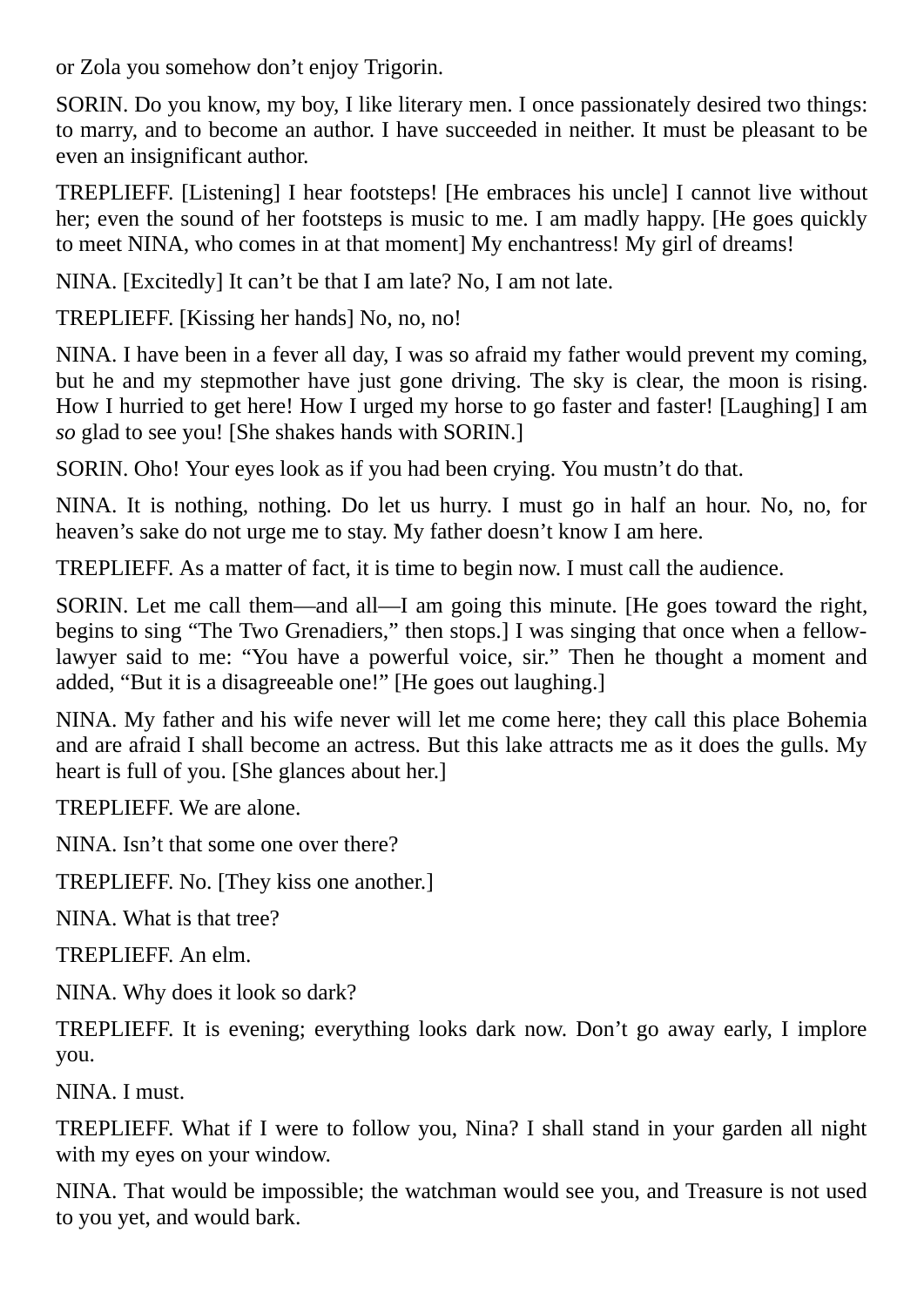TREPLIEFF. I love you.

NINA. Hush!

TREPLIEFF. [Listening to approaching footsteps] Who is that? Is it you, Jacob?

JACOB. [On the stage] Yes, sir.

TREPLIEFF. To your places then. The moon is rising; the play must commence.

NINA. Yes, sir.

TREPLIEFF. Is the alcohol ready? Is the sulphur ready? There must be fumes of sulphur in the air when the red eyes shine out. [To NINA] Go, now, everything is ready. Are you nervous?

NINA. Yes, very. I am not so much afraid of your mother as I am of Trigorin. I am terrified and ashamed to act before him; he is so famous. Is he young?

TREPLIEFF. Yes.

NINA. What beautiful stories he writes!

TREPLIEFF. [Coldly] I have never read any of them, so I can't say.

NINA. Your play is very hard to act; there are no living characters in it.

TREPLIEFF. Living characters! Life must be represented not as it is, but as it ought to be; as it appears in dreams.

NINA. There is so little action; it seems more like a recitation. I think love should always come into every play.

NINA and TREPLIEFF go up onto the little stage; PAULINA and DORN come in.

PAULINA. It is getting damp. Go back and put on your goloshes.

DORN. I am quite warm.

PAULINA. You never will take care of yourself; you are quite obstinate about it, and yet you are a doctor, and know quite well that damp air is bad for you. You like to see me suffer, that's what it is. You sat out on the terrace all yesterday evening on purpose.

DORN. [Sings]

"Oh, tell me not that youth is wasted."

PAULINA. You were so enchanted by the conversation of Madame Arkadina that you did not even notice the cold. Confess that you admire her.

DORN. I am fifty-five years old.

PAULINA. A trifle. That is not old for a man. You have kept your looks magnificently, and women still like you.

DORN. What are you trying to tell me?

PAULINA. You men are all ready to go down on your knees to an actress, all of you.

DORN. [Sings]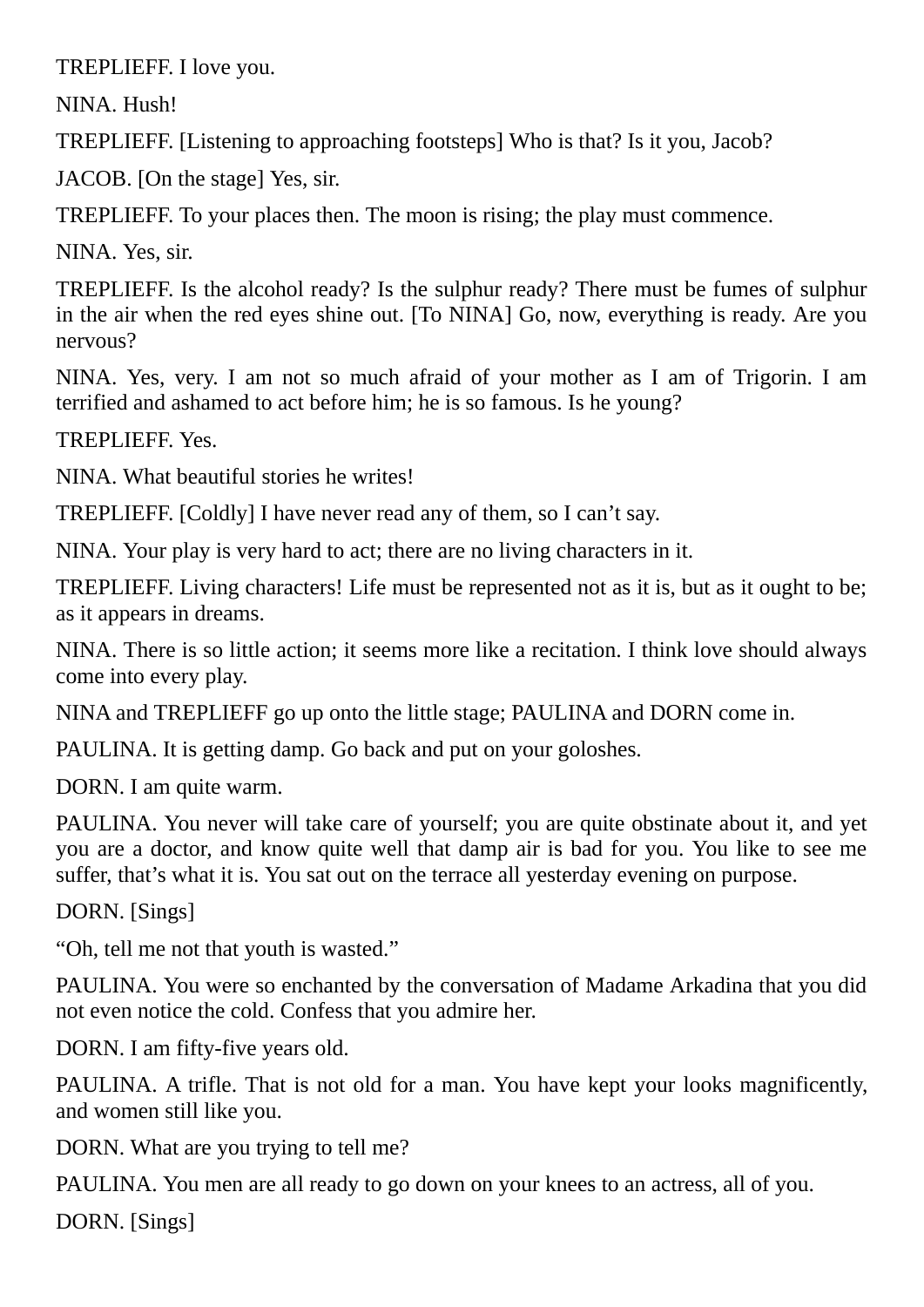"Once more I stand before thee."

It is only right that artists should be made much of by society and treated differently from, let us say, merchants. It is a kind of idealism.

PAULINA. When women have loved you and thrown themselves at your head, has that been idealism?

DORN. [Shrugging his shoulders] I can't say. There has been a great deal that was admirable in my relations with women. In me they liked, above all, the superior doctor. Ten years ago, you remember, I was the only decent doctor they had in this part of the country—and then, I have always acted like a man of honour.

PAULINA. [Seizes his hand] Dearest!

DORN. Be quiet! Here they come.

ARKADINA comes in on SORIN'S arm; also TRIGORIN, SHAMRAEFF, MEDVIEDENKO, and MASHA.

SHAMRAEFF. She acted most beautifully at the Poltava Fair in 1873; she was really magnificent. But tell me, too, where Tchadin the comedian is now? He was inimitable as Rasplueff, better than Sadofski. Where is he now?

ARKADINA. Don't ask me where all those antediluvians are! I know nothing about them. [She sits down.]

SHAMRAEFF. [Sighing] Pashka Tchadin! There are none left like him. The stage is not what it was in his time. There were sturdy oaks growing on it then, where now but stumps remain.

DORN. It is true that we have few dazzling geniuses these days, but, on the other hand, the average of acting is much higher.

SHAMRAEFF. I cannot agree with you; however, that is a matter of taste, *de gustibus.*

Enter TREPLIEFF from behind the stage.

ARKADINA. When will the play begin, my dear boy?

TREPLIEFF. In a moment. I must ask you to have patience.

ARKADINA. [Quoting from Hamlet] My son,

```
"Thou turn'st mine eyes into my very soul;
And there I see such black grained spots
As will not leave their tinct."
```
[A horn is blown behind the stage.]

TREPLIEFF. Attention, ladies and gentlemen! The play is about to begin. [A pause] I shall commence. [He taps the door with a stick, and speaks in a loud voice] O, ye timehonoured, ancient mists that drive at night across the surface of this lake, blind you our eyes with sleep, and show us in our dreams that which will be in twice ten thousand years!

SORIN. There won't be anything in twice ten thousand years.

TREPLIEFF. Then let them now show us that nothingness.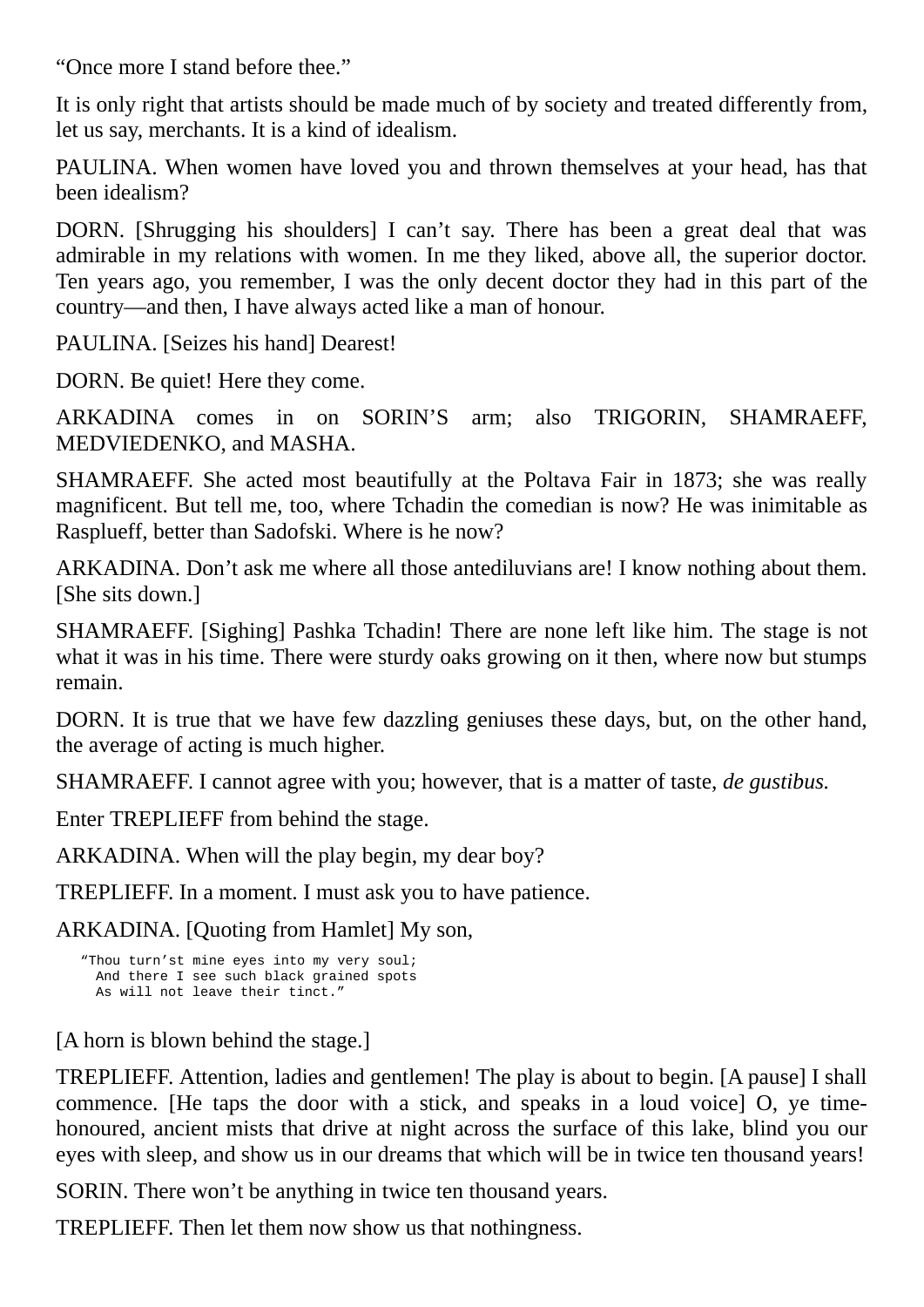ARKADINA. Yes, let them—we are asleep.

The curtain rises. A vista opens across the lake. The moon hangs low above the horizon and is reflected in the water. NINA, dressed in white, is seen seated on a great rock.

NINA. All men and beasts, lions, eagles, and quails, horned stags, geese, spiders, silent fish that inhabit the waves, starfish from the sea, and creatures invisible to the eye—in one word, life—all, all life, completing the dreary round imposed upon it, has died out at last. A thousand years have passed since the earth last bore a living creature on her breast, and the unhappy moon now lights her lamp in vain. No longer are the cries of storks heard in the meadows, or the drone of beetles in the groves of limes. All is cold, cold. All is void, void, void. All is terrible, terrible—[A pause] The bodies of all living creatures have dropped to dust, and eternal matter has transformed them into stones and water and clouds; but their spirits have flowed together into one, and that great world-soul am I! In me is the spirit of the great Alexander, the spirit of Napoleon, of Caesar, of Shakespeare, and of the tiniest leech that swims. In me the consciousness of man has joined hands with the instinct of the animal; I understand all, all, all, and each life lives again in me.

[The will-o-the-wisps flicker out along the lake shore.]

ARKADINA. [Whispers] What decadent rubbish is this?

TREPLIEFF. [Imploringly] Mother!

NINA. I am alone. Once in a hundred years my lips are opened, my voice echoes mournfully across the desert earth, and no one hears. And you, poor lights of the marsh, you do not hear me. You are engendered at sunset in the putrid mud, and flit wavering about the lake till dawn, unconscious, unreasoning, unwarmed by the breath of life. Satan, father of eternal matter, trembling lest the spark of life should glow in you, has ordered an unceasing movement of the atoms that compose you, and so you shift and change for ever. I, the spirit of the universe, I alone am immutable and eternal. [A pause] Like a captive in a dungeon deep and void, I know not where I am, nor what awaits me. One thing only is not hidden from me: in my fierce and obstinate battle with Satan, the source of the forces of matter, I am destined to be victorious in the end. Matter and spirit will then be one at last in glorious harmony, and the reign of freedom will begin on earth. But this can only come to pass by slow degrees, when after countless eons the moon and earth and shining Sirius himself shall fall to dust. Until that hour, oh, horror! horror! horror! [A pause. Two glowing red points are seen shining across the lake] Satan, my mighty foe, advances; I see his dread and lurid eyes.

ARKADINA. I smell sulphur. Is that done on purpose?

TREPLIEFF. Yes.

ARKADINA. Oh, I see; that is part of the effect.

TREPLIEFF. Mother!

NINA. He longs for man—

PAULINA. [To DORN] You have taken off your hat again! Put it on, you will catch cold.

ARKADINA. The doctor has taken off his hat to Satan father of eternal matter—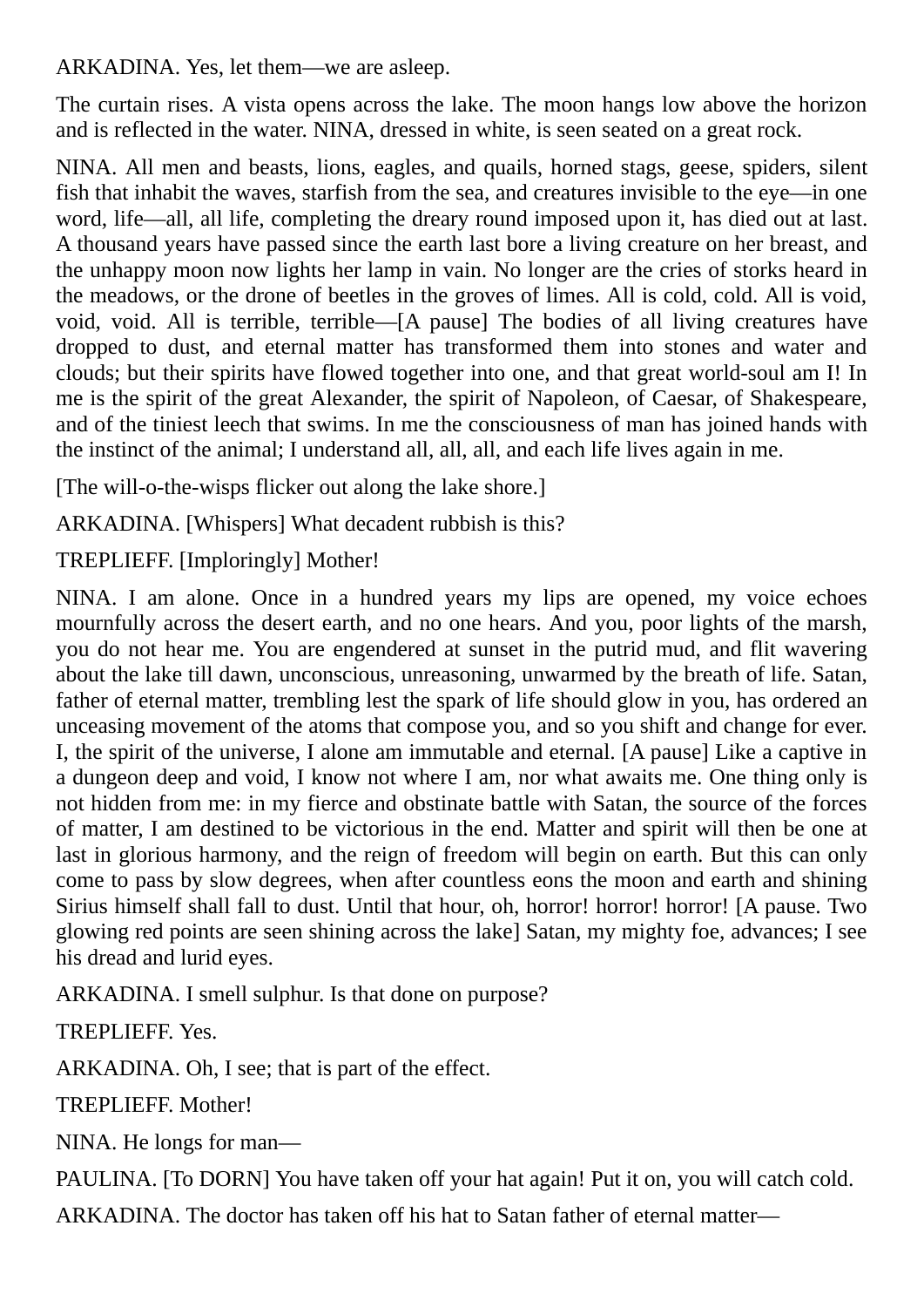TREPLIEFF. [Loudly and angrily] Enough of this! There's an end to the performance. Down with the curtain!

ARKADINA. Why, what are you so angry about?

TREPLIEFF. [Stamping his foot] The curtain; down with it! [The curtain falls] Excuse me, I forgot that only a chosen few might write plays or act them. I have infringed the monopoly. I—I—-

He would like to say more, but waves his hand instead, and goes out to the left.

ARKADINA. What is the matter with him?

SORIN. You should not handle youthful egoism so roughly, sister.

ARKADINA. What did I say to him?

SORIN. You hurt his feelings.

ARKADINA. But he told me himself that this was all in fun, so I treated his play as if it were a comedy.

SORIN. Nevertheless—-

ARKADINA. Now it appears that he has produced a masterpiece, if you please! I suppose it was not meant to amuse us at all, but that he arranged the performance and fumigated us with sulphur to demonstrate to us how plays should be written, and what is worth acting. I am tired of him. No one could stand his constant thrusts and sallies. He is a wilful, egotistic boy.

SORIN. He had hoped to give you pleasure.

ARKADINA. Is that so? I notice, though, that he did not choose an ordinary play, but forced his decadent trash on us. I am willing to listen to any raving, so long as it is not meant seriously, but in showing us this, he pretended to be introducing us to a new form of art, and inaugurating a new era. In my opinion, there was nothing new about it, it was simply an exhibition of bad temper.

TRIGORIN. Everybody must write as he feels, and as best he may.

ARKADINA. Let him write as he feels and can, but let him spare me his nonsense.

DORN. Thou art angry, O Jove!

ARKADINA. I am a woman, not Jove. [She lights a cigarette] And I am not angry, I am only sorry to see a young man foolishly wasting his time. I did not mean to hurt him.

MEDVIEDENKO. No one has any ground for separating life from matter, as the spirit may well consist of the union of material atoms. [Excitedly, to TRIGORIN] Some day you should write a play, and put on the stage the life of a schoolmaster. It is a hard, hard life.

ARKADINA. I agree with you, but do not let us talk about plays or atoms now. This is such a lovely evening. Listen to the singing, friends, how sweet it sounds.

PAULINA. Yes, they are singing across the water. [A pause.]

ARKADINA. [To TRIGORIN] Sit down beside me here. Ten or fifteen years ago we had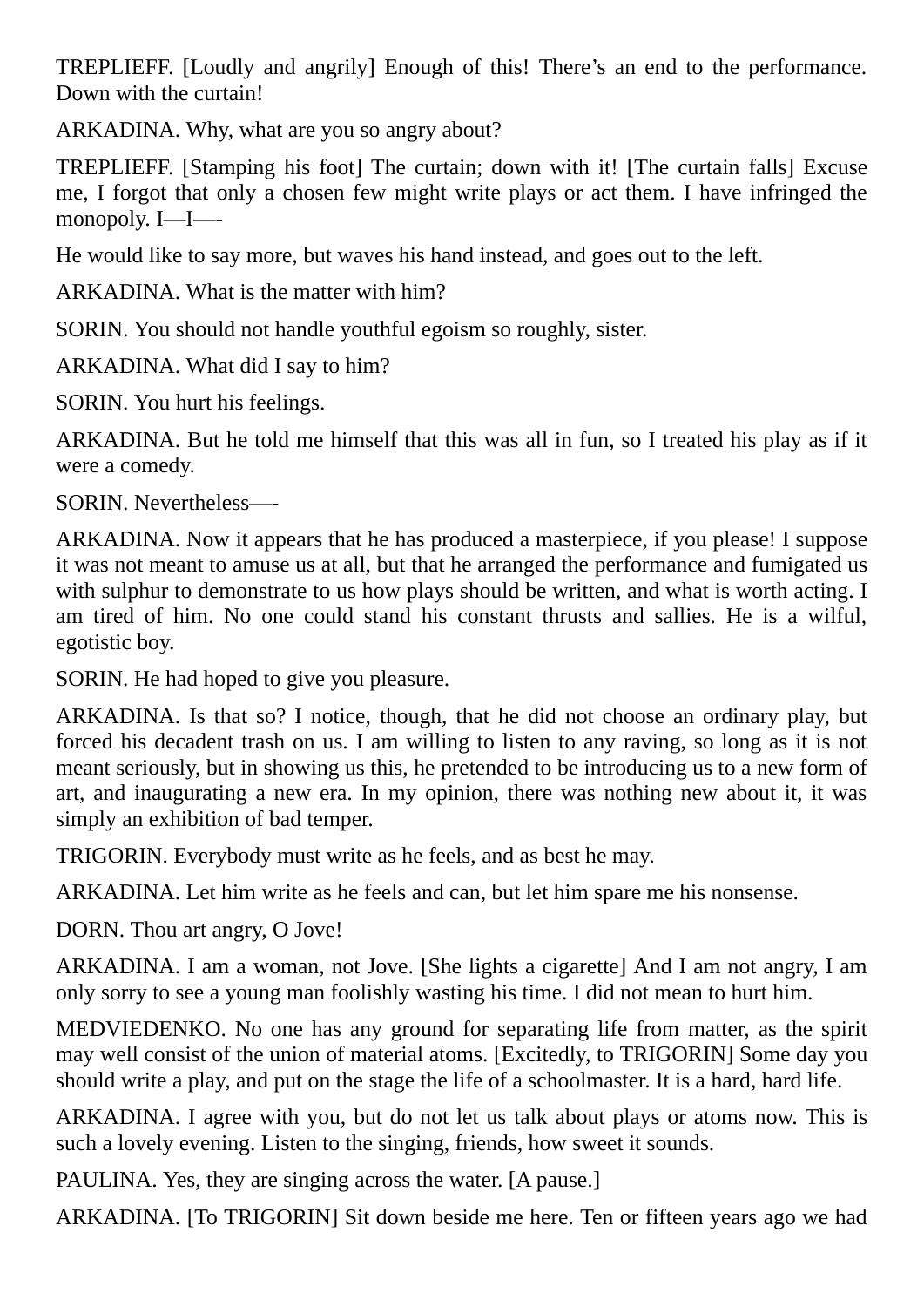music and singing on this lake almost all night. There are six houses on its shores. All was noise and laughter and romance then, such romance! The young star and idol of them all in those days was this man here, [Nods toward DORN] Doctor Eugene Dorn. He is fascinating now, but he was irresistible then. But my conscience is beginning to prick me. Why did I hurt my poor boy? I am uneasy about him. [Loudly] Constantine! Constantine!

MASHA. Shall I go and find him?

ARKADINA. If you please, my dear.

MASHA. [Goes off to the left, calling] Mr. Constantine! Oh, Mr. Constantine!

NINA. [Comes in from behind the stage] I see that the play will never be finished, so now I can go home. Good evening. [She kisses ARKADINA and PAULINA.]

SORIN. Bravo! Bravo!

ARKADINA. Bravo! Bravo! We were quite charmed by your acting. With your looks and such a lovely voice it is a crime for you to hide yourself in the country. You must be very talented. It is your duty to go on the stage, do you hear me?

NINA. It is the dream of my life, which will never come true.

ARKADINA. Who knows? Perhaps it will. But let me present Monsieur Boris Trigorin.

NINA. I am delighted to meet you. [Embarrassed] I have read all your books.

ARKADINA. [Drawing NINA down beside her] Don't be afraid of him, dear. He is a simple, good-natured soul, even if he is a celebrity. See, he is embarrassed himself.

DORN. Couldn't the curtain be raised now? It is depressing to have it down.

SHAMRAEFF. [Loudly] Jacob, my man! Raise the curtain!

NINA. [To TRIGORIN] It was a curious play, wasn't it?

TRIGORIN. Very. I couldn't understand it at all, but I watched it with the greatest pleasure because you acted with such sincerity, and the setting was beautiful. [A pause] There must be a lot of fish in this lake.

NINA. Yes, there are.

TRIGORIN. I love fishing. I know of nothing pleasanter than to sit on a lake shore in the evening with one's eyes on a floating cork.

NINA. Why, I should think that for one who has tasted the joys of creation, no other pleasure could exist.

ARKADINA. Don't talk like that. He always begins to flounder when people say nice things to him.

SHAMRAEFF. I remember when the famous Silva was singing once in the Opera House at Moscow, how delighted we all were when he took the low C. Well, you can imagine our astonishment when one of the church cantors, who happened to be sitting in the gallery, suddenly boomed out: "Bravo, Silva!" a whole octave lower. Like this: [In a deep bass voice] "Bravo, Silva!" The audience was left breathless. [A pause.]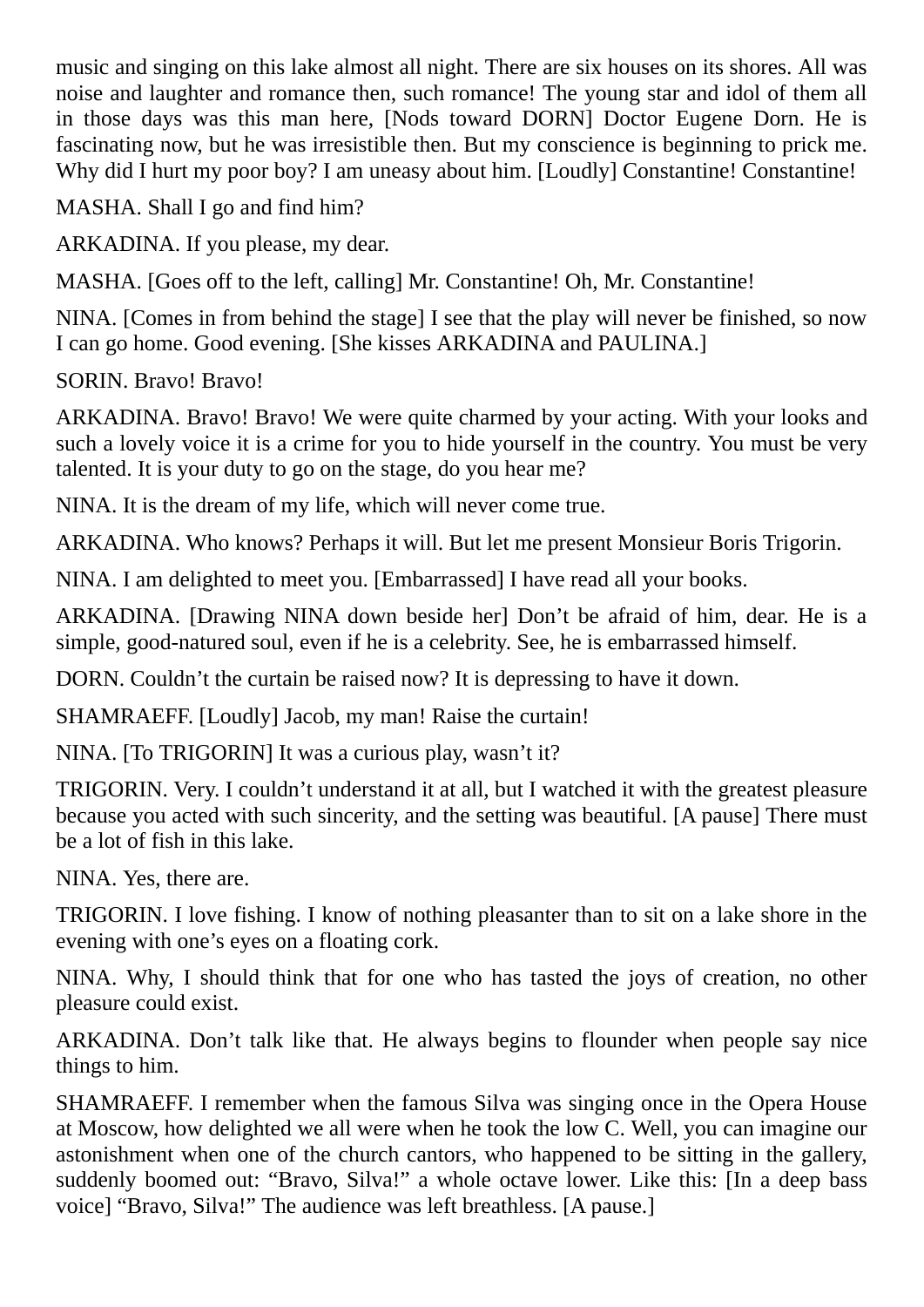DORN. An angel of silence is flying over our heads.

NINA. I must go. Good-bye.

ARKADINA. Where to? Where must you go so early? We shan't allow it.

NINA. My father is waiting for me.

ARKADINA. How cruel he is, really. [They kiss each other] Then I suppose we can't keep you, but it is very hard indeed to let you go.

NINA. If you only knew how hard it is for me to leave you all.

ARKADINA. Somebody must see you home, my pet.

NINA. [Startled] No, no!

SORIN. [Imploringly] Don't go!

NINA. I must.

SORIN. Stay just one hour more, and all. Come now, really, you know.

NINA. [Struggling against her desire to stay; through her tears] No, no, I can't. [She shakes hands with him and quickly goes out.]

ARKADINA. An unlucky girl! They say that her mother left the whole of an immense fortune to her husband, and now the child is penniless because the father has already willed everything away to his second wife. It is pitiful.

DORN. Yes, her papa is a perfect beast, and I don't mind saying so—it is what he deserves.

SORIN. [Rubbing his chilled hands] Come, let us go in; the night is damp, and my legs are aching.

ARKADINA. Yes, you act as if they were turned to stone; you can hardly move them. Come, you unfortunate old man. [She takes his arm.]

SHAMRAEFF. [Offering his arm to his wife] Permit me, madame.

SORIN. I hear that dog howling again. Won't you please have it unchained, Shamraeff?

SHAMRAEFF. No, I really can't, sir. The granary is full of millet, and I am afraid thieves might break in if the dog were not there. [Walking beside MEDVIEDENKO] Yes, a whole octave lower: "Bravo, Silva!" and he wasn't a singer either, just a simple church cantor.

MEDVIEDENKO. What salary does the church pay its singers? [All go out except DORN.]

DORN. I may have lost my judgment and my wits, but I must confess I liked that play. There was something in it. When the girl spoke of her solitude and the Devil's eyes gleamed across the lake, I felt my hands shaking with excitement. It was so fresh and naive. But here he comes; let me say something pleasant to him.

TREPLIEFF comes in.

TREPLIEFF. All gone already?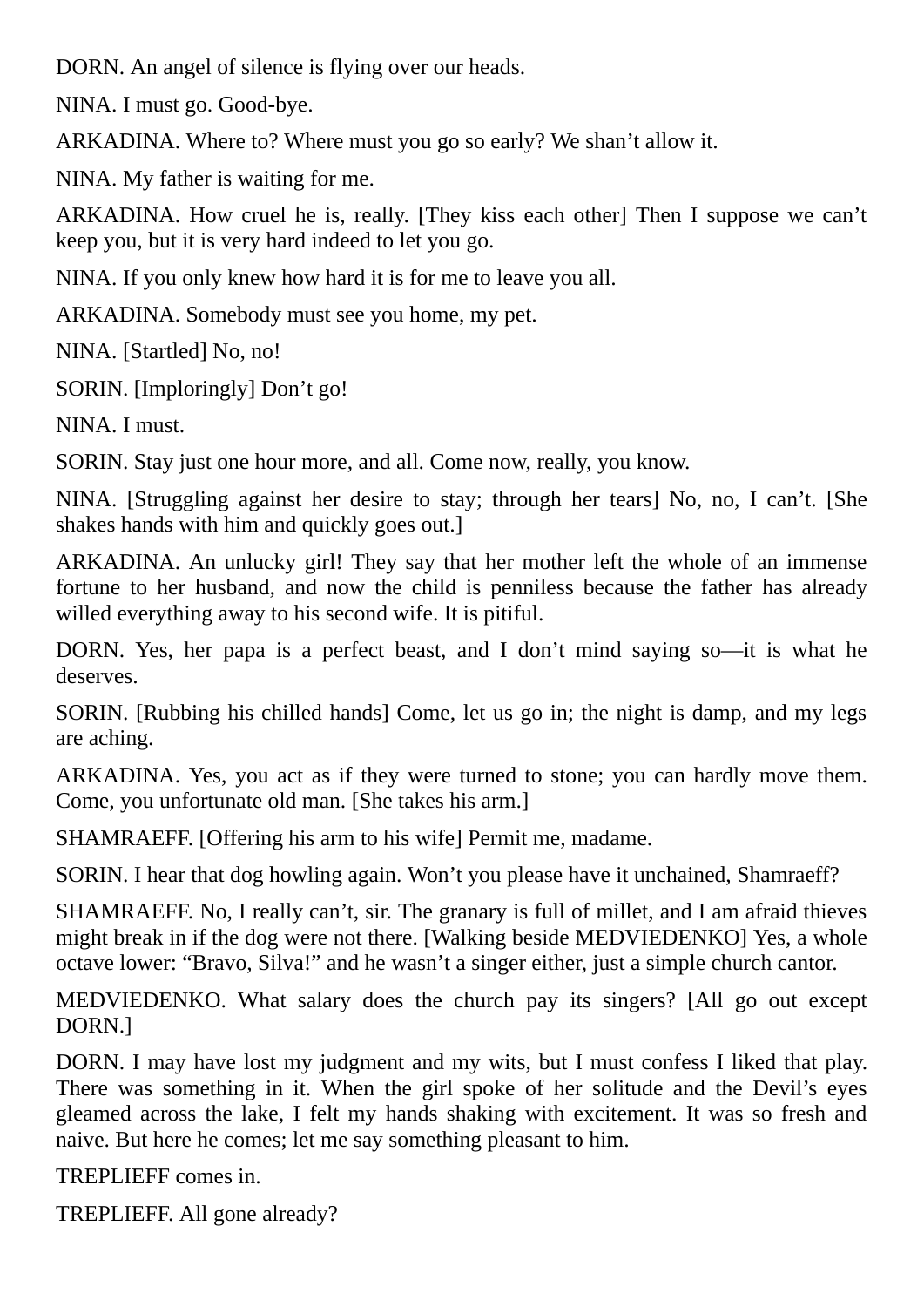DORN. I am here.

TREPLIEFF. Masha has been yelling for me all over the park. An insufferable creature.

DORN. Constantine, your play delighted me. It was strange, of course, and I did not hear the end, but it made a deep impression on me. You have a great deal of talent, and must persevere in your work.

TREPLIEFF seizes his hand and squeezes it hard, then kisses him impetuously.

DORN. Tut, tut! how excited you are. Your eyes are full of tears. Listen to me. You chose your subject in the realm of abstract thought, and you did quite right. A work of art should invariably embody some lofty idea. Only that which is seriously meant can ever be beautiful. How pale you are!

TREPLIEFF. So you advise me to persevere?

DORN. Yes, but use your talent to express only deep and eternal truths. I have led a quiet life, as you know, and am a contented man, but if I should ever experience the exaltation that an artist feels during his moments of creation, I think I should spurn this material envelope of my soul and everything connected with it, and should soar away into heights above this earth.

TREPLIEFF. I beg your pardon, but where is Nina?

DORN. And yet another thing: every work of art should have a definite object in view. You should know why you are writing, for if you follow the road of art without a goal before your eyes, you will lose yourself, and your genius will be your ruin.

TREPLIEFF. [Impetuously] Where is Nina?

DORN. She has gone home.

TREPLIEFF. [In despair] Gone home? What shall I do? I want to see her; I must see her! I shall follow her.

DORN. My dear boy, keep quiet.

TREPLIEFF. I am going. I must go.

MASHA comes in.

MASHA. Your mother wants you to come in, Mr. Constantine. She is waiting for you, and is very uneasy.

TREPLIEFF. Tell her I have gone away. And for heaven's sake, all of you, leave me alone! Go away! Don't follow me about!

DORN. Come, come, old chap, don't act like this; it isn't kind at all.

TREPLIEFF. [Through his tears] Good-bye, doctor, and thank you.

TREPLIEFF goes out.

DORN. [Sighing] Ah, youth, youth!

MASHA. It is always "Youth, youth," when there is nothing else to be said.

She takes snuff. DORN takes the snuff-box out of her hands and flings it into the bushes.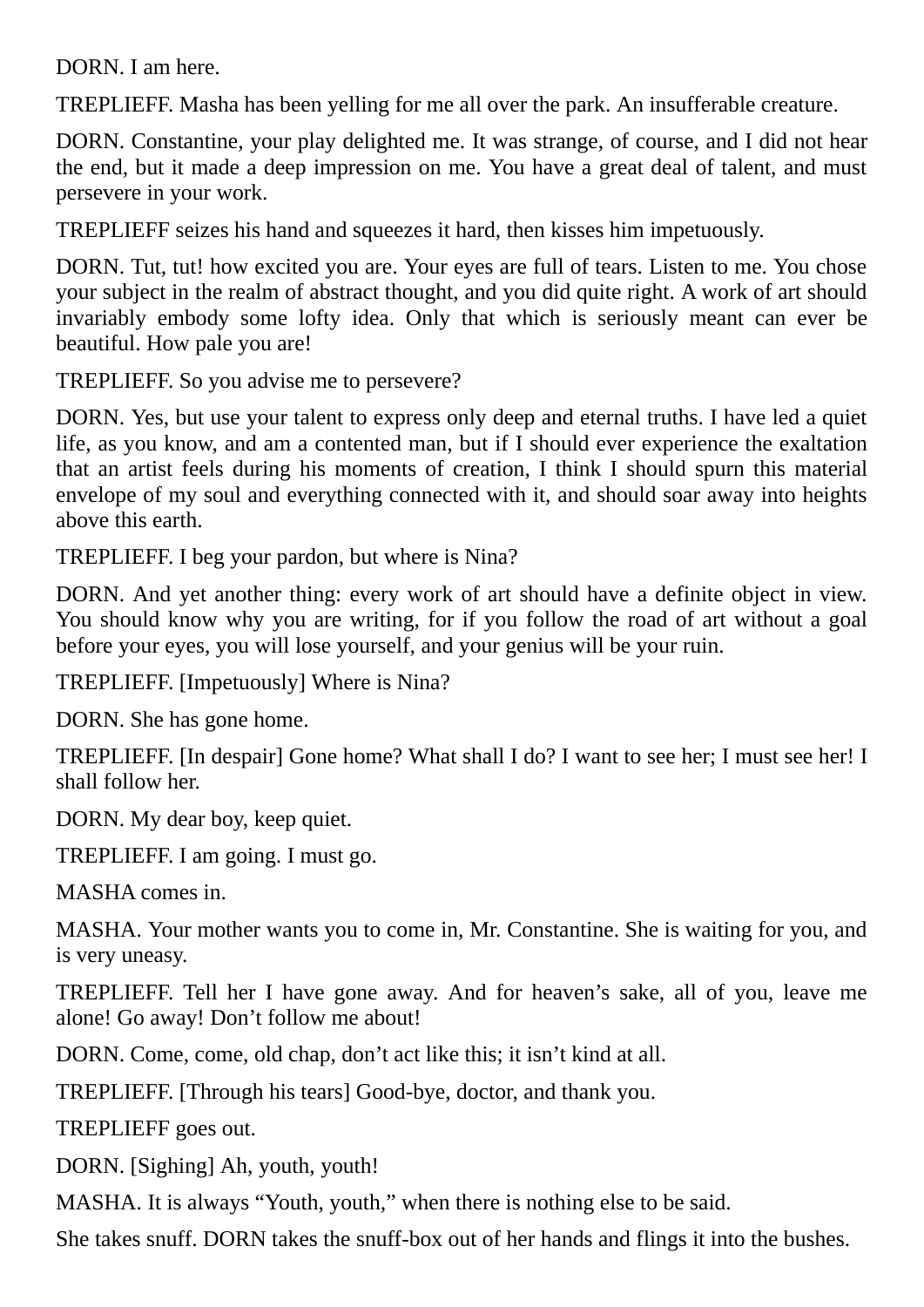DORN. Don't do that, it is horrid. [A pause] I hear music in the house. I must go in.

MASHA. Wait a moment.

DORN. What do you want?

MASHA. Let me tell you again. I feel like talking. [She grows more and more excited] I do not love my father, but my heart turns to you. For some reason, I feel with all my soul that you are near to me. Help me! Help me, or I shall do something foolish and mock at my life, and ruin it. I am at the end of my strength.

DORN. What is the matter? How can I help you?

MASHA. I am in agony. No one, no one can imagine how I suffer. [She lays her head on his shoulder and speaks softly] I love Constantine.

DORN. Oh, how excitable you all are! And how much love there is about this lake of spells! [Tenderly] But what can I do for you, my child? What? What?

<span id="page-16-0"></span>The curtain falls.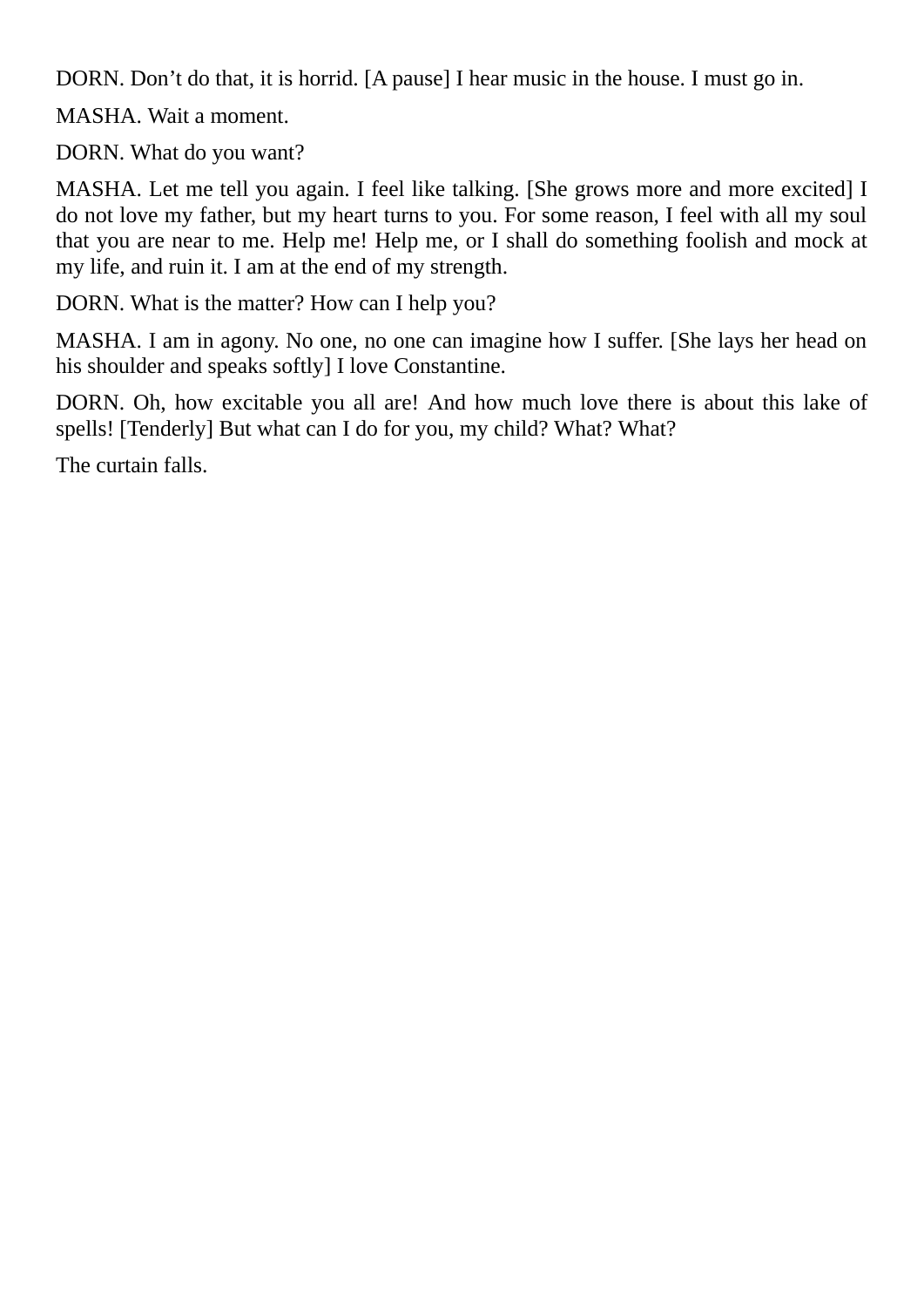#### **ACT II**

*The lawn in front of SORIN'S house. The house stands in the background, on a broad terrace. The lake, brightly reflecting the rays of the sun, lies to the left. There are flowerbeds here and there. It is noon; the day is hot. ARKADINA, DORN, and MASHA are* sitting on a bench on the lawn, in the shade of an old linden. An open book is lying on *DORN'S knees*.

ARKADINA. [To MASHA] Come, get up. [They both get up] Stand beside me. You are twenty-two and I am almost twice your age. Tell me, Doctor, which of us is the younger looking?

DORN. You are, of course.

ARKADINA. You see! Now why is it? Because I work; my heart and mind are always busy, whereas you never move off the same spot. You don't live. It is a maxim of mine never to look into the future. I never admit the thought of old age or death, and just accept what comes to me.

MASHA. I feel as if I had been in the world a thousand years, and I trail my life behind me like an endless scarf. Often I have no desire to live at all. Of course that is foolish. One ought to pull oneself together and shake off such nonsense.

DORN. [Sings softly]

"Tell her, oh flowers—"

ARKADINA. And then I keep myself as correct-looking as an Englishman. I am always well-groomed, as the saying is, and carefully dressed, with my hair neatly arranged. Do you think I should ever permit myself to leave the house half-dressed, with untidy hair? Certainly not! I have kept my looks by never letting myself slump as some women do. [She puts her arms akimbo, and walks up and down on the lawn] See me, tripping on tiptoe like a fifteen-year-old girl.

DORN. I see. Nevertheless, I shall continue my reading. [He takes up his book] Let me see, we had come to the grain-dealer and the rats.

ARKADINA. And the rats. Go on. [She sits down] No, give me the book, it is my turn to read. [She takes the book and looks for the place] And the rats. Ah, here it is. [She reads] "It is as dangerous for society to attract and indulge authors as it is for grain-dealers to raise rats in their granaries. Yet society loves authors. And so, when a woman has found one whom she wishes to make her own, she lays siege to him by indulging and flattering him." That may be so in France, but it certainly is not so in Russia. We do not carry out a programme like that. With us, a woman is usually head over ears in love with an author before she attempts to lay siege to him. You have an example before your eyes, in me and Trigorin.

SORIN comes in leaning on a cane, with NINA beside him. MEDVIEDENKO follows, pushing an arm-chair.

SORIN. [In a caressing voice, as if speaking to a child] So we are happy now, eh? We are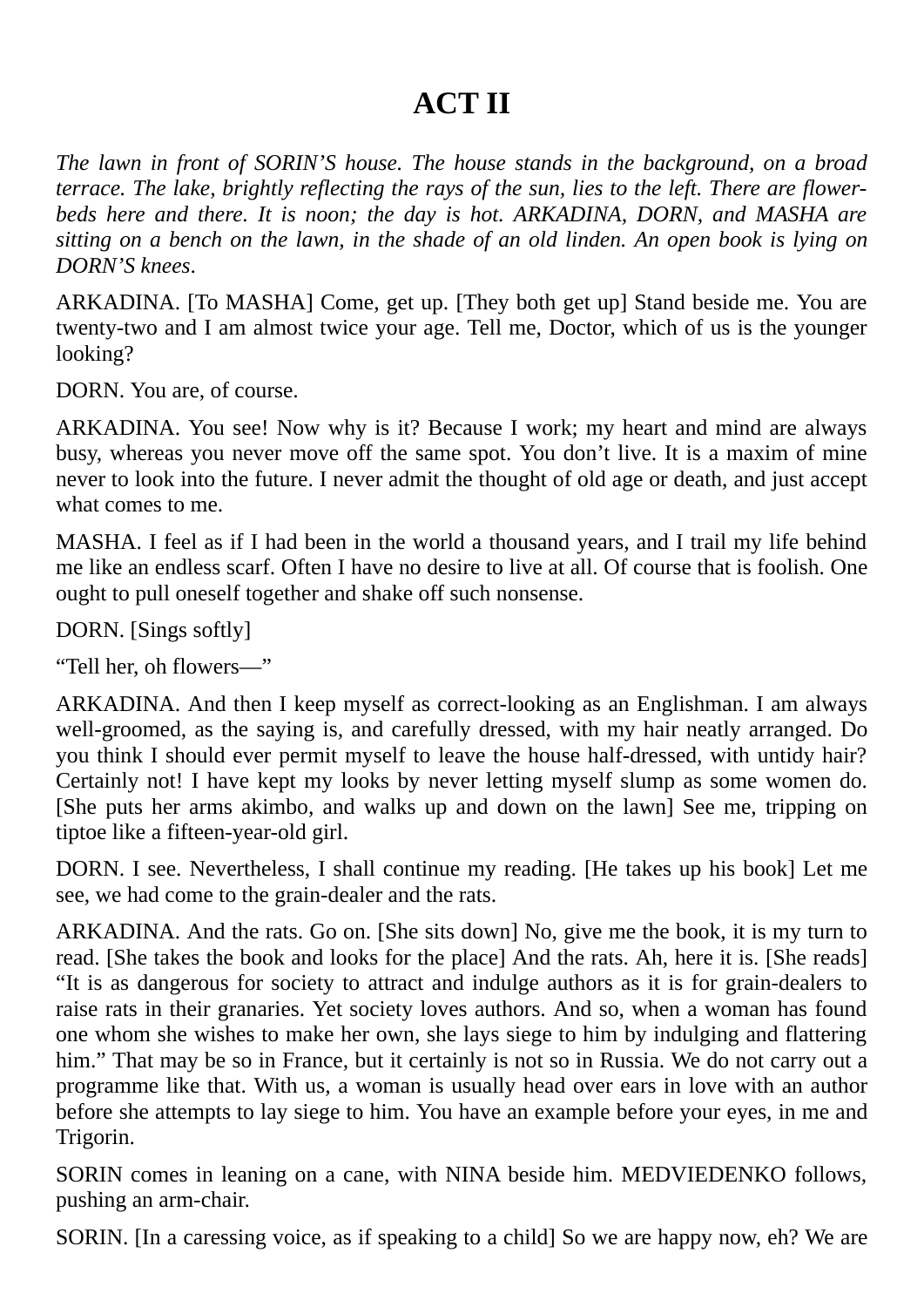enjoying ourselves to-day, are we? Father and stepmother have gone away to Tver, and we are free for three whole days!

NINA. [Sits down beside ARKADINA, and embraces her] I am so happy. I belong to you now.

SORIN. [Sits down in his arm-chair] She looks lovely to-day.

ARKADINA. Yes, she has put on her prettiest dress, and looks sweet. That was nice of you. [She kisses NINA] But we mustn't praise her too much; we shall spoil her. Where is Trigorin?

NINA. He is fishing off the wharf.

ARKADINA. I wonder he isn't bored. [She begins to read again.]

NINA. What are you reading?

ARKADINA. "On the Water," by Maupassant. [She reads a few lines to herself] But the rest is neither true nor interesting. [She lays down the book] I am uneasy about my son. Tell me, what is the matter with him? Why is he so dull and depressed lately? He spends all his days on the lake, and I scarcely ever see him any more.

MASHA. His heart is heavy. [Timidly, to NINA] Please recite something from his play.

NINA. [Shrugging her shoulders] Shall I? Is it so interesting?

MASHA. [With suppressed rapture] When he recites, his eyes shine and his face grows pale. His voice is beautiful and sad, and he has the ways of a poet.

SORIN begins to snore.

DORN. Pleasant dreams!

ARKADINA. Peter!

SORIN. Eh?

ARKADINA. Are you asleep?

SORIN. Not a bit of it. [A pause.]

ARKADINA. You don't do a thing for your health, brother, but you really ought to.

DORN. The idea of doing anything for one's health at sixty-five!

SORIN. One still wants to live at sixty-five.

DORN. [Crossly] Ho! Take some camomile tea.

ARKADINA. I think a journey to some watering-place would be good for him.

DORN. Why, yes; he might go as well as not.

ARKADINA. You don't understand.

DORN. There is nothing to understand in this case; it is quite clear.

MEDVIEDENKO. He ought to give up smoking.

SORIN. What nonsense! [A pause.]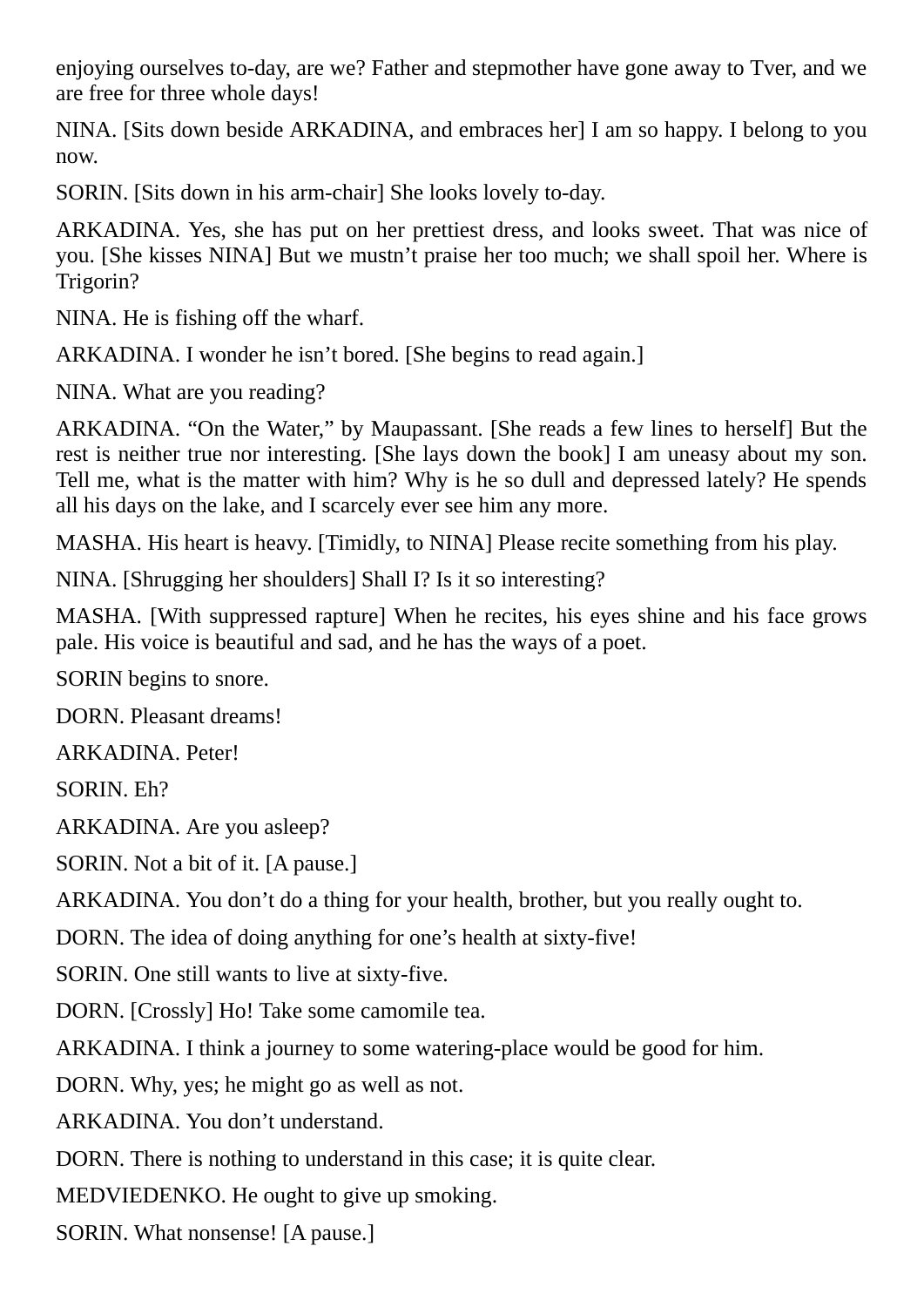DORN. No, that is not nonsense. Wine and tobacco destroy the individuality. After a cigar or a glass of vodka you are no longer Peter Sorin, but Peter Sorin plus somebody else. Your ego breaks in two: you begin to think of yourself in the third person.

SORIN. It is easy for you to condemn smoking and drinking; you have known what life is, but what about me? I have served in the Department of Justice for twenty-eight years, but I have never lived, I have never had any experiences. You are satiated with life, and that is why you have an inclination for philosophy, but I want to live, and that is why I drink my wine for dinner and smoke cigars, and all.

DORN. One must take life seriously, and to take a cure at sixty-five and regret that one did not have more pleasure in youth is, forgive my saying so, trifling.

MASHA. It must be lunch-time. [She walks away languidly, with a dragging step] My foot has gone to sleep.

DORN. She is going to have a couple of drinks before lunch.

SORIN. The poor soul is unhappy.

DORN. That is a trifle, your honour.

SORIN. You judge her like a man who has obtained all he wants in life.

ARKADINA. Oh, what could be duller than this dear tedium of the country? The air is hot and still, nobody does anything but sit and philosophise about life. It is pleasant, my friends, to sit and listen to you here, but I had rather a thousand times sit alone in the room of a hotel learning a role by heart.

NINA. [With enthusiasm] You are quite right. I understand how you feel.

SORIN. Of course it is pleasanter to live in town. One can sit in one's library with a telephone at one's elbow, no one comes in without being first announced by the footman, the streets are full of cabs, and all—-

DORN. [Sings]

"Tell her, oh flowers—-"

SHAMRAEFF comes in, followed by PAULINA.

SHAMRAEFF. Here they are. How do you do? [He kisses ARKADINA'S hand and then NINA'S] I am delighted to see you looking so well. [To ARKADINA] My wife tells me that you mean to go to town with her to-day. Is that so?

ARKADINA. Yes, that is what I had planned to do.

SHAMRAEFF. Hm—that is splendid, but how do you intend to get there, madam? We are hauling rye to-day, and all the men are busy. What horses would you take?

ARKADINA. What horses? How do I know what horses we shall have?

SORIN. Why, we have the carriage horses.

SHAMRAEFF. The carriage horses! And where am I to find the harness for them? This is astonishing! My dear madam, I have the greatest respect for your talents, and would gladly sacrifice ten years of my life for you, but I cannot let you have any horses to-day.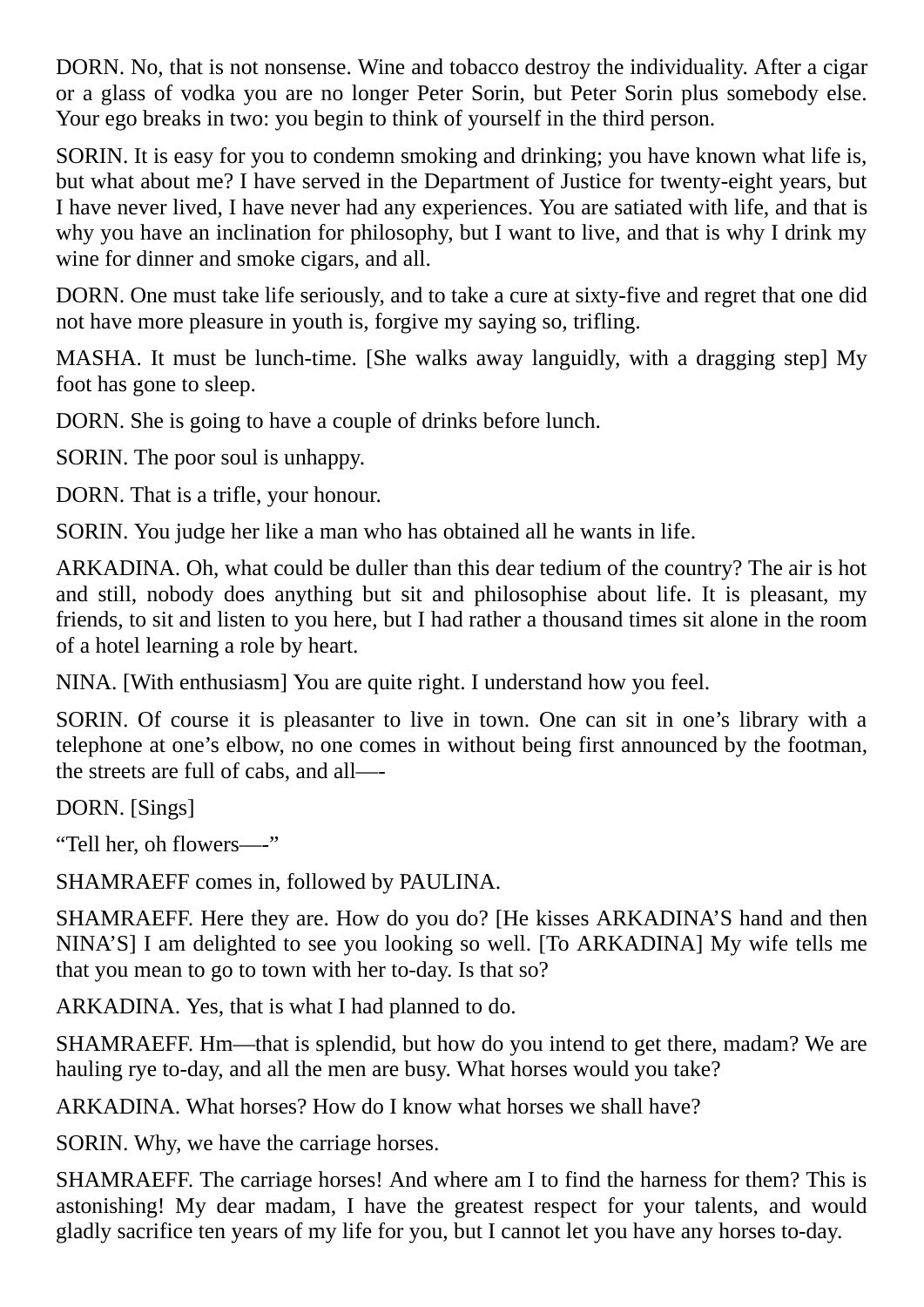ARKADINA. But if I must go to town? What an extraordinary state of affairs!

SHAMRAEFF. You do not know, madam, what it is to run a farm.

ARKADINA. [In a burst of anger] That is an old story! Under these circumstances I shall go back to Moscow this very day. Order a carriage for me from the village, or I shall go to the station on foot.

SHAMRAEFF. [losing his temper] Under these circumstances I resign my position. You must find yourself another manager. [He goes out.]

ARKADINA. It is like this every summer: every summer I am insulted here. I shall never set foot here again.

She goes out to the left, in the direction of the wharf. In a few minutes she is seen entering the house, followed by TRIGORIN, who carries a bucket and fishing-rod.

SORIN. [Losing his temper] What the deuce did he mean by his impudence? I want all the horses brought here at once!

NINA. [To PAULINA] How could he refuse anything to Madame Arkadina, the famous actress? Is not every wish, every caprice even, of hers, more important than any farm work? This is incredible.

PAULINA. [In despair] What can I do about it? Put yourself in my place and tell me what I can do.

SORIN. [To NINA] Let us go and find my sister, and all beg her not to go. [He looks in the direction in which SHAMRAEFF went out] That man is insufferable; a regular tyrant.

NINA. [Preventing him from getting up] Sit still, sit still, and let us wheel you. [She and MEDVIEDENKO push the chair before them] This is terrible!

SORIN. Yes, yes, it is terrible; but he won't leave. I shall have a talk with him in a moment. [They go out. Only DORN and PAULINA are left.]

DORN. How tiresome people are! Your husband deserves to be thrown out of here neck and crop, but it will all end by this old granny Sorin and his sister asking the man's pardon. See if it doesn't.

PAULINA. He has sent the carriage horses into the fields too. These misunderstandings occur every day. If you only knew how they excite me! I am ill; see! I am trembling all over! I cannot endure his rough ways. [Imploringly] Eugene, my darling, my beloved, take me to you. Our time is short; we are no longer young; let us end deception and concealment, even though it is only at the end of our lives. [A pause.]

DORN. I am fifty-five years old. It is too late now for me to change my ways of living.

PAULINA. I know that you refuse me because there are other women who are near to you, and you cannot take everybody. I understand. Excuse me—I see I am only bothering you.

NINA is seen near the house picking a bunch of flowers.

DORN. No, it is all right.

PAULINA. I am tortured by jealousy. Of course you are a doctor and cannot escape from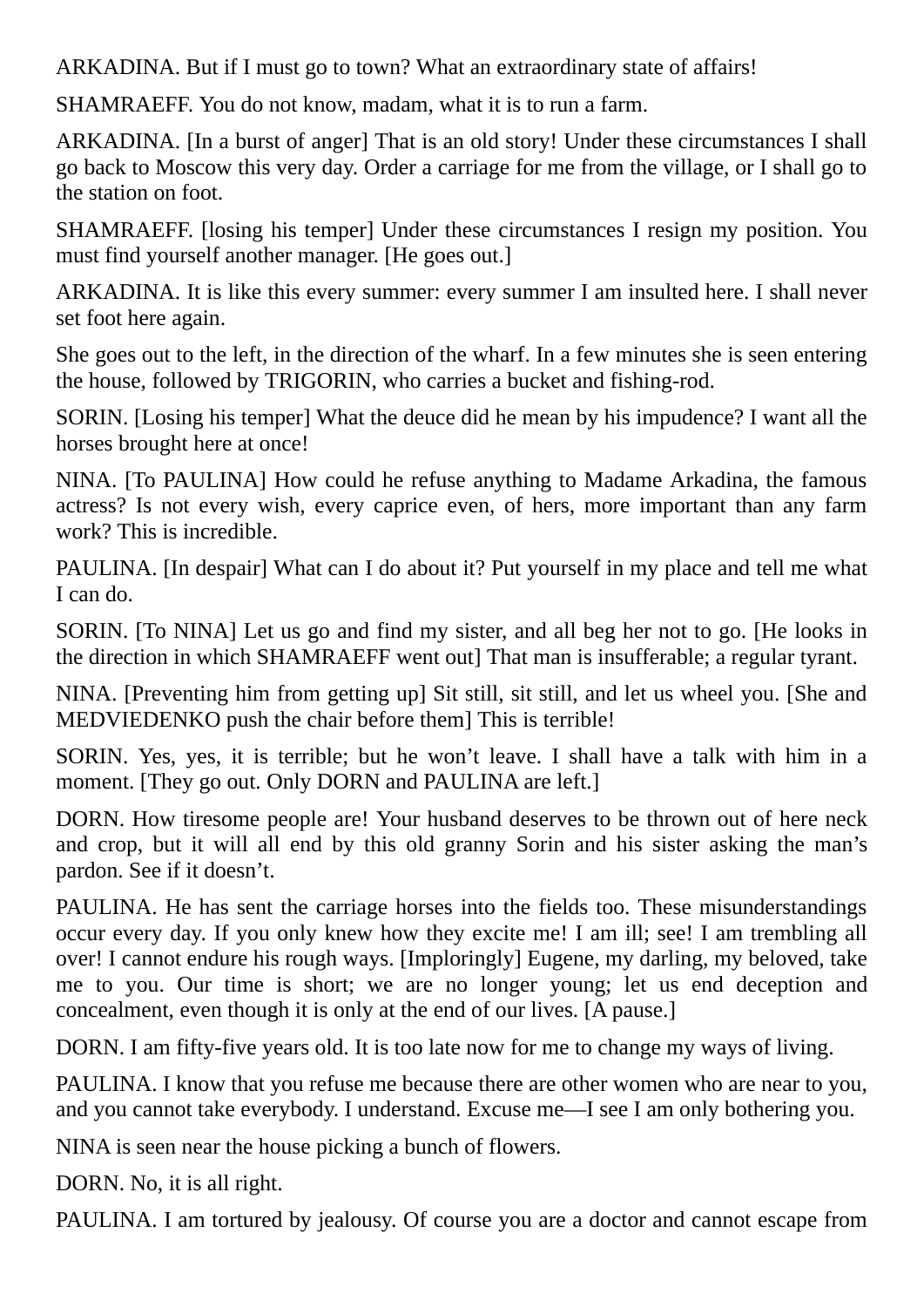women. I understand.

DORN. [TO NINA, who comes toward him] How are things in there?

NINA. Madame Arkadina is crying, and Sorin is having an attack of asthma.

DORN. Let us go and give them both some camomile tea.

NINA. [Hands him the bunch of flowers] Here are some flowers for you.

DORN. Thank you. [He goes into the house.]

PAULINA. [Following him] What pretty flowers! [As they reach the house she says in a low voice] Give me those flowers! Give them to me!

DORN hands her the flowers; she tears them to pieces and flings them away. They both go into the house.

NINA. [Alone] How strange to see a famous actress weeping, and for such a trifle! Is it not strange, too, that a famous author should sit fishing all day? He is the idol of the public, the papers are full of him, his photograph is for sale everywhere, his works have been translated into many foreign languages, and yet he is overjoyed if he catches a couple of minnows. I always thought famous people were distant and proud; I thought they despised the common crowd which exalts riches and birth, and avenged themselves on it by dazzling it with the inextinguishable honour and glory of their fame. But here I see them weeping and playing cards and flying into passions like everybody else.

TREPLIEFF comes in without a hat on, carrying a gun and a dead seagull.

TREPLIEFF. Are you alone here?

NINA. Yes.

TREPLIEFF lays the sea-gull at her feet.

NINA. What do you mean by this?

TREPLIEFF. I was base enough to-day to kill this gull. I lay it at your feet.

NINA. What is happening to you? [She picks up the gull and stands looking at it.]

TREPLIEFF. [After a pause] So shall I soon end my own life.

NINA. You have changed so that I fail to recognise you.

TREPLIEFF. Yes, I have changed since the time when I ceased to recognise you. You have failed me; your look is cold; you do not like to have me near you.

NINA. You have grown so irritable lately, and you talk so darkly and symbolically that you must forgive me if I fail to follow you. I am too simple to understand you.

TREPLIEFF. All this began when my play failed so dismally. A woman never can forgive failure. I have burnt the manuscript to the last page. Oh, if you could only fathom my unhappiness! Your estrangement is to me terrible, incredible; it is as if I had suddenly waked to find this lake dried up and sunk into the earth. You say you are too simple to understand me; but, oh, what is there to understand? You disliked my play, you have no faith in my powers, you already think of me as commonplace and worthless, as many are.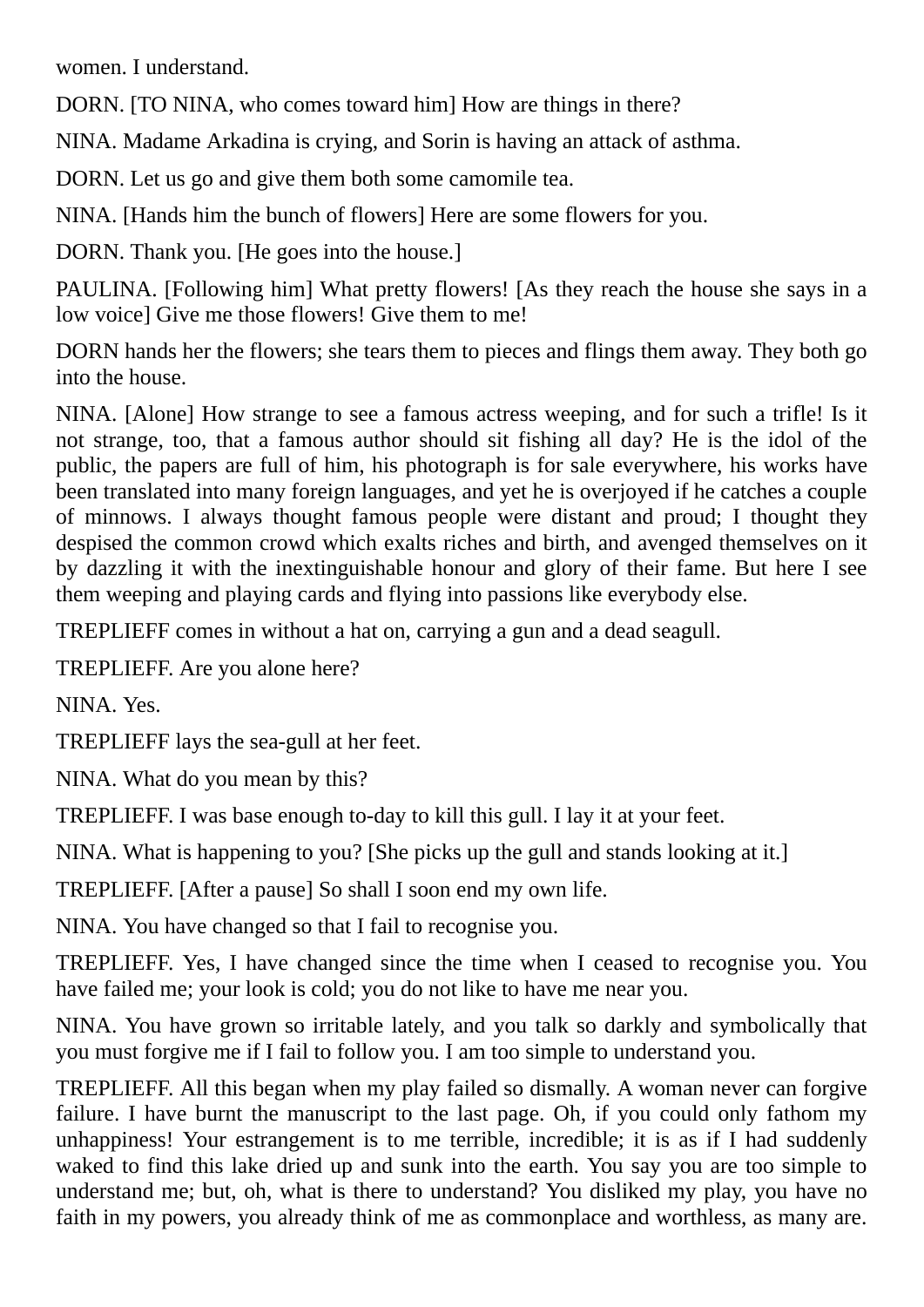[Stamping his foot] How well I can understand your feelings! And that understanding is to me like a dagger in the brain. May it be accursed, together with my stupidity, which sucks my life-blood like a snake! [He sees TRIGORIN, who approaches reading a book] There comes real genius, striding along like another Hamlet, and with a book, too. [Mockingly] "Words, words, words." You feel the warmth of that sun already, you smile, your eyes melt and glow liquid in its rays. I shall not disturb you. [He goes out.]

TRIGORIN. [Making notes in his book] Takes snuff and drinks vodka; always wears black dresses; is loved by a schoolteacher—

NINA. How do you do?

TRIGORIN. How are you, Miss Nina? Owing to an unforeseen development of circumstances, it seems that we are leaving here today. You and I shall probably never see each other again, and I am sorry for it. I seldom meet a young and pretty girl now; I can hardly remember how it feels to be nineteen, and the young girls in my books are seldom living characters. I should like to change places with you, if but for an hour, to look out at the world through your eyes, and so find out what sort of a little person you are.

NINA. And I should like to change places with you.

TRIGORIN. Why?

NINA. To find out how a famous genius feels. What is it like to be famous? What sensations does it give you?

TRIGORIN. What sensations? I don't believe it gives any. [Thoughtfully] Either you exaggerate my fame, or else, if it exists, all I can say is that one simply doesn't feel fame in any way.

NINA. But when you read about yourself in the papers?

TRIGORIN. If the critics praise me, I am happy; if they condemn me, I am out of sorts for the next two days.

NINA. This is a wonderful world. If you only knew how I envy you! Men are born to different destinies. Some dully drag a weary, useless life behind them, lost in the crowd, unhappy, while to one out of a million, as to you, for instance, comes a bright destiny full of interest and meaning. You are lucky.

TRIGORIN. I, lucky? [He shrugs his shoulders] H-m—I hear you talking about fame, and happiness, and bright destinies, and those fine words of yours mean as much to me forgive my saying so—as sweetmeats do, which I never eat. You are very young, and very kind.

NINA. Your life is beautiful.

TRIGORIN. I see nothing especially lovely about it. [He looks at his watch] Excuse me, I must go at once, and begin writing again. I am in a hurry. [He laughs] You have stepped on my pet corn, as they say, and I am getting excited, and a little cross. Let us discuss this bright and beautiful life of mine, though. [After a few moments' thought] Violent obsessions sometimes lay hold of a man: he may, for instance, think day and night of nothing but the moon. I have such a moon. Day and night I am held in the grip of one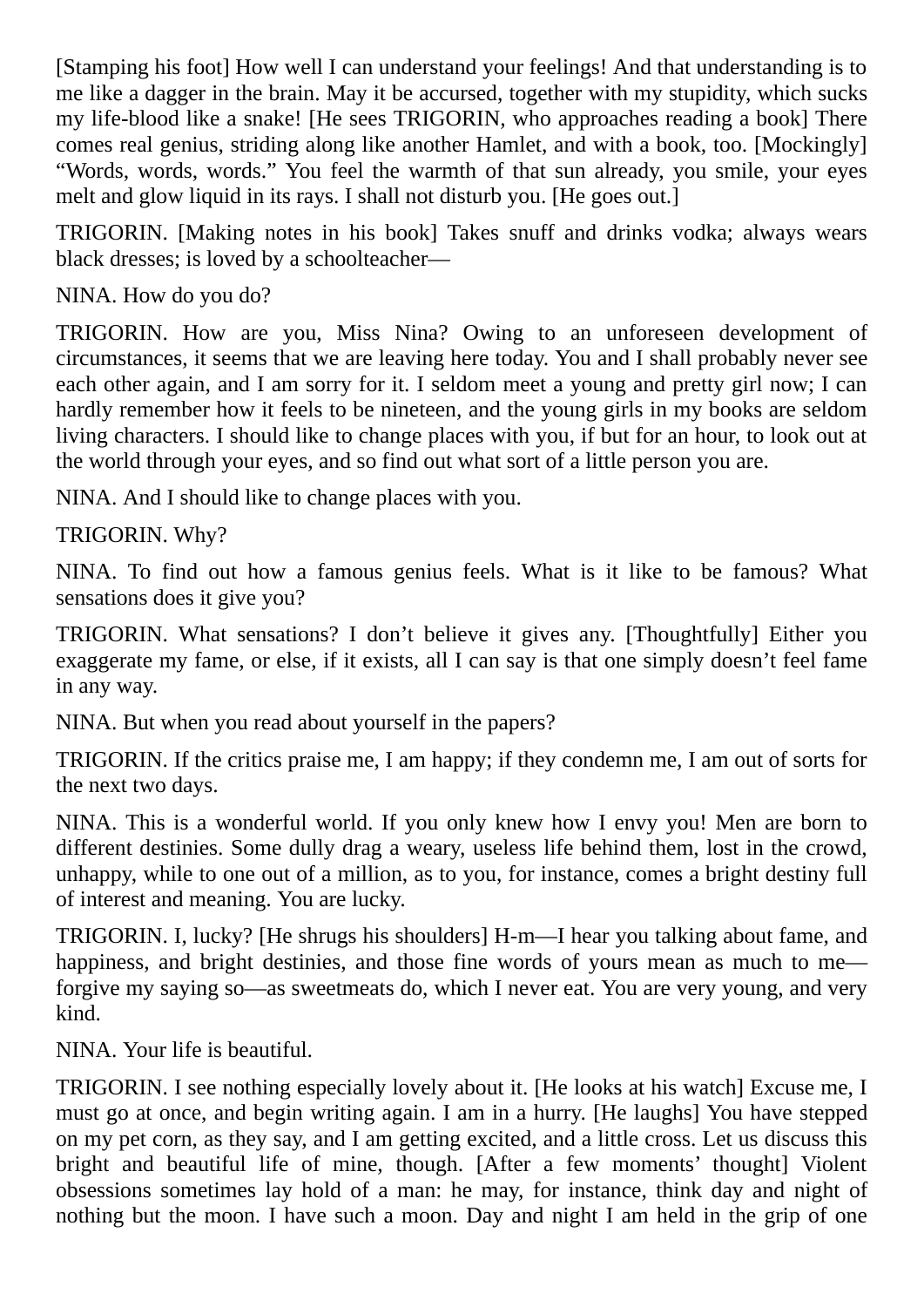besetting thought, to write, write, write! Hardly have I finished one book than something urges me to write another, and then a third, and then a fourth—I write ceaselessly. I am, as it were, on a treadmill. I hurry for ever from one story to another, and can't help myself. Do you see anything bright and beautiful in that? Oh, it is a wild life! Even now, thrilled as I am by talking to you, I do not forget for an instant that an unfinished story is awaiting me. My eye falls on that cloud there, which has the shape of a grand piano; I instantly make a mental note that I must remember to mention in my story a cloud floating by that looked like a grand piano. I smell heliotrope; I mutter to myself: a sickly smell, the colour worn by widows; I must remember that in writing my next description of a summer evening. I catch an idea in every sentence of yours or of my own, and hasten to lock all these treasures in my literary store-room, thinking that some day they may be useful to me. As soon as I stop working I rush off to the theatre or go fishing, in the hope that I may find oblivion there, but no! Some new subject for a story is sure to come rolling through my brain like an iron cannonball. I hear my desk calling, and have to go back to it and begin to write, write, write, once more. And so it goes for everlasting. I cannot escape myself, though I feel that I am consuming my life. To prepare the honey I feed to unknown crowds, I am doomed to brush the bloom from my dearest flowers, to tear them from their stems, and trample the roots that bore them under foot. Am I not a madman? Should I not be treated by those who know me as one mentally diseased? Yet it is always the same, same old story, till I begin to think that all this praise and admiration must be a deception, that I am being hoodwinked because they know I am crazy, and I sometimes tremble lest I should be grabbed from behind and whisked off to a lunatic asylum. The best years of my youth were made one continual agony for me by my writing. A young author, especially if at first he does not make a success, feels clumsy, ill-at-ease, and superfluous in the world. His nerves are all on edge and stretched to the point of breaking; he is irresistibly attracted to literary and artistic people, and hovers about them unknown and unnoticed, fearing to look them bravely in the eye, like a man with a passion for gambling, whose money is all gone. I did not know my readers, but for some reason I imagined they were distrustful and unfriendly; I was mortally afraid of the public, and when my first play appeared, it seemed to me as if all the dark eyes in the audience were looking at it with enmity, and all the blue ones with cold indifference. Oh, how terrible it was! What agony!

NINA. But don't your inspiration and the act of creation give you moments of lofty happiness?

TRIGORIN. Yes. Writing is a pleasure to me, and so is reading the proofs, but no sooner does a book leave the press than it becomes odious to me; it is not what I meant it to be; I made a mistake to write it at all; I am provoked and discouraged. Then the public reads it and says: "Yes, it is clever and pretty, but not nearly as good as Tolstoi," or "It is a lovely thing, but not as good as Turgenieff's 'Fathers and Sons,'" and so it will always be. To my dying day I shall hear people say: "Clever and pretty; clever and pretty," and nothing more; and when I am gone, those that knew me will say as they pass my grave: "Here lies Trigorin, a clever writer, but he was not as good as Turgenieff."

NINA. You must excuse me, but I decline to understand what you are talking about. The fact is, you have been spoilt by your success.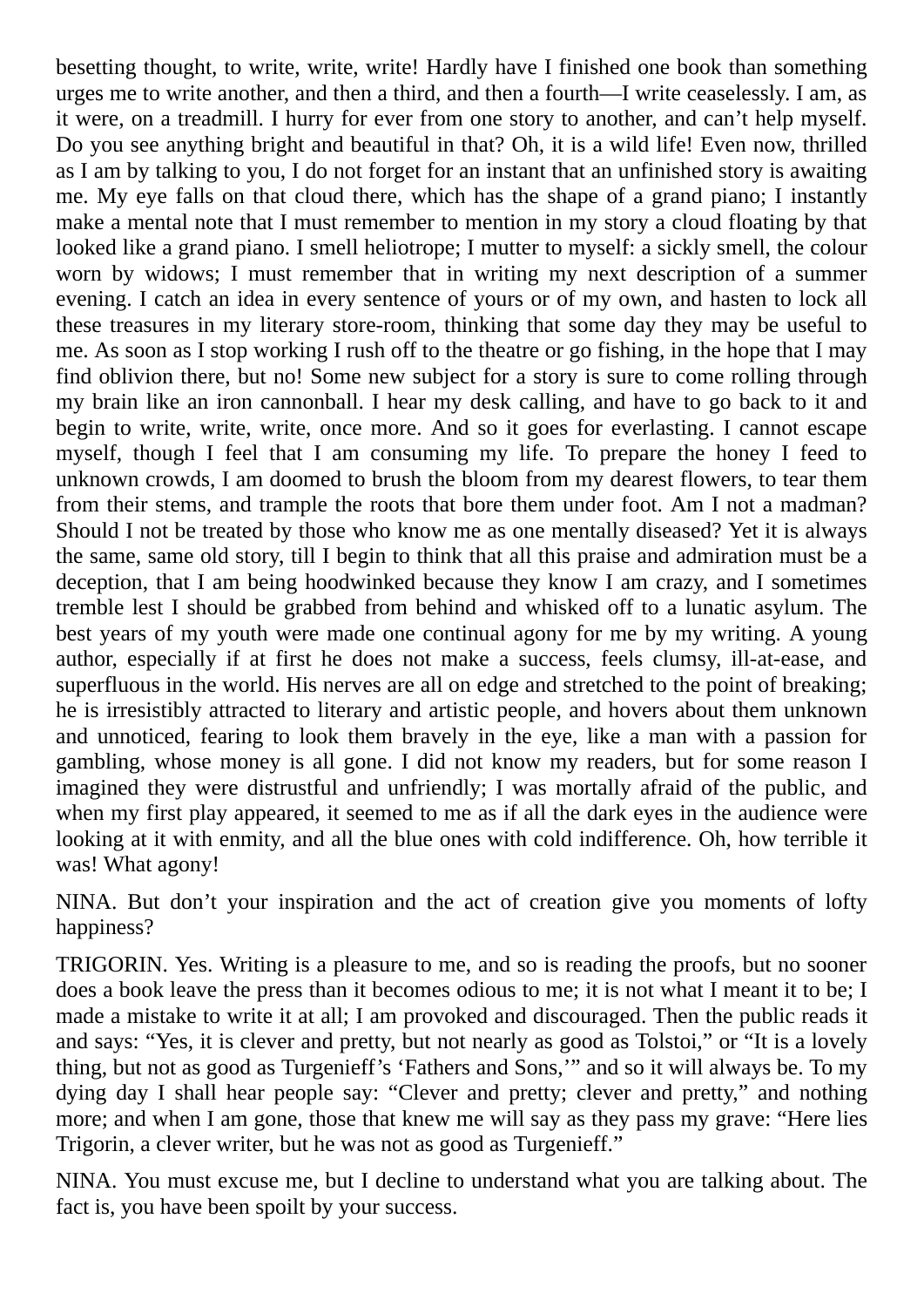TRIGORIN. What success have I had? I have never pleased myself; as a writer, I do not like myself at all. The trouble is that I am made giddy, as it were, by the fumes of my brain, and often hardly know what I am writing. I love this lake, these trees, the blue heaven; nature's voice speaks to me and wakes a feeling of passion in my heart, and I am overcome by an uncontrollable desire to write. But I am not only a painter of landscapes, I am a man of the city besides. I love my country, too, and her people; I feel that, as a writer, it is my duty to speak of their sorrows, of their future, also of science, of the rights of man, and so forth. So I write on every subject, and the public hounds me on all sides, sometimes in anger, and I race and dodge like a fox with a pack of hounds on his trail. I see life and knowledge flitting away before me. I am left behind them like a peasant who has missed his train at a station, and finally I come back to the conclusion that all I am fit for is to describe landscapes, and that whatever else I attempt rings abominably false.

NINA. You work too hard to realise the importance of your writings. What if you are discontented with yourself? To others you appear a great and splendid man. If I were a writer like you I should devote my whole life to the service of the Russian people, knowing at the same time that their welfare depended on their power to rise to the heights I had attained, and the people should send me before them in a chariot of triumph.

TRIGORIN. In a chariot? Do you think I am Agamemnon? [They both smile.]

NINA. For the bliss of being a writer or an actress I could endure want, and disillusionment, and the hatred of my friends, and the pangs of my own dissatisfaction with myself; but I should demand in return fame, real, resounding fame! [She covers her face with her hands] Whew! My head reels!

THE VOICE OF ARKADINA. [From inside the house] Boris! Boris!

TRIGORIN. She is calling me, probably to come and pack, but I don't want to leave this place. [His eyes rest on the lake] What a blessing such beauty is!

NINA. Do you see that house there, on the far shore?

TRIGORIN. Yes.

NINA. That was my dead mother's home. I was born there, and have lived all my life beside this lake. I know every little island in it.

TRIGORIN. This is a beautiful place to live. [He catches sight of the dead sea-gull] What is that?

NINA. A gull. Constantine shot it.

TRIGORIN. What a lovely bird! Really, I can't bear to go away. Can't you persuade Irina to stay? [He writes something in his note-book.]

NINA. What are you writing?

TRIGORIN. Nothing much, only an idea that occurred to me. [He puts the book back in his pocket] An idea for a short story. A young girl grows up on the shores of a lake, as you have. She loves the lake as the gulls do, and is as happy and free as they. But a man sees her who chances to come that way, and he destroys her out of idleness, as this gull here has been destroyed. [A pause. ARKADINA appears at one of the windows.]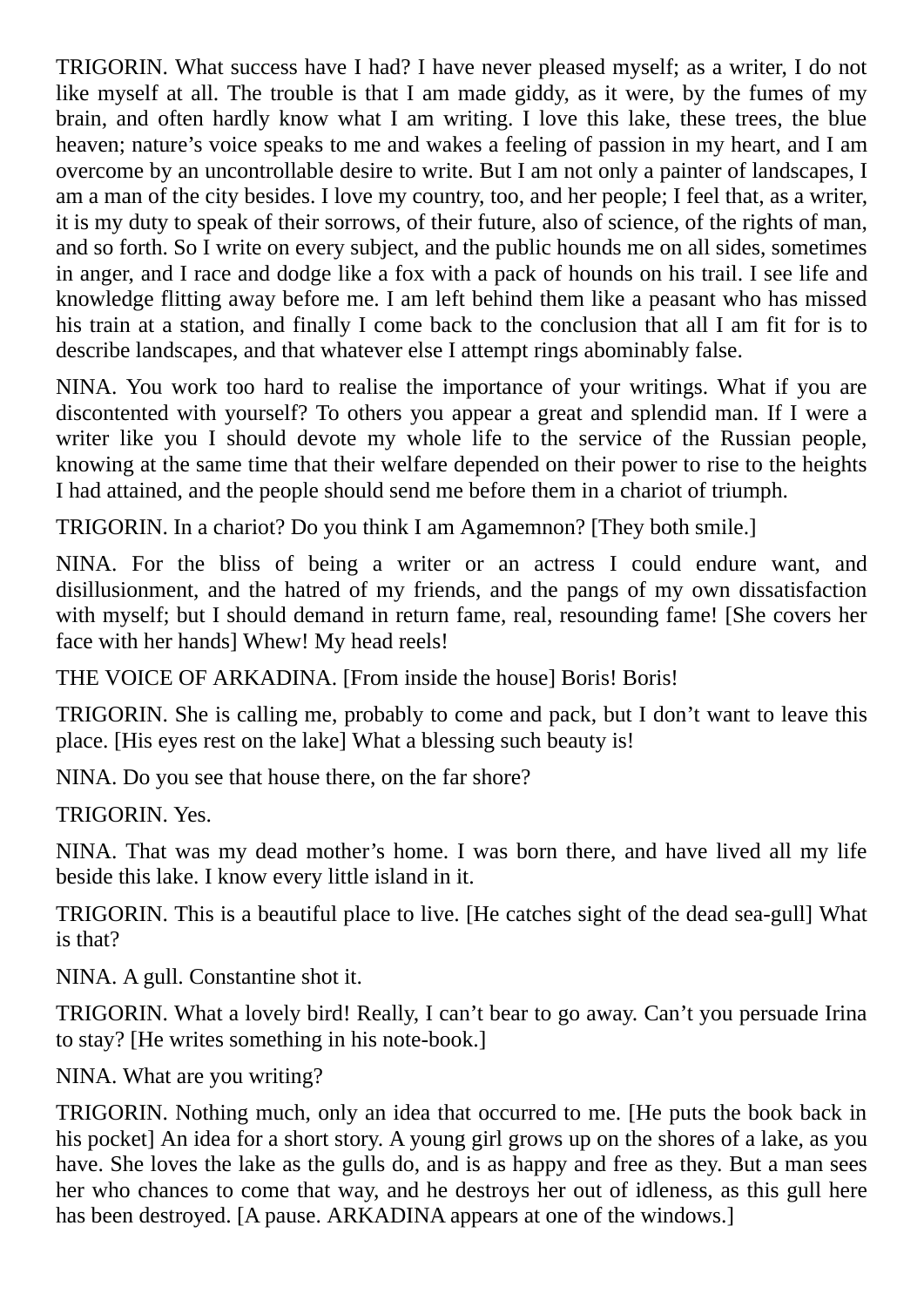<span id="page-25-0"></span>ARKADINA. Boris! Where are you? TRIGORIN. I am coming this minute. He goes toward the house, looking back at NINA. ARKADINA remains at the window. TRIGORIN. What do you want? ARKADINA. We are not going away, after all. TRIGORIN goes into the house. NINA comes forward and stands lost in thought. NINA. It is a dream! The curtain falls.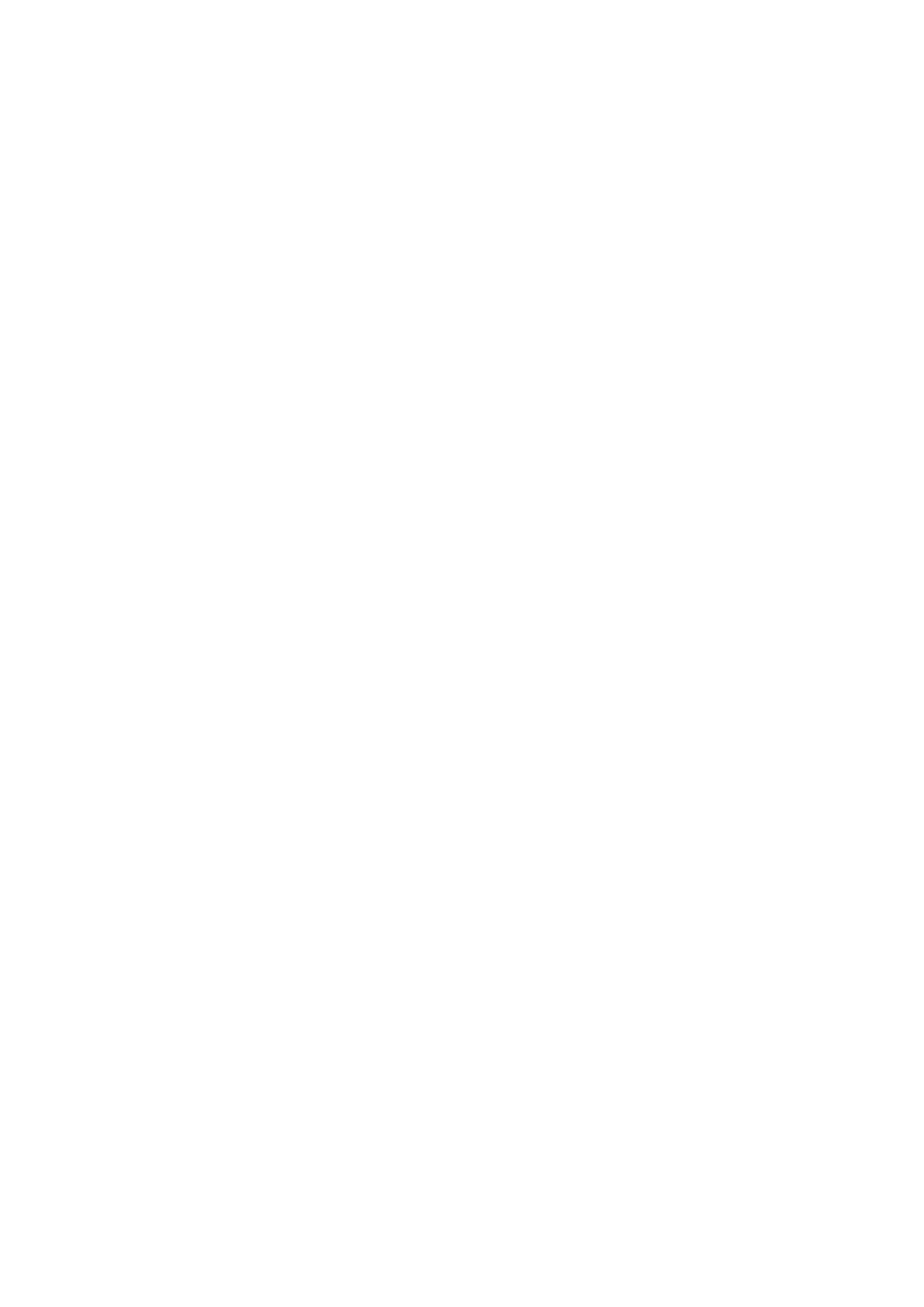#### **ACT III**

*The dining-room of SORIN'S house. Doors open out of it to the right and left. A table stands in the centre of the room. Trunks and boxes encumber the floor, and preparations for departure are evident. TRIGORIN is sitting at a table eating his breakfast, and MASHA is standing beside him*.

MASHA. I am telling you all these things because you write books and they may be useful to you. I tell you honestly, I should not have lived another day if he had wounded himself fatally. Yet I am courageous; I have decided to tear this love of mine out of my heart by the roots.

TRIGORIN. How will you do it?

MASHA. By marrying Medviedenko.

TRIGORIN. The school-teacher?

MASHA. Yes.

TRIGORIN. I don't see the necessity for that.

MASHA. Oh, if you knew what it is to love without hope for years and years, to wait for ever for something that will never come! I shall not marry for love, but marriage will at least be a change, and will bring new cares to deaden the memories of the past. Shall we have another drink?

TRIGORIN. Haven't you had enough?

MASHA. Fiddlesticks! [She fills a glass] Don't look at me with that expression on your face. Women drink oftener than you imagine, but most of them do it in secret, and not openly, as I do. They do indeed, and it is always either vodka or brandy. [They touch glasses] To your good health! You are so easy to get on with that I am sorry to see you go. [They drink.]

TRIGORIN. And I am sorry to leave.

MASHA. You should ask her to stay.

TRIGORIN. She would not do that now. Her son has been behaving outrageously. First he attempted suicide, and now I hear he is going to challenge me to a duel, though what his provocation may be I can't imagine. He is always sulking and sneering and preaching about a new form of art, as if the field of art were not large enough to accommodate both old and new without the necessity of jostling.

MASHA. It is jealousy. However, that is none of my business. [A pause. JACOB walks through the room carrying a trunk; NINA comes in and stands by the window] That schoolteacher of mine is none too clever, but he is very good, poor man, and he loves me dearly, and I am sorry for him. However, let me say good-bye and wish you a pleasant journey. Remember me kindly in your thoughts. [She shakes hands with him] Thanks for your goodwill. Send me your books, and be sure to write something in them; nothing formal, but simply this: "To Masha, who, forgetful of her origin, for some unknown reason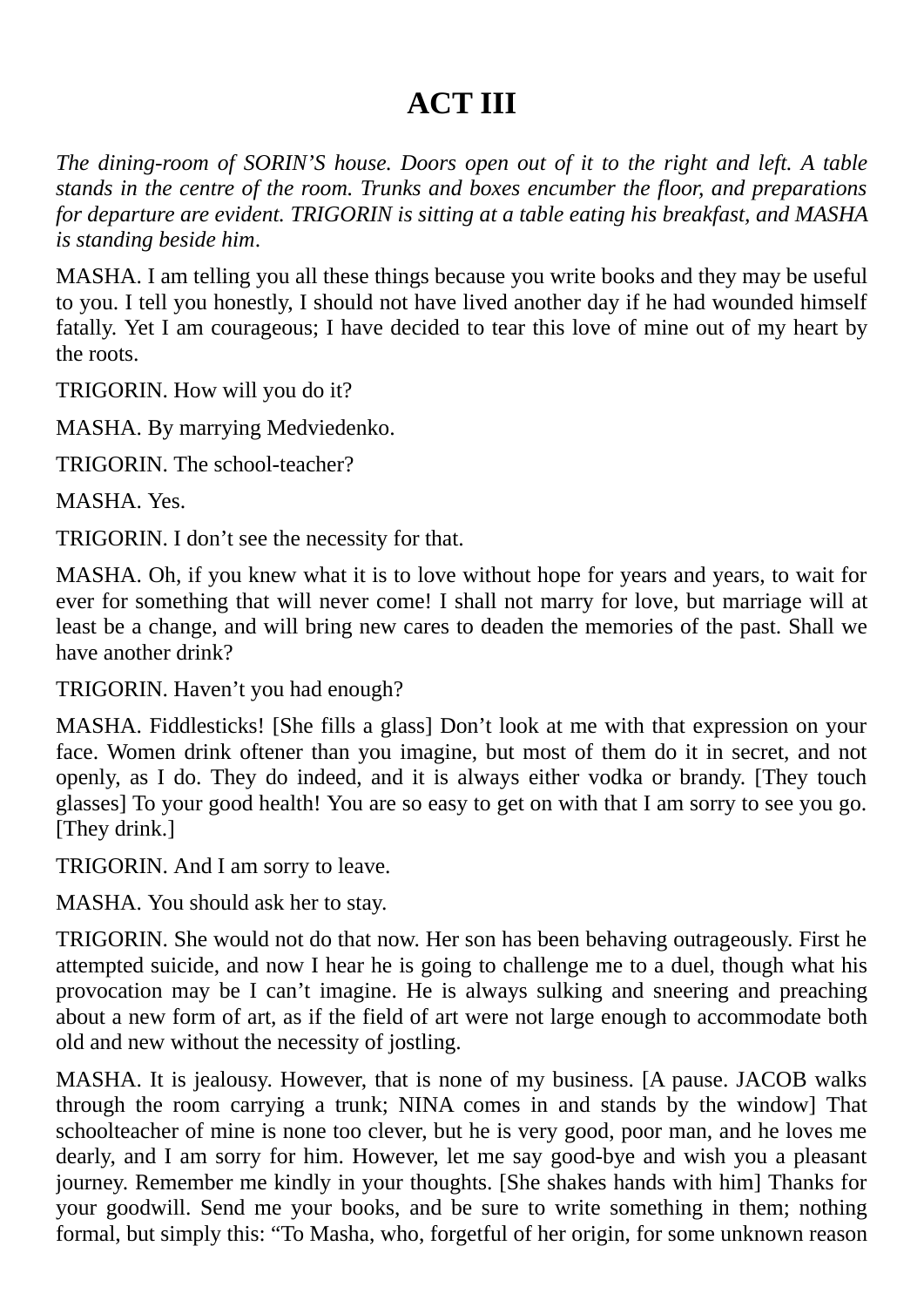is living in this world." Good-bye. [She goes out.]

NINA. [Holding out her closed hand to TRIGORIN] Is it odd or even?

TRIGORIN. Even.

NINA. [With a sigh] No, it is odd. I had only one pea in my hand. I wanted to see whether I was to become an actress or not. If only some one would advise me what to do!

TRIGORIN. One cannot give advice in a case like this. [A pause.]

NINA. We shall soon part, perhaps never to meet again. I should like you to accept this little medallion as a remembrance of me. I have had your initials engraved on it, and on this side is the name of one of your books: "Days and Nights."

TRIGORIN. How sweet of you! [He kisses the medallion] It is a lovely present.

NINA. Think of me sometimes.

TRIGORIN. I shall never forget you. I shall always remember you as I saw you that bright day—do you recall it?—a week ago, when you wore your light dress, and we talked together, and the white seagull lay on the bench beside us.

NINA. [Lost in thought] Yes, the sea-gull. [A pause] I beg you to let me see you alone for two minutes before you go.

She goes out to the left. At the same moment ARKADINA comes in from the right, followed by SORIN in a long coat, with his orders on his breast, and by JACOB, who is busy packing.

ARKADINA. Stay here at home, you poor old man. How could you pay visits with that rheumatism of yours? [To TRIGORIN] Who left the room just now, was it Nina?

TRIGORIN. Yes.

ARKADINA. I beg your pardon; I am afraid we interrupted you. [She sits down] I think everything is packed. I am absolutely exhausted.

TRIGORIN. [Reading the inscription on the medallion] "Days and Nights, page 121, lines 11 and 12."

JACOB. [Clearing the table] Shall I pack your fishing-rods, too, sir?

TRIGORIN. Yes, I shall need them, but you can give my books away.

JACOB. Very well, sir.

TRIGORIN. [To himself] Page 121, lines 11 and 12. [To ARKADINA] Have we my books here in the house?

ARKADINA. Yes, they are in my brother's library, in the corner cupboard.

TRIGORIN. Page 121—[He goes out.]

SORIN. You are going away, and I shall be lonely without you.

ARKADINA. What would you do in town?

SORIN. Oh, nothing in particular, but somehow—[He laughs] They are soon to lay the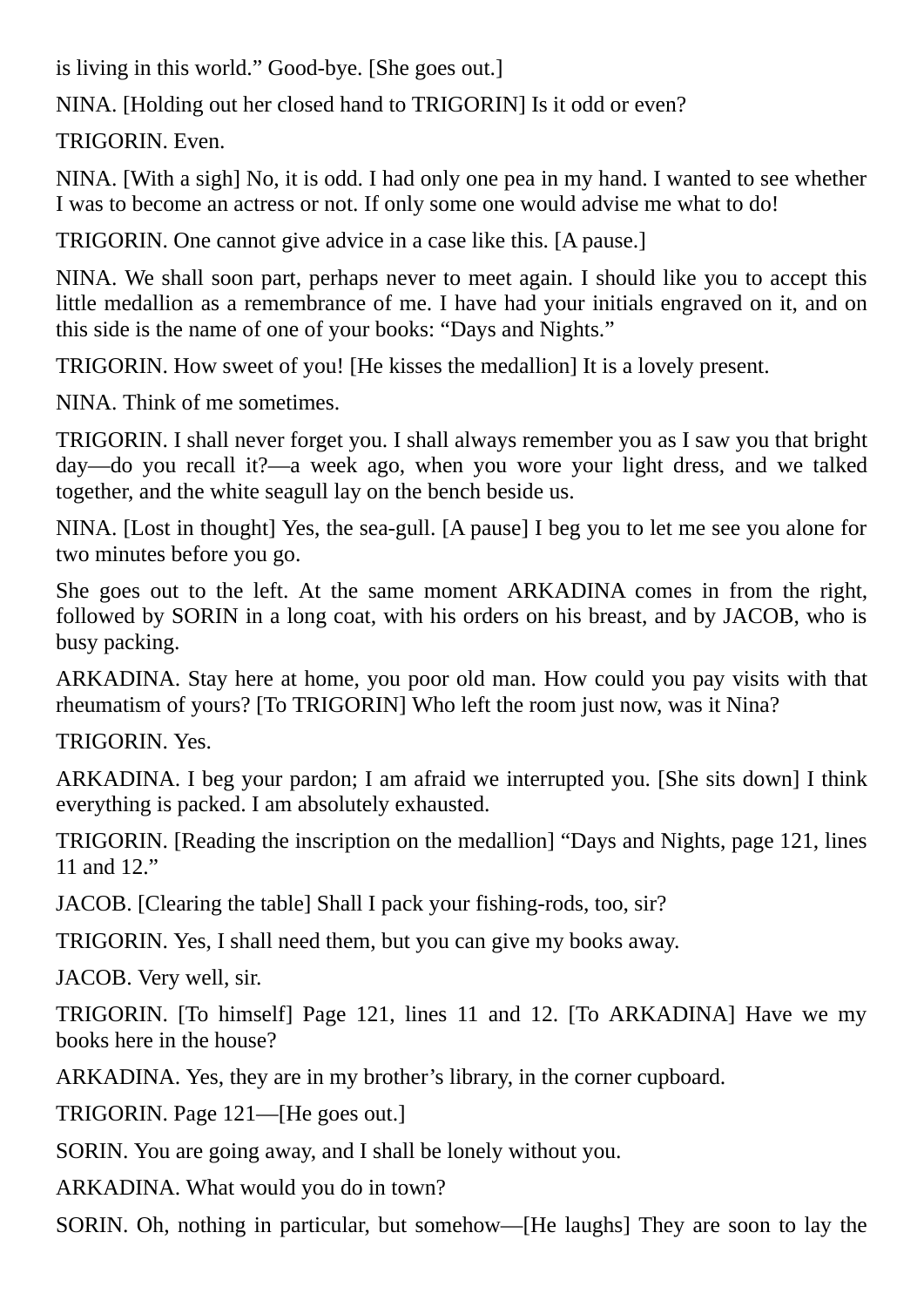corner-stone of the new court-house here. How I should like to leap out of this minnowpond, if but for an hour or two! I am tired of lying here like an old cigarette stump. I have ordered the carriage for one o'clock. We can go away together.

ARKADINA. [After a pause] No, you must stay here. Don't be lonely, and don't catch cold. Keep an eye on my boy. Take good care of him; guide him along the proper paths. [A pause] I am going away, and so shall never find out why Constantine shot himself, but I think the chief reason was jealousy, and the sooner I take Trigorin away, the better.

SORIN. There were—how shall I explain it to you?—other reasons besides jealousy for his act. Here is a clever young chap living in the depths of the country, without money or position, with no future ahead of him, and with nothing to do. He is ashamed and afraid of being so idle. I am devoted to him and he is fond of me, but nevertheless he feels that he is useless here, that he is little more than a dependent in this house. It is the pride in him.

ARKADINA. He is a misery to me! [Thoughtfully] He might possibly enter the army.

SORIN. [Gives a whistle, and then speaks with hesitation] It seems to me that the best thing for him would be if you were to let him have a little money. For one thing, he ought to be allowed to dress like a human being. See how he looks! Wearing the same little old coat that he has had for three years, and he doesn't even possess an overcoat! [Laughing] And it wouldn't hurt the youngster to sow a few wild oats; let him go abroad, say, for a time. It wouldn't cost much.

ARKADINA. Yes, but—However, I think I might manage about his clothes, but I couldn't let him go abroad. And no, I don't think I can let him have his clothes even, now. [Decidedly] I have no money at present.

SORIN laughs.

ARKADINA. I haven't indeed.

SORIN. [Whistles] Very well. Forgive me, darling; don't be angry. You are a noble, generous woman!

ARKADINA. [Weeping] I really haven't the money.

SORIN. If I had any money of course I should let him have some myself, but I haven't even a penny. The farm manager takes my pension from me and puts it all into the farm or into cattle or bees, and in that way it is always lost for ever. The bees die, the cows die, they never let me have a horse.

ARKADINA. Of course I have some money, but I am an actress and my expenses for dress alone are enough to bankrupt me.

SORIN. You are a dear, and I am very fond of you, indeed I am. But something is the matter with me again. [He staggers] I feel giddy. [He leans against the table] I feel faint, and all.

ARKADINA. [Frightened ] Peter! [She tries to support him] Peter! dearest! [She calls] Help! Help!

TREPLIEFF and MEDVIEDENKO come in; TREPLIEFF has a bandage around his head.

ARKADINA. He is fainting!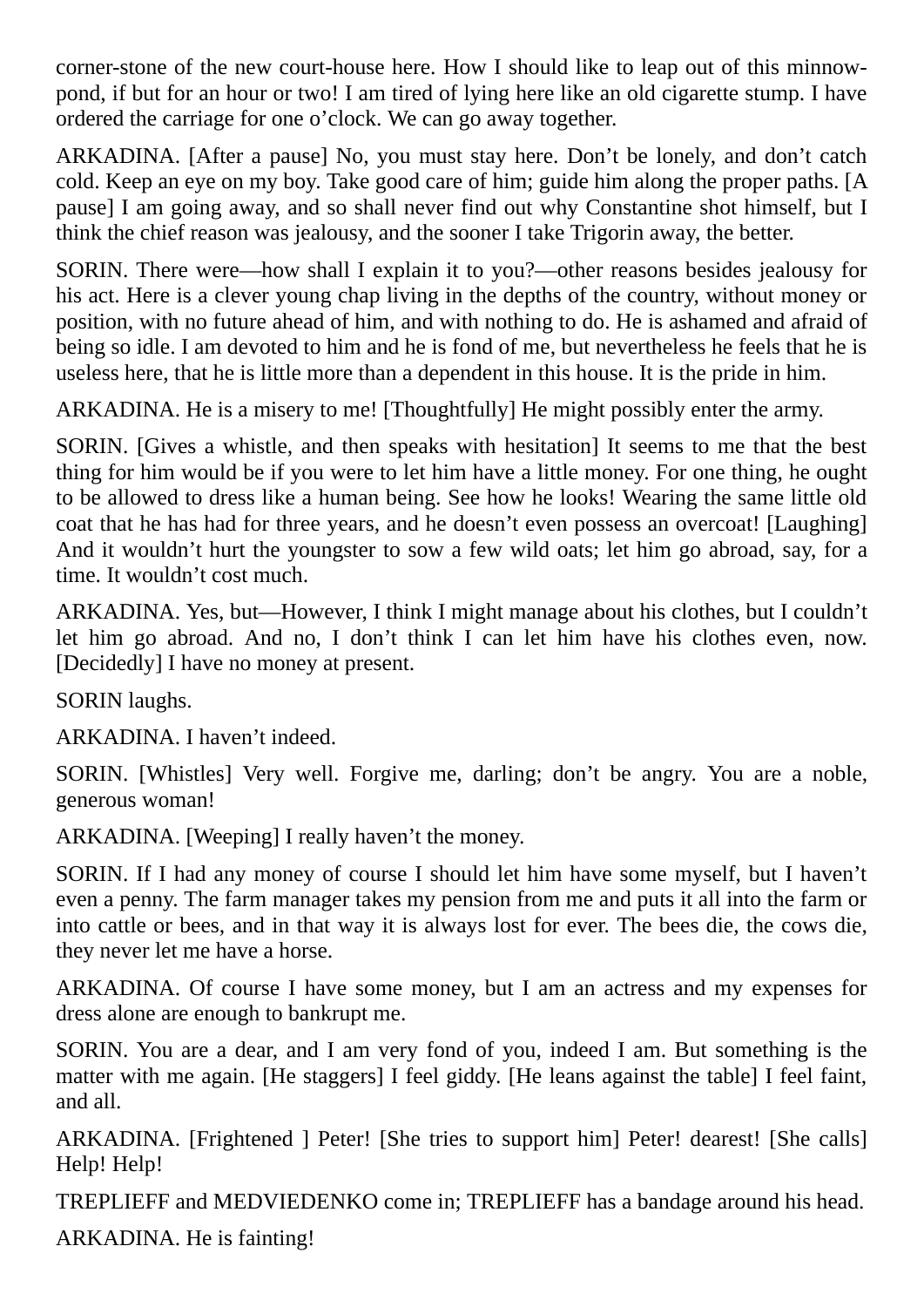SORIN. I am all right. [He smiles and drinks some water] It is all over now.

TREPLIEFF. [To his mother] Don't be frightened, mother, these attacks are not dangerous; my uncle often has them now. [To his uncle] You must go and lie down, Uncle.

SORIN. Yes, I think I shall, for a few minutes. I am going to Moscow all the same, but I shall lie down a bit before I start. [He goes out leaning on his cane.]

MEDVIEDENKO. [Giving him his arm] Do you know this riddle? On four legs in the morning; on two legs at noon; and on three legs in the evening?

SORIN. [Laughing] Yes, exactly, and on one's back at night. Thank you, I can walk alone.

MEDVIEDENKO. Dear me, what formality! [He and SORIN go out.]

ARKADINA. He gave me a dreadful fright.

TREPLIEFF. It is not good for him to live in the country. Mother, if you would only untie your purse-strings for once, and lend him a thousand roubles! He could then spend a whole year in town.

ARKADINA. I have no money. I am an actress and not a banker. [A pause.]

TREPLIEFF. Please change my bandage for me, mother, you do it so gently.

ARKADINA goes to the cupboard and takes out a box of bandages and a bottle of iodoform.

ARKADINA. The doctor is late.

TREPLIEFF. Yes, he promised to be here at nine, and now it is noon already.

ARKADINA. Sit down. [She takes the bandage off his head] You look as if you had a turban on. A stranger that was in the kitchen yesterday asked to what nationality you belonged. Your wound is almost healed. [She kisses his head] You won't be up to any more of these silly tricks again, will you, when I am gone?

TREPLIEFF. No, mother. I did that in a moment of insane despair, when I had lost all control over myself. It will never happen again. [He kisses her hand] Your touch is golden. I remember when you were still acting at the State Theatre, long ago, when I was still a little chap, there was a fight one day in our court, and a poor washerwoman was almost beaten to death. She was picked up unconscious, and you nursed her till she was well, and bathed her children in the washtubs. Have you forgotten it?

ARKADINA. Yes, entirely. [She puts on a new bandage.]

TREPLIEFF. Two ballet dancers lived in the same house, and they used to come and drink coffee with you.

ARKADINA. I remember that.

TREPLIEFF. They were very pious. [A pause] I love you again, these last few days, as tenderly and trustingly as I did as a child. I have no one left me now but you. Why, why do you let yourself be controlled by that man?

ARKADINA. You don't understand him, Constantine. He has a wonderfully noble personality.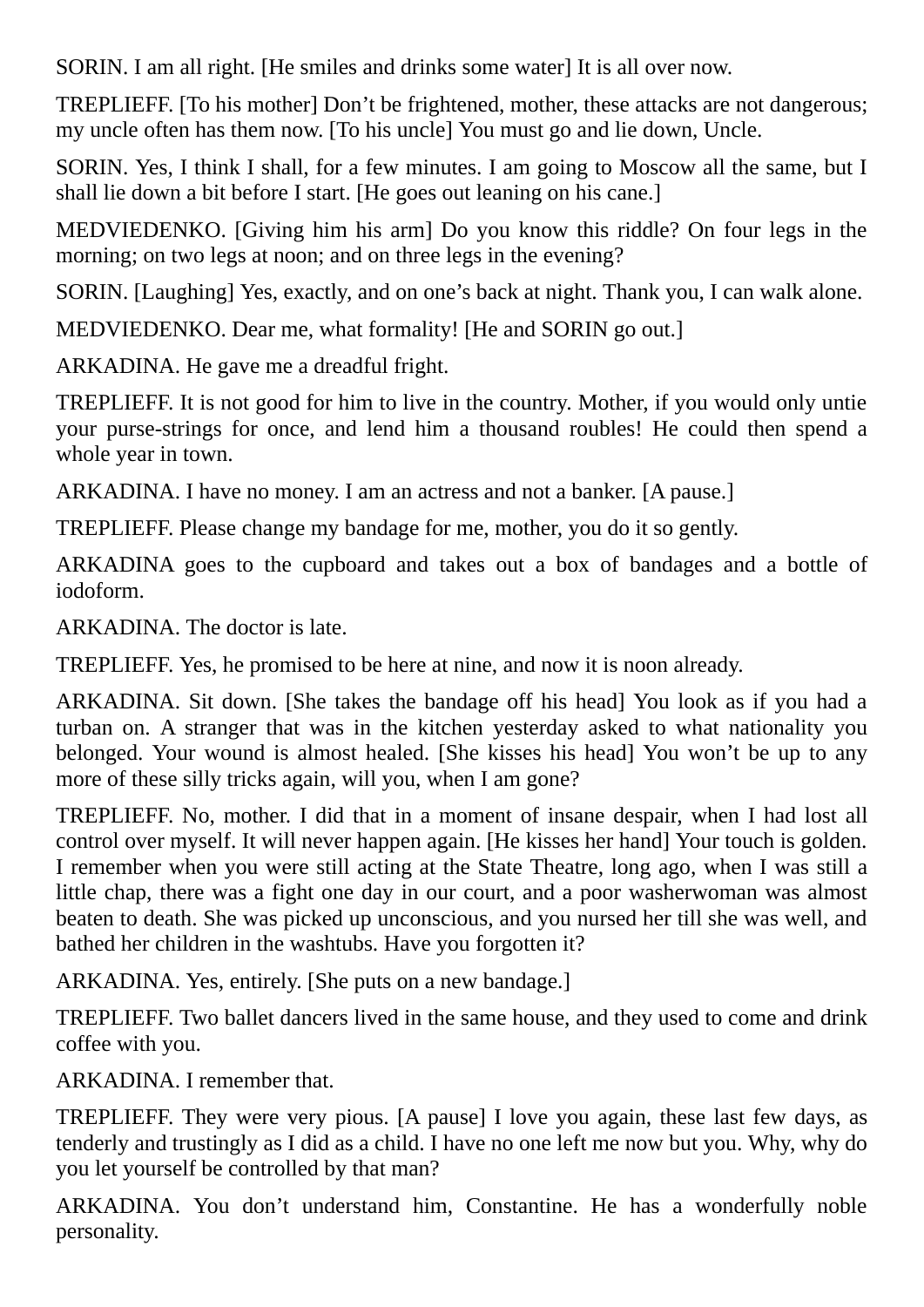TREPLIEFF. Nevertheless, when he has been told that I wish to challenge him to a duel his nobility does not prevent him from playing the coward. He is about to beat an ignominious retreat.

ARKADINA. What nonsense! I have asked him myself to go.

TREPLIEFF. A noble personality indeed! Here we are almost quarrelling over him, and he is probably in the garden laughing at us at this very moment, or else enlightening Nina's mind and trying to persuade her into thinking him a man of genius.

ARKADINA. You enjoy saying unpleasant things to me. I have the greatest respect for that man, and I must ask you not to speak ill of him in my presence.

TREPLIEFF. I have no respect for him at all. You want me to think him a genius, as you do, but I refuse to lie: his books make me sick.

ARKADINA. You envy him. There is nothing left for people with no talent and mighty pretensions to do but to criticise those who are really gifted. I hope you enjoy the consolation it brings.

TREPLIEFF. [With irony] Those who are really gifted, indeed! [Angrily] I am cleverer than any of you, if it comes to that! [He tears the bandage off his head] You are the slaves of convention, you have seized the upper hand and now lay down as law everything that you do; all else you strangle and trample on. I refuse to accept your point of view, yours and his, I refuse!

ARKADINA. That is the talk of a decadent.

TREPLIEFF. Go back to your beloved stage and act the miserable ditch-water plays you so much admire!

ARKADINA. I never acted in a play like that in my life. You couldn't write even the trashiest music-hall farce, you idle good-for-nothing!

TREPLIEFF. Miser!

ARKADINA. Rag-bag!

TREPLIEFF sits down and begins to cry softly.

ARKADINA. [Walking up and down in great excitement] Don't cry! You mustn't cry! [She bursts into tears] You really mustn't. [She kisses his forehead, his cheeks, his head] My darling child, forgive me. Forgive your wicked mother.

TREPLIEFF. [Embracing her] Oh, if you could only know what it is to have lost everything under heaven! She does not love me. I see I shall never be able to write. Every hope has deserted me.

ARKADINA. Don't despair. This will all pass. He is going away to-day, and she will love you once more. [She wipes away his tears] Stop crying. We have made peace again.

TREPLIEFF. [Kissing her hand] Yes, mother.

ARKADINA. [Tenderly] Make your peace with him, too. Don't fight with him. You surely won't fight?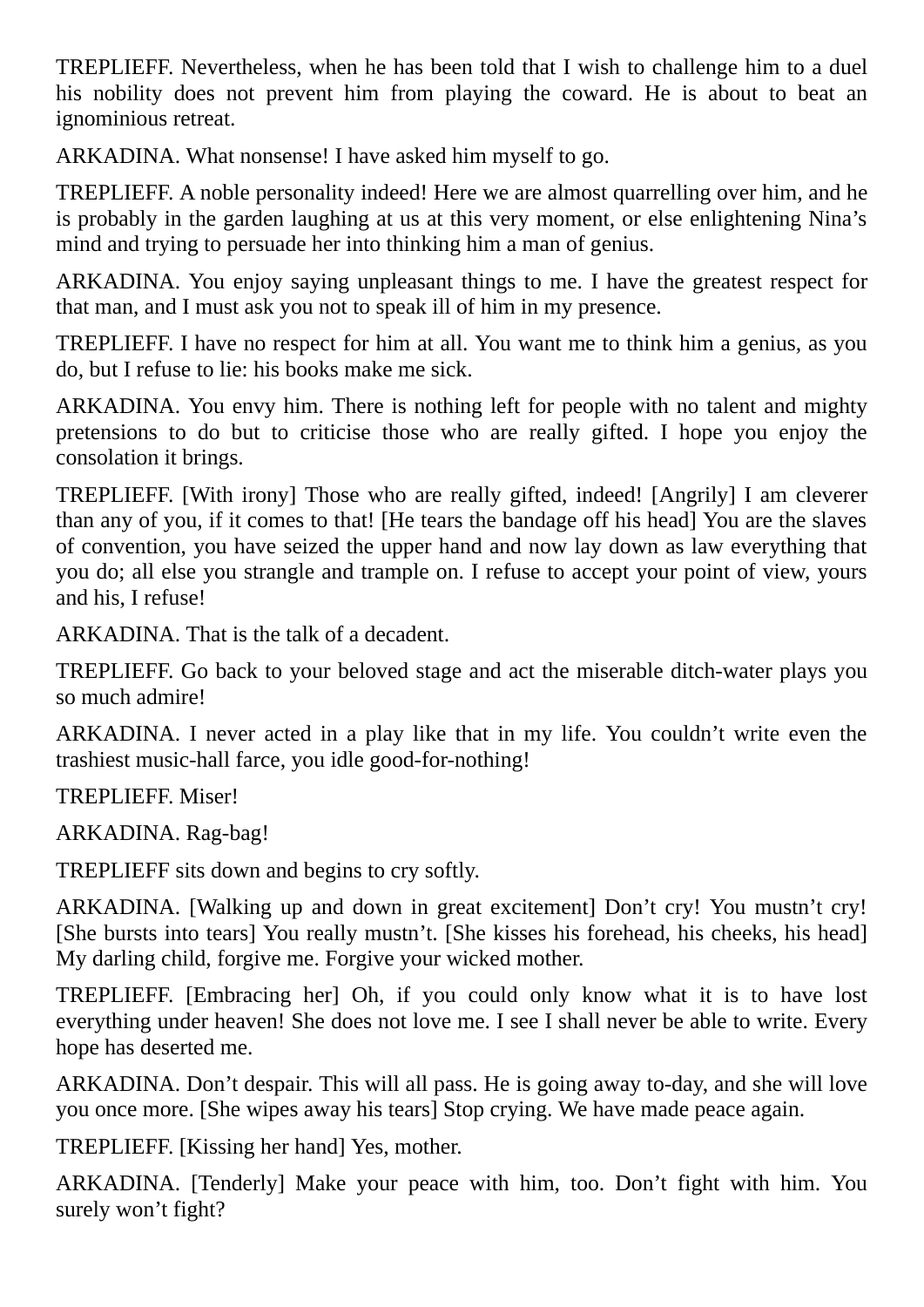TREPLIEFF. I won't, but you must not insist on my seeing him again, mother, I couldn't stand it. [TRIGORIN comes in] There he is; I am going. [He quickly puts the medicines away in the cupboard] The doctor will attend to my head.

TRIGORIN. [Looking through the pages of a book] Page 121, lines 11 and 12; here it is. [He reads] "If at any time you should have need of my life, come and take it."

TREPLIEFF picks up the bandage off the floor and goes out.

ARKADINA. [Looking at her watch] The carriage will soon be here.

TRIGORIN. [To himself] If at any time you should have need of my life, come and take it.

ARKADINA. I hope your things are all packed.

TRIGORIN. [Impatiently] Yes, yes. [In deep thought] Why do I hear a note of sadness that wrings my heart in this cry of a pure soul? If at any time you should have need of my life, come and take it. [To ARKADINA] Let us stay here one more day!

ARKADINA shakes her head.

TRIGORIN. Do let us stay!

ARKADINA. I know, dearest, what keeps you here, but you must control yourself. Be sober; your emotions have intoxicated you a little.

TRIGORIN. You must be sober, too. Be sensible; look upon what has happened as a true friend would. [Taking her hand] You are capable of self-sacrifice. Be a friend to me and release me!

ARKADINA. [In deep excitement] Are you so much in love?

TRIGORIN. I am irresistibly impelled toward her. It may be that this is just what I need.

ARKADINA. What, the love of a country girl? Oh, how little you know yourself!

TRIGORIN. People sometimes walk in their sleep, and so I feel as if I were asleep, and dreaming of her as I stand here talking to you. My imagination is shaken by the sweetest and most glorious visions. Release me!

ARKADINA. [Shuddering] No, no! I am only an ordinary woman; you must not say such things to me. Do not torment me, Boris; you frighten me.

TRIGORIN. You could be an extraordinary woman if you only would. Love alone can bring happiness on earth, love the enchanting, the poetical love of youth, that sweeps away the sorrows of the world. I had no time for it when I was young and struggling with want and laying siege to the literary fortress, but now at last this love has come to me. I see it beckoning; why should I fly?

ARKADINA. [With anger] You are mad!

TRIGORIN. Release me.

ARKADINA. You have all conspired together to torture me to-day. [She weeps.]

TRIGORIN. [Clutching his head desperately] She doesn't understand me! She won't understand me!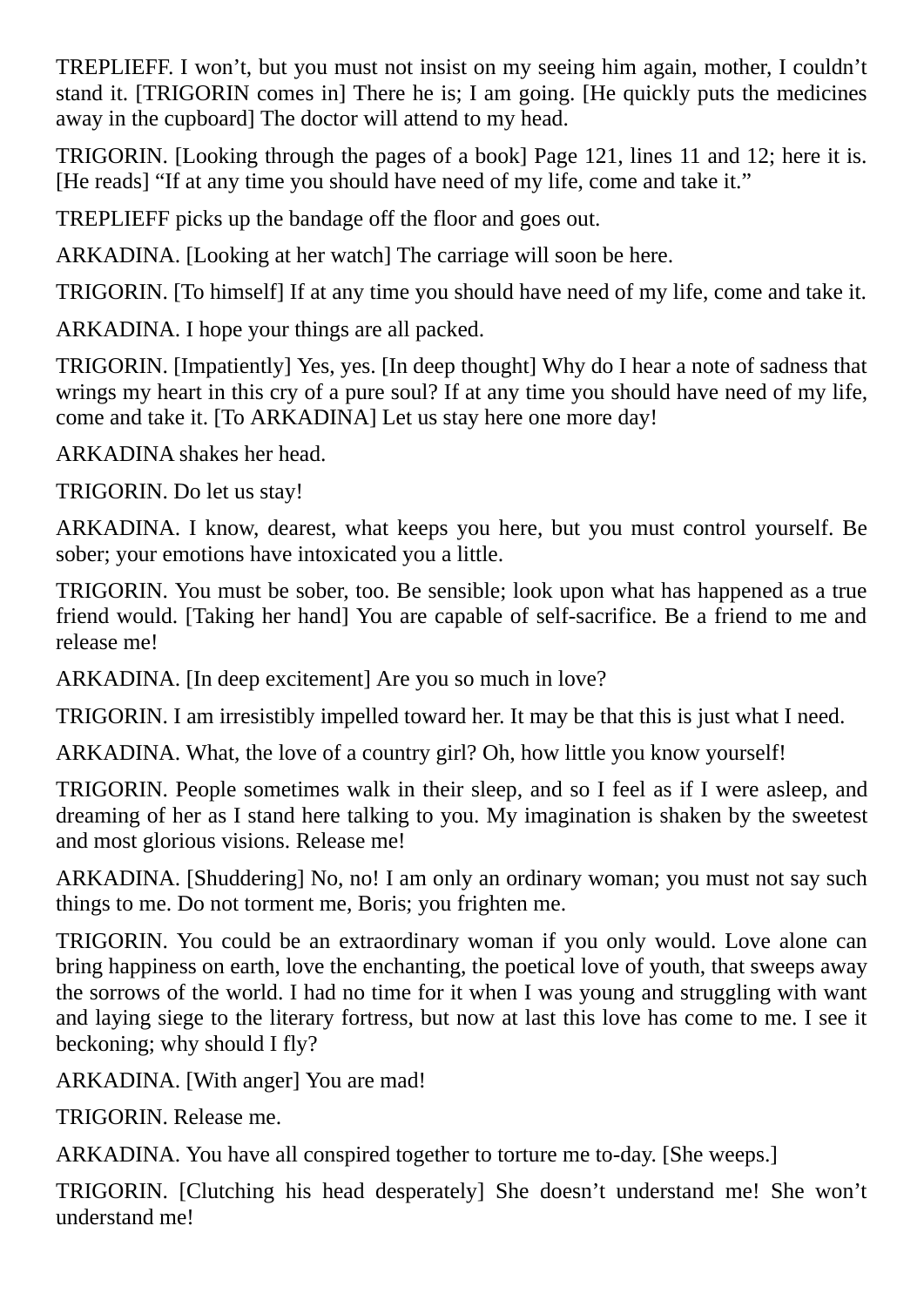ARKADINA. Am I then so old and ugly already that you can talk to me like this without any shame about another woman? [She embraces and kisses him] Oh, you have lost your senses! My splendid, my glorious friend, my love for you is the last chapter of my life. [She falls on her knees] You are my pride, my joy, my light. [She embraces his knees] I could never endure it should you desert me, if only for an hour; I should go mad. Oh, my wonder, my marvel, my king!

TRIGORIN. Some one might come in. [He helps her to rise.]

ARKADINA. Let them come! I am not ashamed of my love. [She kisses his hands] My jewel! My despair! You want to do a foolish thing, but I don't want you to do it. I shan't let you do it! [She laughs] You are mine, you are mine! This forehead is mine, these eyes are mine, this silky hair is mine. All your being is mine. You are so clever, so wise, the first of all living writers; you are the only hope of your country. You are so fresh, so simple, so deeply humourous. You can bring out every feature of a man or of a landscape in a single line, and your characters live and breathe. Do you think that these words are but the incense of flattery? Do you think I am not speaking the truth? Come, look into my eyes; look deep; do you find lies there? No, you see that I alone know how to treasure you. I alone tell you the truth. Oh, my very dear, you will go with me? You will? You will not forsake me?

TRIGORIN. I have no will of my own; I never had. I am too indolent, too submissive, too phlegmatic, to have any. Is it possible that women like that? Take me. Take me away with you, but do not let me stir a step from your side.

ARKADINA. [To herself] Now he is mine! [Carelessly, as if nothing unusual had happened] Of course you must stay here if you really want to. I shall go, and you can follow in a week's time. Yes, really, why should you hurry away?

TRIGORIN. Let us go together.

ARKADINA. As you like. Let us go together then. [A pause. TRIGORIN writes something in his note-book] What are you writing?

TRIGORIN. A happy expression I heard this morning: "A grove of maiden pines." It may be useful. [He yawns] So we are really off again, condemned once more to railway carriages, to stations and restaurants, to Hamburger steaks and endless arguments!

SHAMRAEFF comes in.

SHAMRAEFF. I am sorry to have to inform you that your carriage is at the door. It is time to start, honoured madam, the train leaves at two-five. Would you be kind enough, madam, to remember to inquire for me where Suzdaltzeff the actor is now? Is he still alive, I wonder? Is he well? He and I have had many a jolly time together. He was inimitable in "The Stolen Mail." A tragedian called Izmailoff was in the same company, I remember, who was also quite remarkable. Don't hurry, madam, you still have five minutes. They were both of them conspirators once, in the same melodrama, and one night when in the course of the play they were suddenly discovered, instead of saying "We have been trapped!" Izmailoff cried out: "We have been rapped!" [He laughs] Rapped!

While he has been talking JACOB has been busy with the trunks, and the maid has brought ARKADINA her hat, coat, parasol, and gloves. The cook looks hesitatingly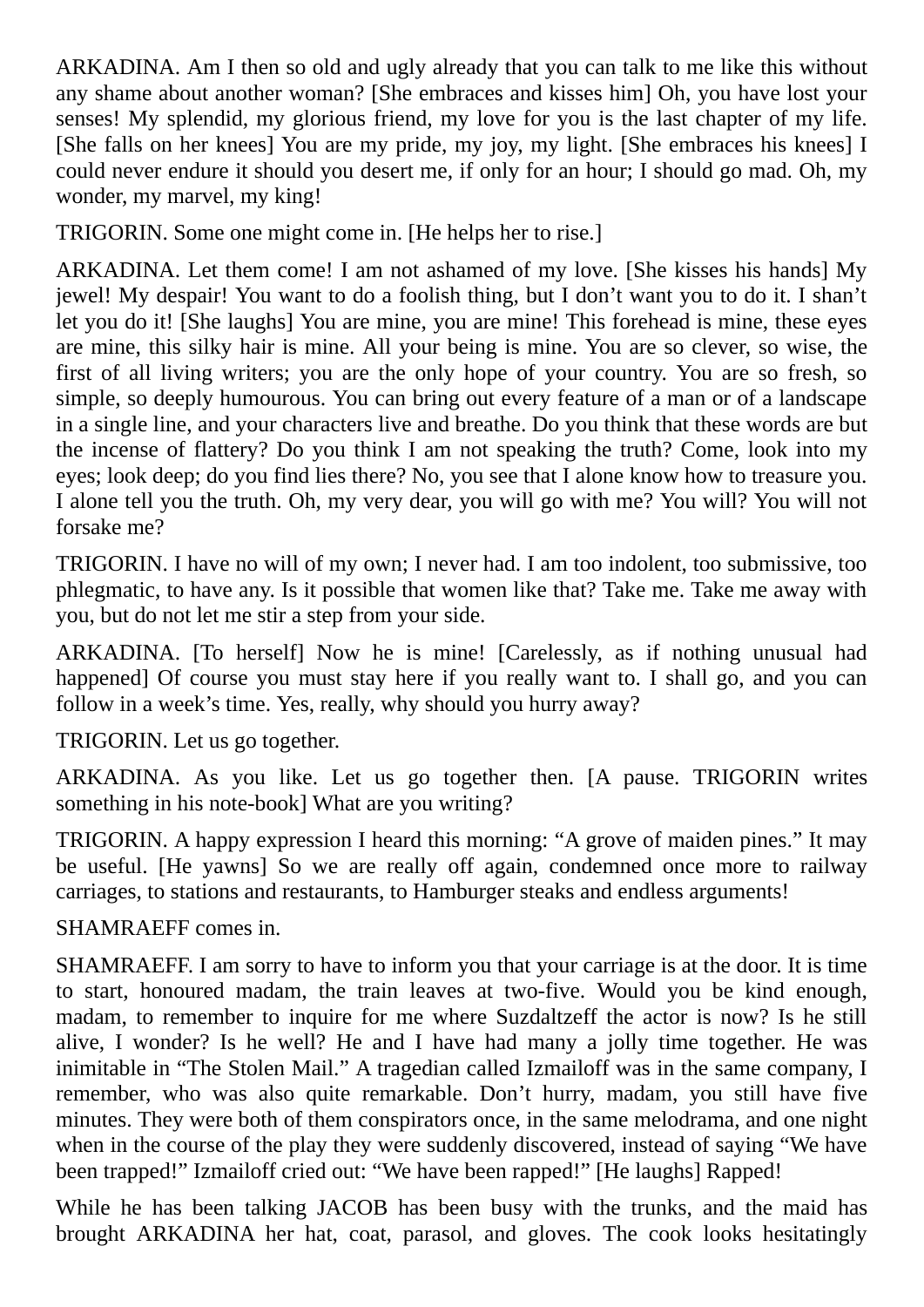through the door on the right, and finally comes into the room. PAULINA comes in. MEDVIEDENKO comes in.

PAULINA. [Presenting ARKADINA with a little basket] Here are some plums for the journey. They are very sweet ones. You may want to nibble something good on the way.

ARKADINA. You are very kind, Paulina.

PAULINA. Good-bye, my dearie. If things have not been quite as you could have wished, please forgive us. [She weeps.]

ARKADINA. It has been delightful, delightful. You mustn't cry.

SORIN comes in through the door on the left, dressed in a long coat with a cape, and carrying his hat and cane. He crosses the room.

SORIN. Come, sister, it is time to start, unless you want to miss the train. I am going to get into the carriage. [He goes out.]

MEDVIEDENKO. I shall walk quickly to the station and see you off there. [He goes out.]

ARKADINA. Good-bye, all! We shall meet again next summer if we live. [The maid servant, JACOB, and the cook kiss her hand] Don't forget me. [She gives the cook a rouble] There is a rouble for all three of you.

THE COOK. Thank you, mistress; a pleasant journey to you.

JACOB. God bless you, mistress.

SHAMRAEFF. Send us a line to cheer us up. [TO TRIGORIN] Good-bye, sir.

ARKADINA. Where is Constantine? Tell him I am starting. I must say good-bye to him. [To JACOB] I gave the cook a rouble for all three of you.

All go out through the door on the right. The stage remains empty. Sounds of farewell are heard. The maid comes running back to fetch the basket of plums which has been forgotten. TRIGORIN comes back.

TRIGORIN. I had forgotten my cane. I think I left it on the terrace. [He goes toward the door on the right and meets NINA, who comes in at that moment] Is that you? We are off.

NINA. I knew we should meet again. [With emotion] I have come to an irrevocable decision, the die is cast: I am going on the stage. I am deserting my father and abandoning everything. I am beginning life anew. I am going, as you are, to Moscow. We shall meet there.

TRIGORIN. [Glancing about him] Go to the Hotel Slavianski Bazar. Let me know as soon as you get there. I shall be at the Grosholski House in Moltchanofka Street. I must go now. [A pause.]

NINA. Just one more minute!

TRIGORIN. [In a low voice] You are so beautiful! What bliss to think that I shall see you again so soon! [She sinks on his breast] I shall see those glorious eyes again, that wonderful, ineffably tender smile, those gentle features with their expression of angelic purity! My darling! [A prolonged kiss.]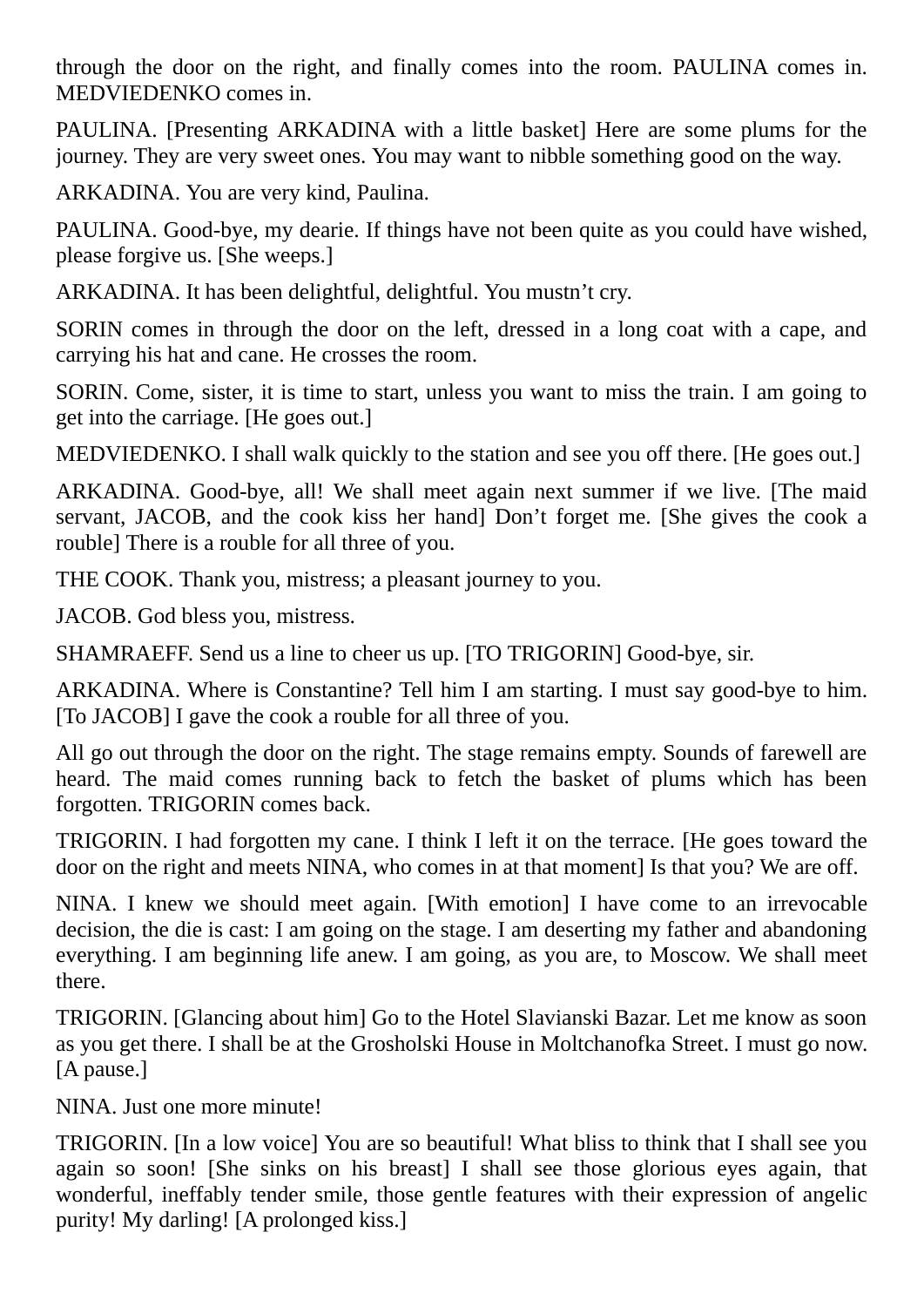The curtain falls.

Two years elapse between the third and fourth acts.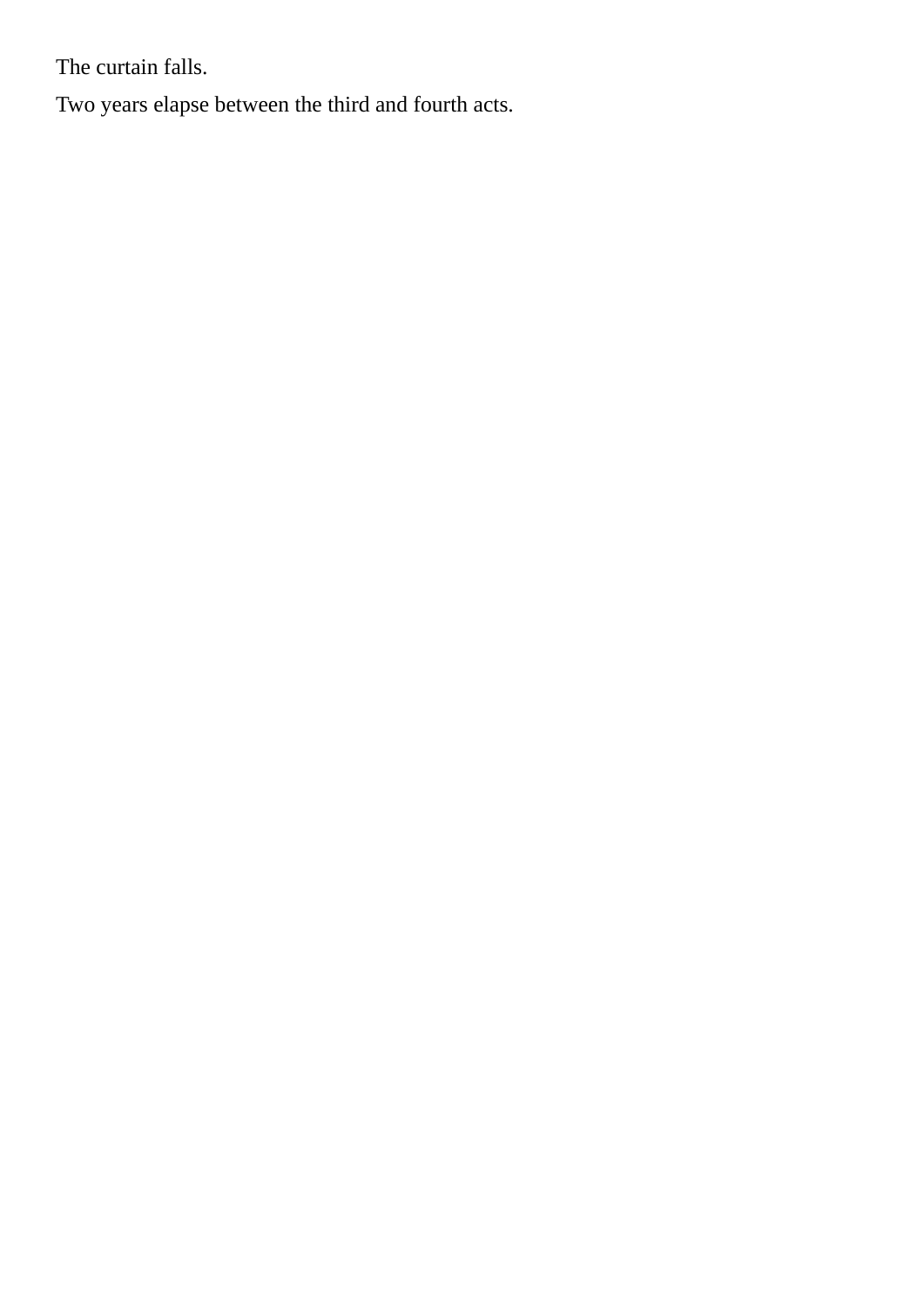#### **ACT IV**

*A sitting-room in SORIN'S house, which has been converted into a writing-room for TREPLIEFF. To the right and left are doors leading into inner rooms, and in the centre is a glass door opening onto a terrace. Besides the usual furniture of a sitting-room there is a writing-desk in the right-hand corner of the room. There is a Turkish divan near the door on the left, and shelves full of books stand against the walls. Books are lying scattered about on the windowsills and chairs. It is evening. The room is dimly lighted by a shaded lamp on a table. The wind moans in the tree tops and whistles down the chimney. The watchman in the garden is heard sounding his rattle. MEDVIEDENKO and MASHA come in*.

MASHA. [Calling TREPLIEFF] Mr. Constantine, where are you? [Looking about her] There is no one here. His old uncle is forever asking for Constantine, and can't live without him for an instant.

MEDVIEDENKO. He dreads being left alone. [Listening to the wind] This is a wild night. We have had this storm for two days.

MASHA. [Turning up the lamp] The waves on the lake are enormous.

MEDVIEDENKO. It is very dark in the garden. Do you know, I think that old theatre ought to be knocked down. It is still standing there, naked and hideous as a skeleton, with the curtain flapping in the wind. I thought I heard a voice weeping in it as I passed there last night.

MASHA. What an idea! [A pause.]

MEDVIEDENKO. Come home with me, Masha.

MASHA. [Shaking her head] I shall spend the night here.

MEDVIEDENKO. [Imploringly] Do come, Masha. The baby must be hungry.

MASHA. Nonsense, Matriona will feed it. [A pause.]

MEDVIEDENKO. It is a pity to leave him three nights without his mother.

MASHA. You are getting too tiresome. You used sometimes to talk of other things besides home and the baby, home and the baby. That is all I ever hear from you now.

MEDVIEDENKO. Come home, Masha.

MASHA. You can go home if you want to.

MEDVIEDENKO. Your father won't give me a horse.

MASHA. Yes, he will; ask him.

MEDVIEDENKO. I think I shall. Are you coming home to-morrow?

MASHA. Yes, yes, to-morrow.

She takes snuff. TREPLIEFF and PAULINA come in. TREPLIEFF is carrying some pillows and a blanket, and PAULINA is carrying sheets and pillow cases. They lay them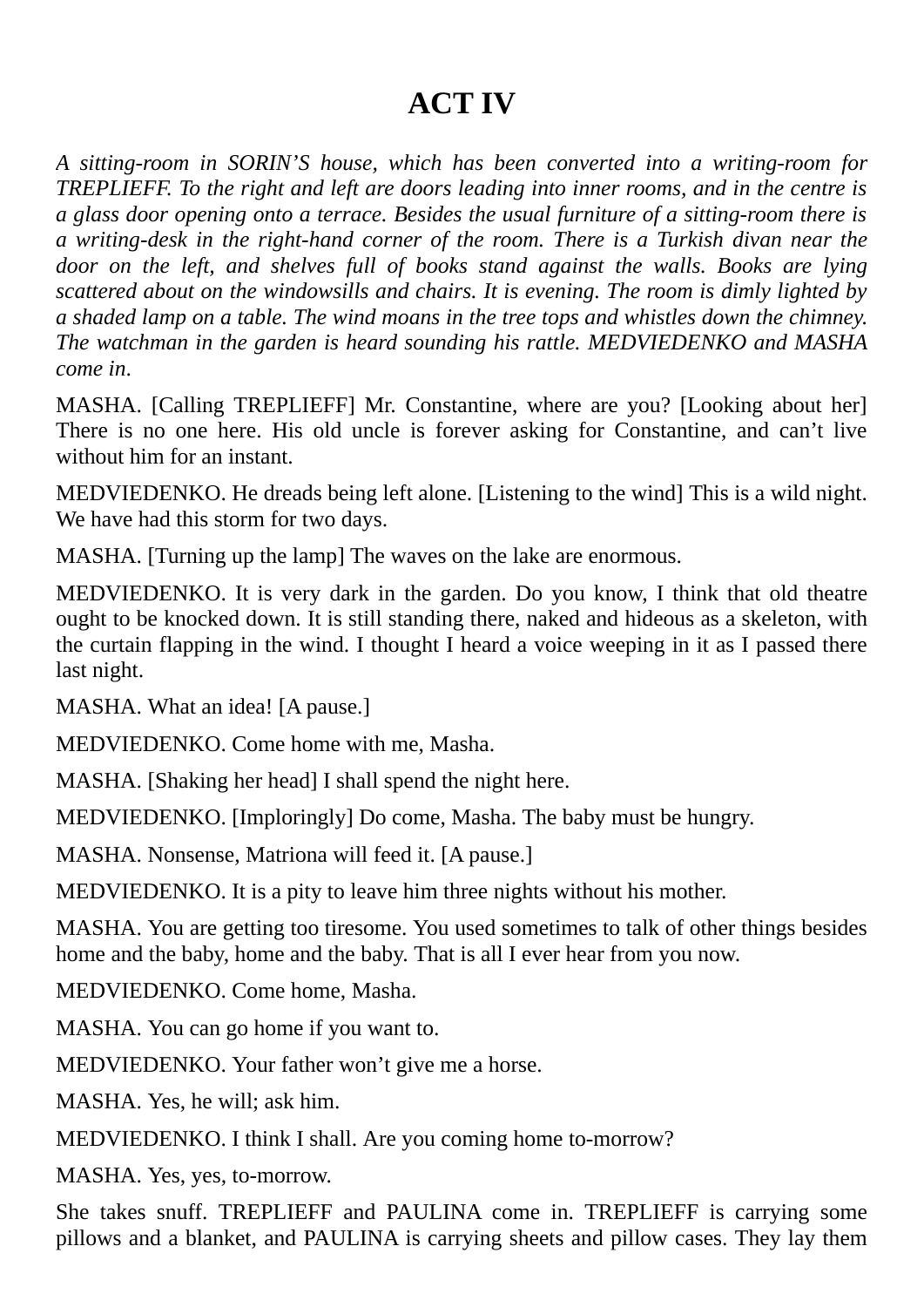on the divan, and TREPLIEFF goes and sits down at his desk.

MASHA. Who is that for, mother?

PAULINA. Mr. Sorin asked to sleep in Constantine's room to-night.

MASHA. Let me make the bed.

She makes the bed. PAULINA goes up to the desk and looks at the manuscripts lying on it. [A pause.]

MEDVIEDENKO. Well, I am going. Good-bye, Masha. [He kisses his wife's hand] Goodbye, mother. [He tries to kiss his mother-in-law's hand.]

PAULINA. [Crossly] Be off, in God's name!

TREPLIEFF shakes hands with him in silence, and MEDVIEDENKO goes out.

PAULINA. [Looking at the manuscripts] No one ever dreamed, Constantine, that you would one day turn into a real author. The magazines pay you well for your stories. [She strokes his hair.] You have grown handsome, too. Dear, kind Constantine, be a little nicer to my Masha.

MASHA. [Still making the bed] Leave him alone, mother.

PAULINA. She is a sweet child. [A pause] A woman, Constantine, asks only for kind looks. I know that from experience.

TREPLIEFF gets up from his desk and goes out without a word.

MASHA. There now! You have vexed him. I told you not to bother him.

PAULINA. I am sorry for you, Masha.

MASHA. Much I need your pity!

PAULINA. My heart aches for you. I see how things are, and understand.

MASHA. You see what doesn't exist. Hopeless love is only found in novels. It is a trifle; all one has to do is to keep a tight rein on oneself, and keep one's head clear. Love must be plucked out the moment it springs up in the heart. My husband has been promised a school in another district, and when we have once left this place I shall forget it all. I shall tear my passion out by the roots. [The notes of a melancholy waltz are heard in the distance.]

PAULINA. Constantine is playing. That means he is sad.

MASHA silently waltzes a few turns to the music.

MASHA. The great thing, mother, is not to have him continually in sight. If my Simon could only get his remove I should forget it all in a month or two. It is a trifle.

DORN and MEDVIEDENKO come in through the door on the left, wheeling SORIN in an arm-chair.

MEDVIEDENKO. I have six mouths to feed now, and flour is at seventy kopecks.

DORN. A hard riddle to solve!

MEDVIEDENKO. It is easy for you to make light of it. You are rich enough to scatter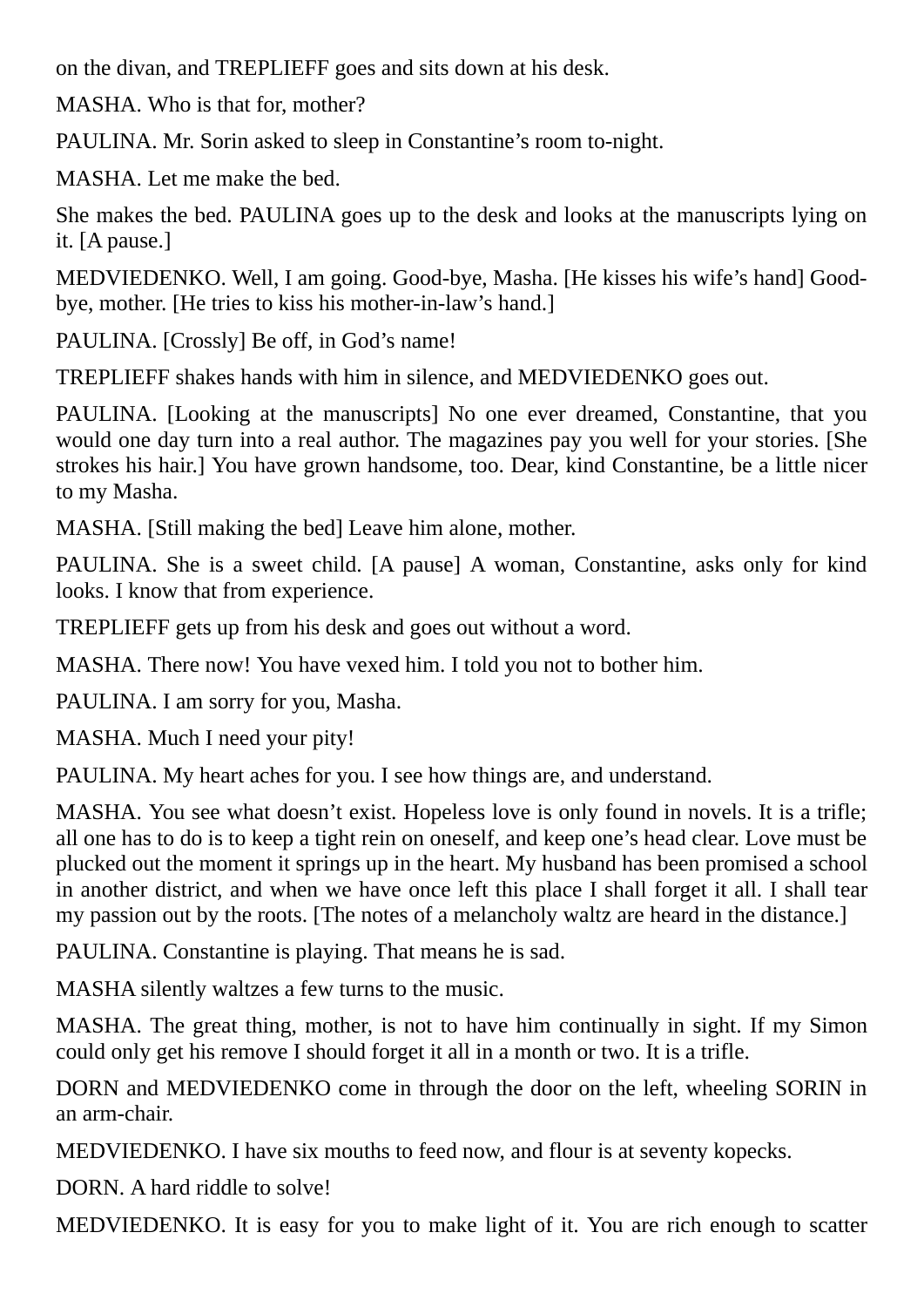money to your chickens, if you wanted to.

DORN. You think I am rich? My friend, after practising for thirty years, during which I could not call my soul my own for one minute of the night or day, I succeeded at last in scraping together one thousand roubles, all of which went, not long ago, in a trip which I took abroad. I haven't a penny.

MASHA. [To her husband] So you didn't go home after all?

MEDVIEDENKO. [Apologetically] How can I go home when they won't give me a horse?

MASHA. [Under her breath, with bitter anger] Would I might never see your face again!

SORIN in his chair is wheeled to the left-hand side of the room. PAULINA, MASHA, and DORN sit down beside him. MEDVIEDENKO stands sadly aside.

DORN. What a lot of changes you have made here! You have turned this sitting-room into a library.

MASHA. Constantine likes to work in this room, because from it he can step out into the garden to meditate whenever he feels like it. [The watchman's rattle is heard.]

SORIN. Where is my sister?

DORN. She has gone to the station to meet Trigorin. She will soon be back.

SORIN. I must be dangerously ill if you had to send for my sister. [He falls silent for a moment] A nice business this is! Here I am dangerously ill, and you won't even give me any medicine.

DORN. What shall I prescribe for you? Camomile tea? Soda? Quinine?

SORIN. Don't inflict any of your discussions on me again. [He nods toward the sofa] Is that bed for me?

PAULINA. Yes, for you, sir.

SORIN. Thank you.

DORN. [Sings] "The moon swims in the sky to-night."

SORIN. I am going to give Constantine an idea for a story. It shall be called "The Man Who Wished—L'Homme qui a voulu." When I was young, I wished to become an author; I failed. I wished to be an orator; I speak abominably, [Exciting himself] with my eternal "and all, and all," dragging each sentence on and on until I sometimes break out into a sweat all over. I wished to marry, and I didn't; I wished to live in the city, and here I am ending my days in the country, and all.

DORN. You wished to become State Councillor, and—you are one!

SORIN. [Laughing] I didn't try for that, it came of its own accord.

DORN. Come, you must admit that it is petty to cavil at life at sixty-two years of age.

SORIN. You are pig-headed! Can't you see I want to live?

DORN. That is futile. Nature has commanded that every life shall come to an end.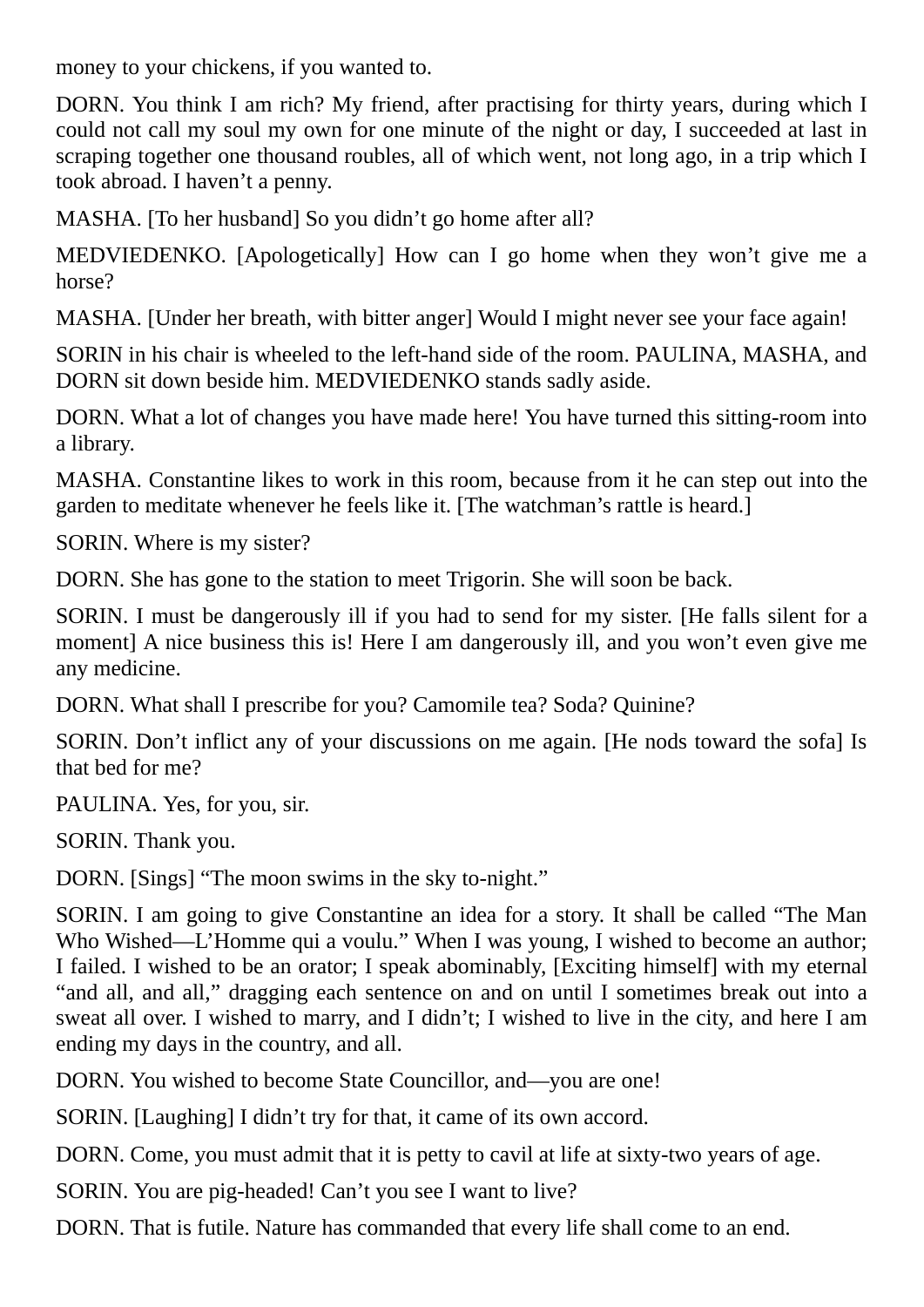SORIN. You speak like a man who is satiated with life. Your thirst for it is quenched, and so you are calm and indifferent, but even you dread death.

DORN. The fear of death is an animal passion which must be overcome. Only those who believe in a future life and tremble for sins committed, can logically fear death; but you, for one thing, don't believe in a future life, and for another, you haven't committed any sins. You have served as a Councillor for twenty-five years, that is all.

SORIN. [Laughing] Twenty-eight years!

TREPLIEFF comes in and sits down on a stool at SORIN'S feet. MASHA fixes her eyes on his face and never once tears them away.

DORN. We are keeping Constantine from his work.

TREPLIEFF. No matter. [A pause.]

MEDVIEDENKO. Of all the cities you visited when you were abroad, Doctor, which one did you like the best?

DORN. Genoa.

TREPLIEFF. Why Genoa?

DORN. Because there is such a splendid crowd in its streets. When you leave the hotel in the evening, and throw yourself into the heart of that throng, and move with it without aim or object, swept along, hither and thither, their life seems to be yours, their soul flows into you, and you begin to believe at last in a great world spirit, like the one in your play that Nina Zarietchnaya acted. By the way, where is Nina now? Is she well?

TREPLIEFF. I believe so.

DORN. I hear she has led rather a strange life; what happened?

TREPLIEFF. It is a long story, Doctor.

DORN. Tell it shortly. [A pause.]

TREPLIEFF. She ran away from home and joined Trigorin; you know that?

DORN. Yes.

TREPLIEFF. She had a child that died. Trigorin soon tired of her and returned to his former ties, as might have been expected. He had never broken them, indeed, but out of weakness of character had always vacillated between the two. As far as I can make out from what I have heard, Nina's domestic life has not been altogether a success.

DORN. What about her acting?

TREPLIEFF. I believe she made an even worse failure of that. She made her debut on the stage of the Summer Theatre in Moscow, and afterward made a tour of the country towns. At that time I never let her out of my sight, and wherever she went I followed. She always attempted great and difficult parts, but her delivery was harsh and monotonous, and her gestures heavy and crude. She shrieked and died well at times, but those were but moments.

DORN. Then she really has a talent for acting?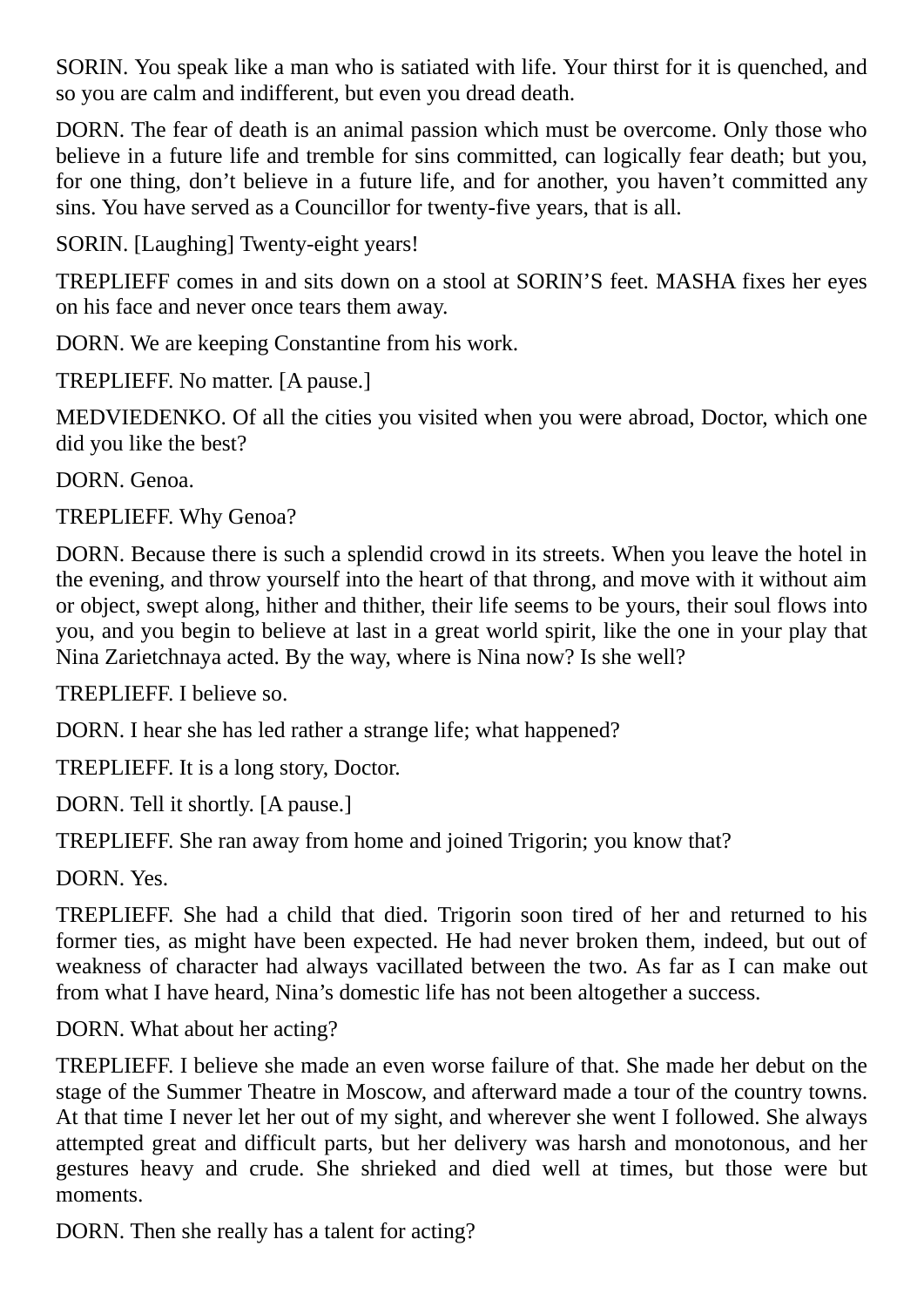TREPLIEFF. I never could make out. I believe she has. I saw her, but she refused to see me, and her servant would never admit me to her rooms. I appreciated her feelings, and did not insist upon a meeting. [A pause] What more can I tell you? She sometimes writes to me now that I have come home, such clever, sympathetic letters, full of warm feeling. She never complains, but I can tell that she is profoundly unhappy; not a line but speaks to me of an aching, breaking nerve. She has one strange fancy; she always signs herself "The Sea-gull." The miller in "Rusalka" called himself "The Crow," and so she repeats in all her letters that she is a sea-gull. She is here now.

DORN. What do you mean by "here?"

TREPLIEFF. In the village, at the inn. She has been there for five days. I should have gone to see her, but Masha here went, and she refuses to see any one. Some one told me she had been seen wandering in the fields a mile from here yesterday evening.

MEDVIEDENKO. Yes, I saw her. She was walking away from here in the direction of the village. I asked her why she had not been to see us. She said she would come.

TREPLIEFF. But she won't. [A pause] Her father and stepmother have disowned her. They have even put watchmen all around their estate to keep her away. [He goes with the doctor toward the desk] How easy it is, Doctor, to be a philosopher on paper, and how difficult in real life!

SORIN. She was a beautiful girl. Even the State Councillor himself was in love with her for a time.

DORN. You old Lovelace, you!

SHAMRAEFF'S laugh is heard.

PAULINA. They are coming back from the station.

TREPLIEFF. Yes, I hear my mother's voice.

ARKADINA and TRIGORIN come in, followed by SHAMRAEFF.

SHAMRAEFF. We all grow old and wither, my lady, while you alone, with your light dress, your gay spirits, and your grace, keep the secret of eternal youth.

ARKADINA. You are still trying to turn my head, you tiresome old man.

TRIGORIN. [To SORIN] How do you do, Peter? What, still ill? How silly of you! [With evident pleasure, as he catches sight of MASHA] How are you, Miss Masha?

MASHA. So you recognised me? [She shakes hands with him.]

TRIGORIN. Did you marry him?

MASHA. Long ago.

TRIGORIN. You are happy now? [He bows to DORN and MEDVIEDENKO, and then goes hesitatingly toward TREPLIEFF] Your mother says you have forgotten the past and are no longer angry with me.

TREPLIEFF gives him his hand.

ARKADINA. [To her son] Here is a magazine that Boris has brought you with your latest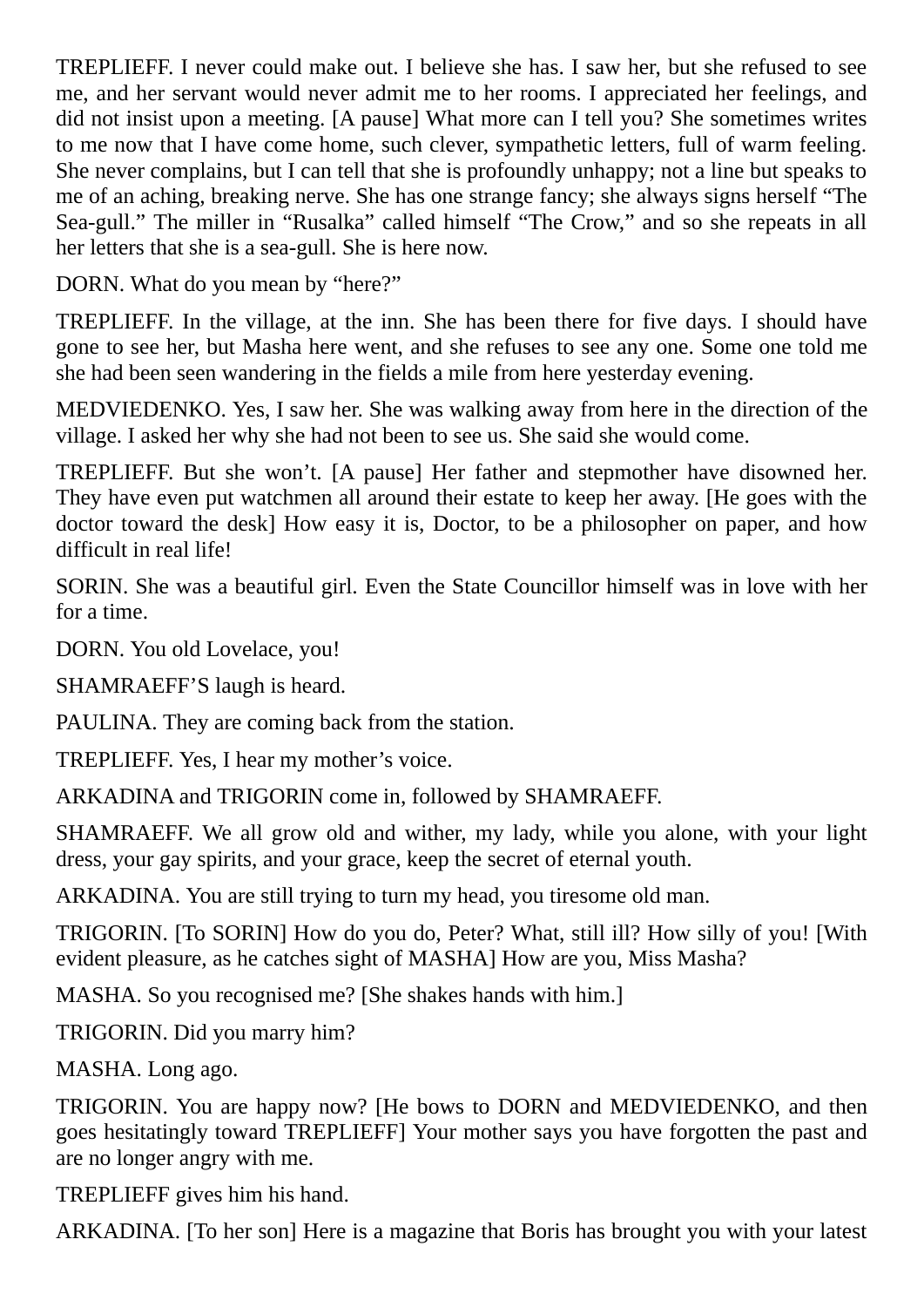story in it.

TREPLIEFF. [To TRIGORIN, as he takes the magazine] Many thanks; you are very kind.

TRIGORIN. Your admirers all send you their regards. Every one in Moscow and St. Petersburg is interested in you, and all ply me with questions about you. They ask me what you look like, how old you are, whether you are fair or dark. For some reason they all think that you are no longer young, and no one knows who you are, as you always write under an assumed name. You are as great a mystery as the Man in the Iron Mask.

TREPLIEFF. Do you expect to be here long?

TRIGORIN. No, I must go back to Moscow to-morrow. I am finishing another novel, and have promised something to a magazine besides. In fact, it is the same old business.

During their conversation ARKADINA and PAULINA have put up a card-table in the centre of the room; SHAMRAEFF lights the candles and arranges the chairs, then fetches a box of lotto from the cupboard.

TRIGORIN. The weather has given me a rough welcome. The wind is frightful. If it goes down by morning I shall go fishing in the lake, and shall have a look at the garden and the spot—do you remember?—where your play was given. I remember the piece very well, but should like to see again where the scene was laid.

MASHA. [To her father] Father, do please let my husband have a horse. He ought to go home.

SHAMRAEFF. [Angrily] A horse to go home with! [Sternly] You know the horses have just been to the station. I can't send them out again.

MASHA. But there are other horses. [Seeing that her father remains silent] You are impossible!

MEDVIEDENKO. I shall go on foot, Masha.

PAULINA. [With a sigh] On foot in this weather? [She takes a seat at the card-table] Shall we begin?

MEDVIEDENKO. It is only six miles. Good-bye. [He kisses his wife's hand;] Good-bye, mother. [His mother-in-law gives him her hand unwillingly] I should not have troubled you all, but the baby—[He bows to every one] Good-bye. [He goes out with an apologetic air.]

SHAMRAEFF. He will get there all right, he is not a major-general.

PAULINA. Come, let us begin. Don't let us waste time, we shall soon be called to supper.

SHAMRAEFF, MASHA, and DORN sit down at the card-table.

ARKADINA. [To TRIGORIN] When the long autumn evenings descend on us we while away the time here by playing lotto. Look at this old set; we used it when our mother played with us as children. Don't you want to take a hand in the game with us until supper time? [She and TRIGORIN sit down at the table] It is a monotonous game, but it is all right when one gets used to it. [She deals three cards to each of the players.]

TREPLIEFF. [Looking through the pages of the magazine] He has read his own story, and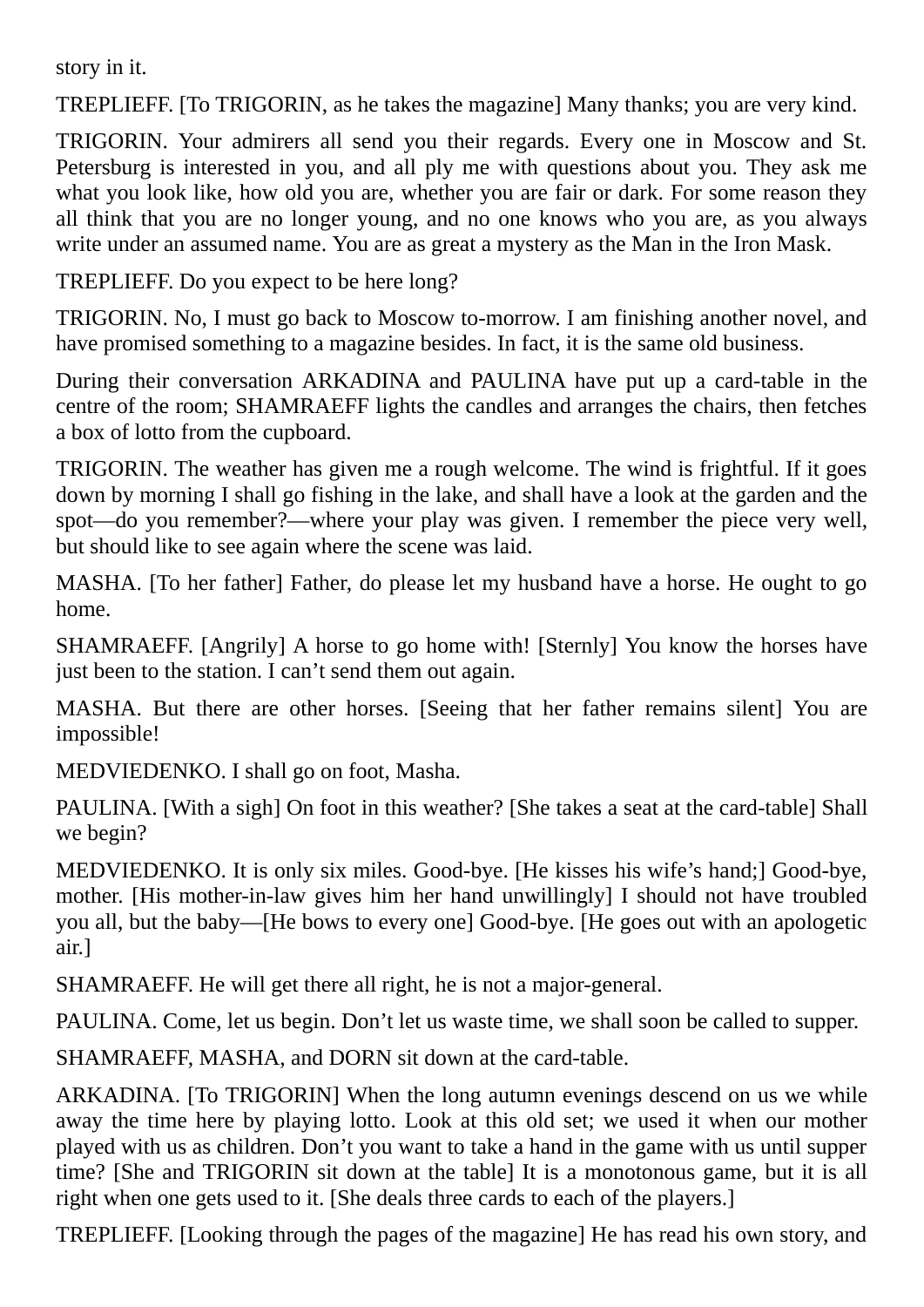hasn't even cut the pages of mine.

He lays the magazine on his desk and goes toward the door on the right, stopping as he passes his mother to give her a kiss.

ARKADINA. Won't you play, Constantine?

TREPLIEFF. No, excuse me please, I don't feel like it. I am going to take a turn through the rooms. [He goes out.]

MASHA. Are you all ready? I shall begin: twenty-two.

ARKADINA. Here it is.

MASHA. Three.

DORN. Right.

MASHA. Have you put down three? Eight. Eighty-one. Ten.

SHAMRAEFF. Don't go so fast.

ARKADINA. Could you believe it? I am still dazed by the reception they gave me in Kharkoff.

MASHA. Thirty-four. [The notes of a melancholy waltz are heard.]

ARKADINA. The students gave me an ovation; they sent me three baskets of flowers, a wreath, and this thing here.

She unclasps a brooch from her breast and lays it on the table.

SHAMRAEFF. There is something worth while!

MASHA. Fifty.

DORN. Fifty, did you say?

ARKADINA. I wore a perfectly magnificent dress; I am no fool when it comes to clothes.

PAULINA. Constantine is playing again; the poor boy is sad.

SHAMRAEFF. He has been severely criticised in the papers.

MASHA. Seventy-seven.

ARKADINA. They want to attract attention to him.

TRIGORIN. He doesn't seem able to make a success, he can't somehow strike the right note. There is an odd vagueness about his writings that sometimes verges on delirium. He has never created a single living character.

MASHA. Eleven.

ARKADINA. Are you bored, Peter? [A pause] He is asleep.

DORN. The Councillor is taking a nap.

MASHA. Seven. Ninety.

TRIGORIN. Do you think I should write if I lived in such a place as this, on the shore of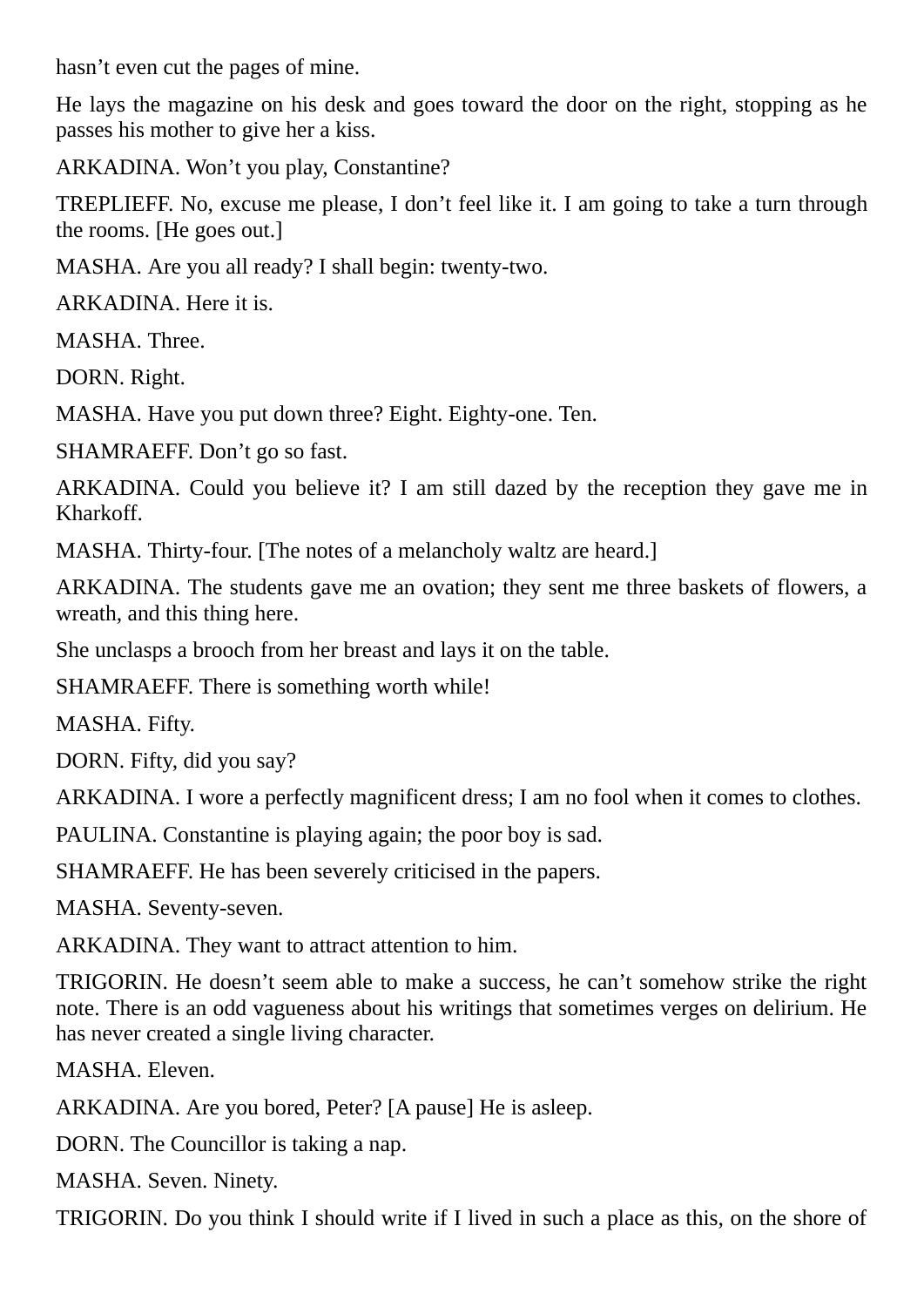this lake? Never! I should overcome my passion, and give my life up to the catching of fish.

MASHA. Twenty-eight.

TRIGORIN. And if I caught a perch or a bass, what bliss it would be!

DORN. I have great faith in Constantine. I know there is something in him. He thinks in images; his stories are vivid and full of colour, and always affect me deeply. It is only a pity that he has no definite object in view. He creates impressions, and nothing more, and one cannot go far on impressions alone. Are you glad, madam, that you have an author for a son?

ARKADINA. Just think, I have never read anything of his; I never have time.

MASHA. Twenty-six.

TREPLIEFF comes in quietly and sits down at his table.

SHAMRAEFF. [To TRIGORIN] We have something here that belongs to you, sir.

TRIGORIN. What is it?

SHAMRAEFF. You told me to have the sea-gull stuffed that Mr. Constantine killed some time ago.

TRIGORIN. Did I? [Thoughtfully] I don't remember.

MASHA. Sixty-one. One.

TREPLIEFF throws open the window and stands listening.

TREPLIEFF. How dark the night is! I wonder what makes me so restless.

ARKADINA. Shut the window, Constantine, there is a draught here.

TREPLIEFF shuts the window.

MASHA. Ninety-eight.

TRIGORIN. See, my card is full.

ARKADINA. [Gaily] Bravo! Bravo!

SHAMRAEFF. Bravo!

ARKADINA. Wherever he goes and whatever he does, that man always has good luck. [She gets up] And now, come to supper. Our renowned guest did not have any dinner today. We can continue our game later. [To her son] Come, Constantine, leave your writing and come to supper.

TREPLIEFF. I don't want anything to eat, mother; I am not hungry.

ARKADINA. As you please. [She wakes SORIN] Come to supper, Peter. [She takes SHAMRAEFF'S arm] Let me tell you about my reception in Kharkoff.

PAULINA blows out the candles on the table, then she and DORN roll SORIN'S chair out of the room, and all go out through the door on the left, except TREPLIEFF, who is left alone. TREPLIEFF prepares to write. He runs his eye over what he has already written.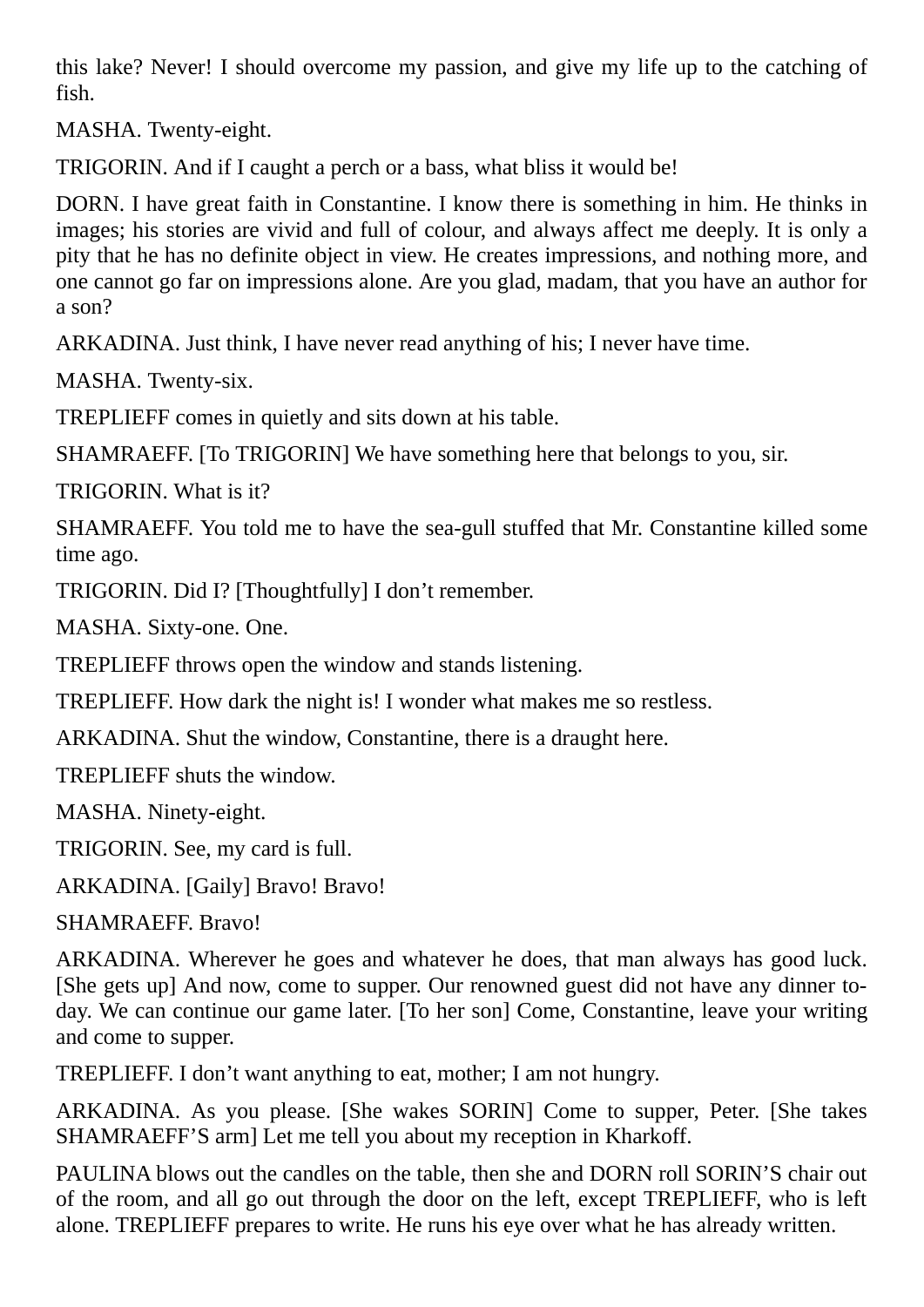TREPLIEFF. I have talked a great deal about new forms of art, but I feel myself gradually slipping into the beaten track. [He reads] "The placard cried it from the wall—a pale face in a frame of dusky hair"—cried—frame—that is stupid. [He scratches out what he has written] I shall begin again from the place where my hero is wakened by the noise of the rain, but what follows must go. This description of a moonlight night is long and stilted. Trigorin has worked out a process of his own, and descriptions are easy for him. He writes that the neck of a broken bottle lying on the bank glittered in the moonlight, and that the shadows lay black under the mill-wheel. There you have a moonlight night before your eyes, but I speak of the shimmering light, the twinkling stars, the distant sounds of a piano melting into the still and scented air, and the result is abominable. [A pause] The conviction is gradually forcing itself upon me that good literature is not a question of forms new or old, but of ideas that must pour freely from the author's heart, without his bothering his head about any forms whatsoever. [A knock is heard at the window nearest the table] What was that? [He looks out of the window] I can't see anything. [He opens the glass door and looks out into the garden] I heard some one run down the steps. [He calls] Who is there? [He goes out, and is heard walking quickly along the terrace. In a few minutes he comes back with NINA ZARIETCHNAYA] Oh, Nina, Nina!

NINA lays her head on TREPLIEFF'S breast and stifles her sobs.

TREPLIEFF. [Deeply moved] Nina, Nina! It is you—you! I felt you would come; all day my heart has been aching for you. [He takes off her hat and cloak] My darling, my beloved has come back to me! We mustn't cry, we mustn't cry.

NINA. There is some one here.

TREPLIEFF. No one is here.

NINA. Lock the door, some one might come.

TREPLIEFF. No one will come in.

NINA. I know your mother is here. Lock the door.

TREPLIEFF locks the door on the right and comes back to NINA.

TREPLIEFF. There is no lock on that one. I shall put a chair against it. [He puts an armchair against the door] Don't be frightened, no one shall come in.

NINA. [Gazing intently into his face] Let me look at you. [She looks about her] It is warm and comfortable in here. This used to be a sitting-room. Have I changed much?

TREPLIEFF. Yes, you have grown thinner, and your eyes are larger than they were. Nina, it seems so strange to see you! Why didn't you let me go to you? Why didn't you come sooner to me? You have been here nearly a week, I know. I have been several times each day to where you live, and have stood like a beggar beneath your window.

NINA. I was afraid you might hate me. I dream every night that you look at me without recognising me. I have been wandering about on the shores of the lake ever since I came back. I have often been near your house, but I have never had the courage to come in. Let us sit down. [They sit down] Let us sit down and talk our hearts out. It is so quiet and warm in here. Do you hear the wind whistling outside? As Turgenieff says, "Happy is he who can sit at night under the roof of his home, who has a warm corner in which to take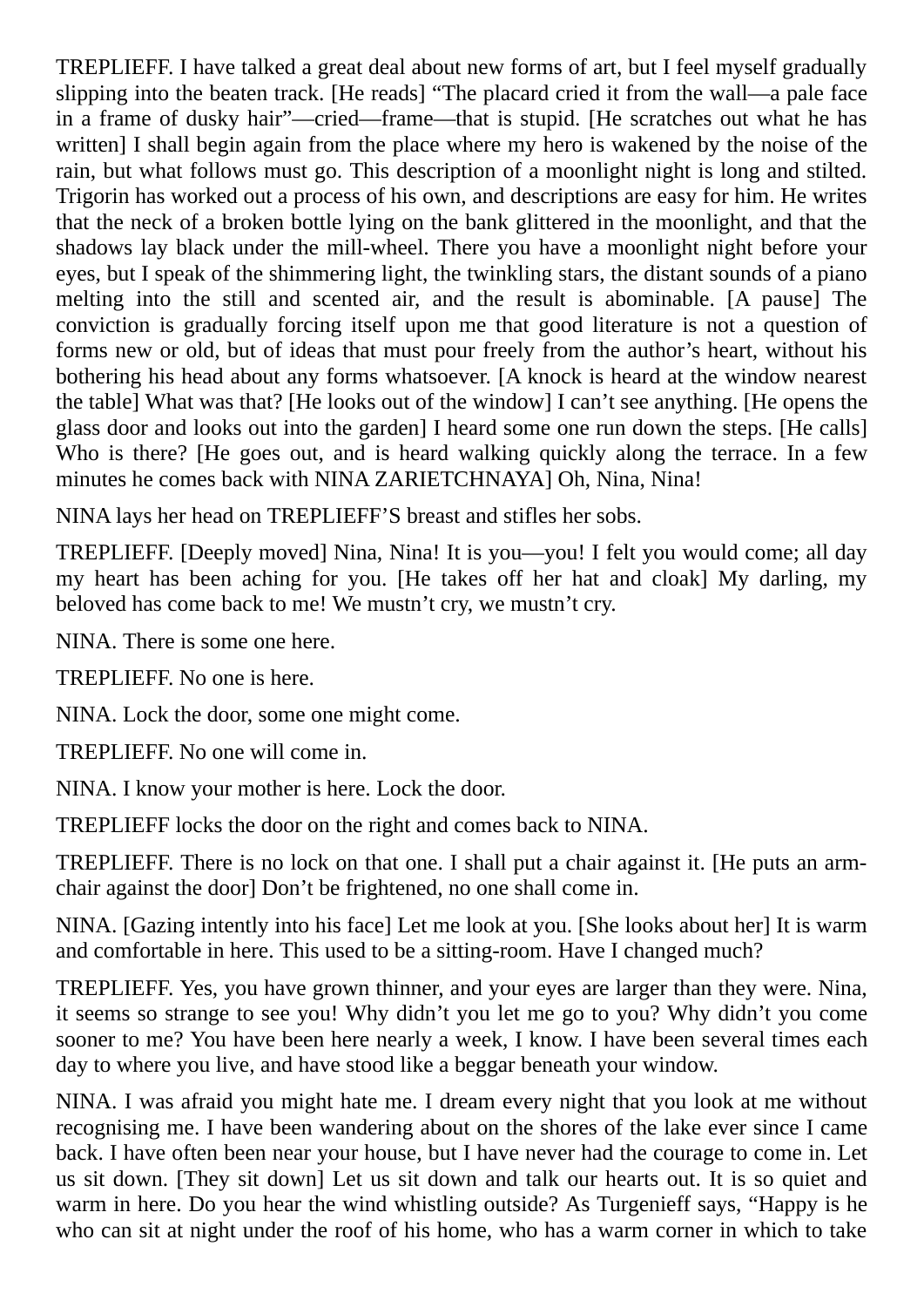refuge." I am a sea-gull—and yet—no. [She passes her hand across her forehead] What was I saying? Oh, yes, Turgenieff. He says, "and God help all houseless wanderers." [She sobs.]

TREPLIEFF. Nina! You are crying again, Nina!

NINA. It is all right. I shall feel better after this. I have not cried for two years. I went into the garden last night to see if our old theatre were still standing. I see it is. I wept there for the first time in two years, and my heart grew lighter, and my soul saw more clearly again. See, I am not crying now. [She takes his hand in hers] So you are an author now, and I am an actress. We have both been sucked into the whirlpool. My life used to be as happy as a child's; I used to wake singing in the morning; I loved you and dreamt of fame, and what is the reality? To-morrow morning early I must start for Eltz by train in a third-class carriage, with a lot of peasants, and at Eltz the educated trades-people will pursue me with compliments. It is a rough life.

TREPLIEFF. Why are you going to Eltz?

NINA. I have accepted an engagement there for the winter. It is time for me to go.

TREPLIEFF. Nina, I have cursed you, and hated you, and torn up your photograph, and yet I have known every minute of my life that my heart and soul were yours for ever. To cease from loving you is beyond my power. I have suffered continually from the time I lost you and began to write, and my life has been almost unendurable. My youth was suddenly plucked from me then, and I seem now to have lived in this world for ninety years. I have called out to you, I have kissed the ground you walked on, wherever I looked I have seen your face before my eyes, and the smile that had illumined for me the best years of my life.

NINA. [Despairingly] Why, why does he talk to me like this?

TREPLIEFF. I am quite alone, unwarmed by any attachment. I am as cold as if I were living in a cave. Whatever I write is dry and gloomy and harsh. Stay here, Nina, I beseech you, or else let me go away with you.

NINA quickly puts on her coat and hat.

TREPLIEFF. Nina, why do you do that? For God's sake, Nina! [He watches her as she dresses. A pause.]

NINA. My carriage is at the gate. Do not come out to see me off. I shall find the way alone. [Weeping] Let me have some water.

TREPLIEFF hands her a glass of water.

TREPLIEFF. Where are you going?

NINA. Back to the village. Is your mother here?

TREPLIEFF. Yes, my uncle fell ill on Thursday, and we telegraphed for her to come.

NINA. Why do you say that you have kissed the ground I walked on? You should kill me rather. [She bends over the table] I am so tired. If I could only rest—rest. [She raises her head] I am a sea-gull—no—no, I am an actress. [She hears ARKADINA and TRIGORIN laughing in the distance, runs to the door on the left and looks through the keyhole] He is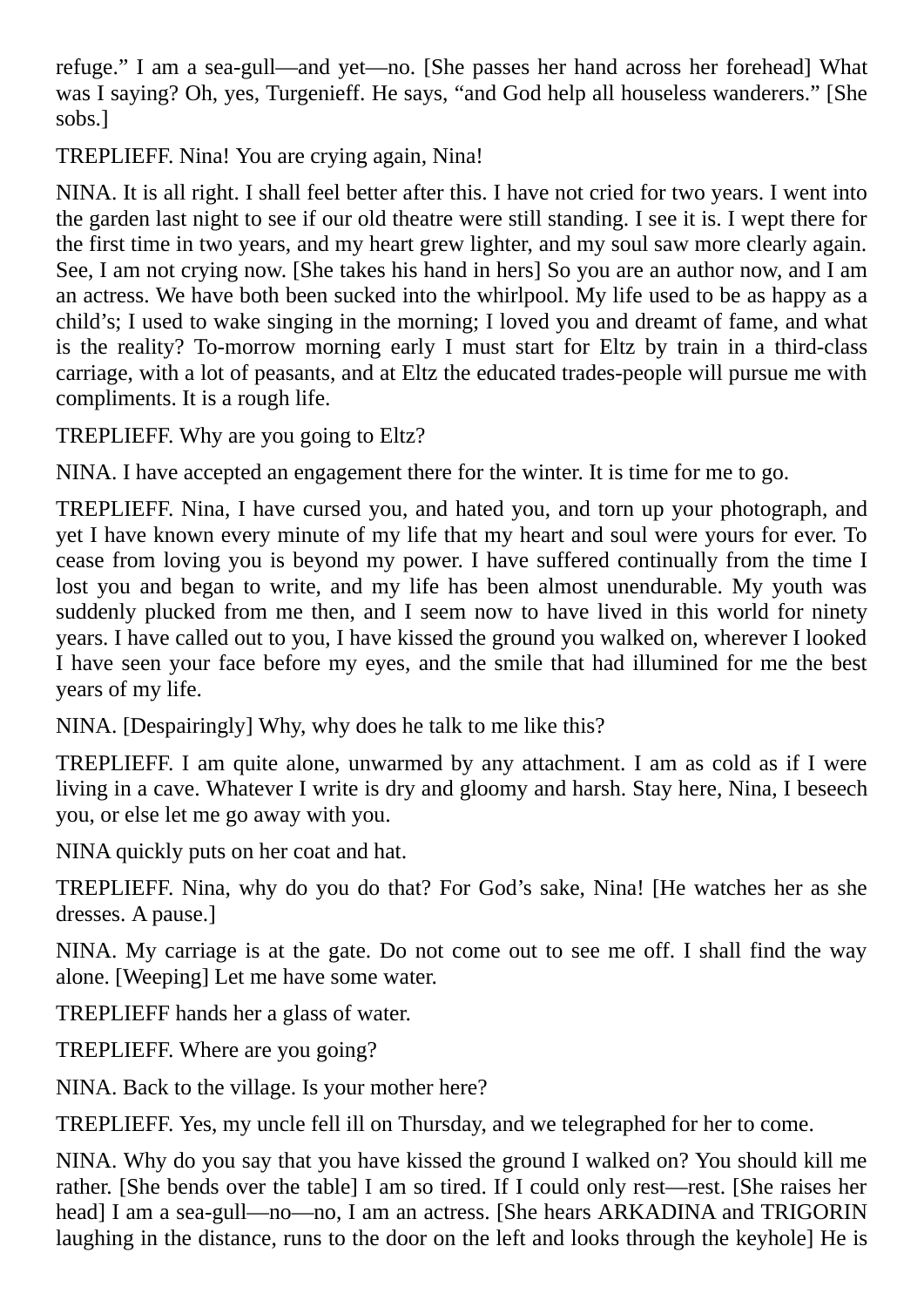there too. [She goes back to TREPLIEFF] Ah, well—no matter. He does not believe in the theatre; he used to laugh at my dreams, so that little by little I became down-hearted and ceased to believe in it too. Then came all the cares of love, the continual anxiety about my little one, so that I soon grew trivial and spiritless, and played my parts without meaning. I never knew what to do with my hands, and I could not walk properly or control my voice. You cannot imagine the state of mind of one who knows as he goes through a play how terribly badly he is acting. I am a sea-gull—no—no, that is not what I meant to say. Do you remember how you shot a seagull once? A man chanced to pass that way and destroyed it out of idleness. That is an idea for a short story, but it is not what I meant to say. [She passes her hand across her forehead] What was I saying? Oh, yes, the stage. I have changed now. Now I am a real actress. I act with joy, with exaltation, I am intoxicated by it, and feel that I am superb. I have been walking and walking, and thinking and thinking, ever since I have been here, and I feel the strength of my spirit growing in me every day. I know now, I understand at last, Constantine, that for us, whether we write or act, it is not the honour and glory of which I have dreamt that is important, it is the strength to endure. One must know how to bear one's cross, and one must have faith. I believe, and so do not suffer so much, and when I think of my calling I do not fear life.

TREPLIEFF. [Sadly] You have found your way, you know where you are going, but I am still groping in a chaos of phantoms and dreams, not knowing whom and what end I am serving by it all. I do not believe in anything, and I do not know what my calling is.

NINA. [Listening] Hush! I must go. Good-bye. When I have become a famous actress you must come and see me. Will you promise to come? But now—[She takes his hand] it is late. I can hardly stand. I am fainting. I am hungry.

TREPLIEFF. Stay, and let me bring you some supper.

NINA. No, no—and don't come out, I can find the way alone. My carriage is not far away. So she brought him back with her? However, what difference can that make to me? Don't tell Trigorin anything when you see him. I love him—I love him even more than I used to. It is an idea for a short story. I love him—I love him passionately—I love him to despair. Have you forgotten, Constantine, how pleasant the old times were? What a gay, bright, gentle, pure life we led? How a feeling as sweet and tender as a flower blossomed in our hearts? Do you remember, [She recites] "All men and beasts, lions, eagles, and quails, horned stags, geese, spiders, silent fish that inhabit the waves, starfish from the sea, and creatures invisible to the eye—in one word, life—all, all life, completing the dreary round set before it, has died out at last. A thousand years have passed since the earth last bore a living creature on its breast, and the unhappy moon now lights her lamp in vain. No longer are the cries of storks heard in the meadows, or the drone of beetles in the groves of limes  $\overline{\phantom{a}}$ 

She embraces TREPLIEFF impetuously and runs out onto the terrace.

TREPLIEFF. [After a pause] It would be a pity if she were seen in the garden. My mother would be distressed.

He stands for several minutes tearing up his manuscripts and throwing them under the table, then unlocks the door on the right and goes out.

DORN. [Trying to force open the door on the left] Odd! This door seems to be locked. [He